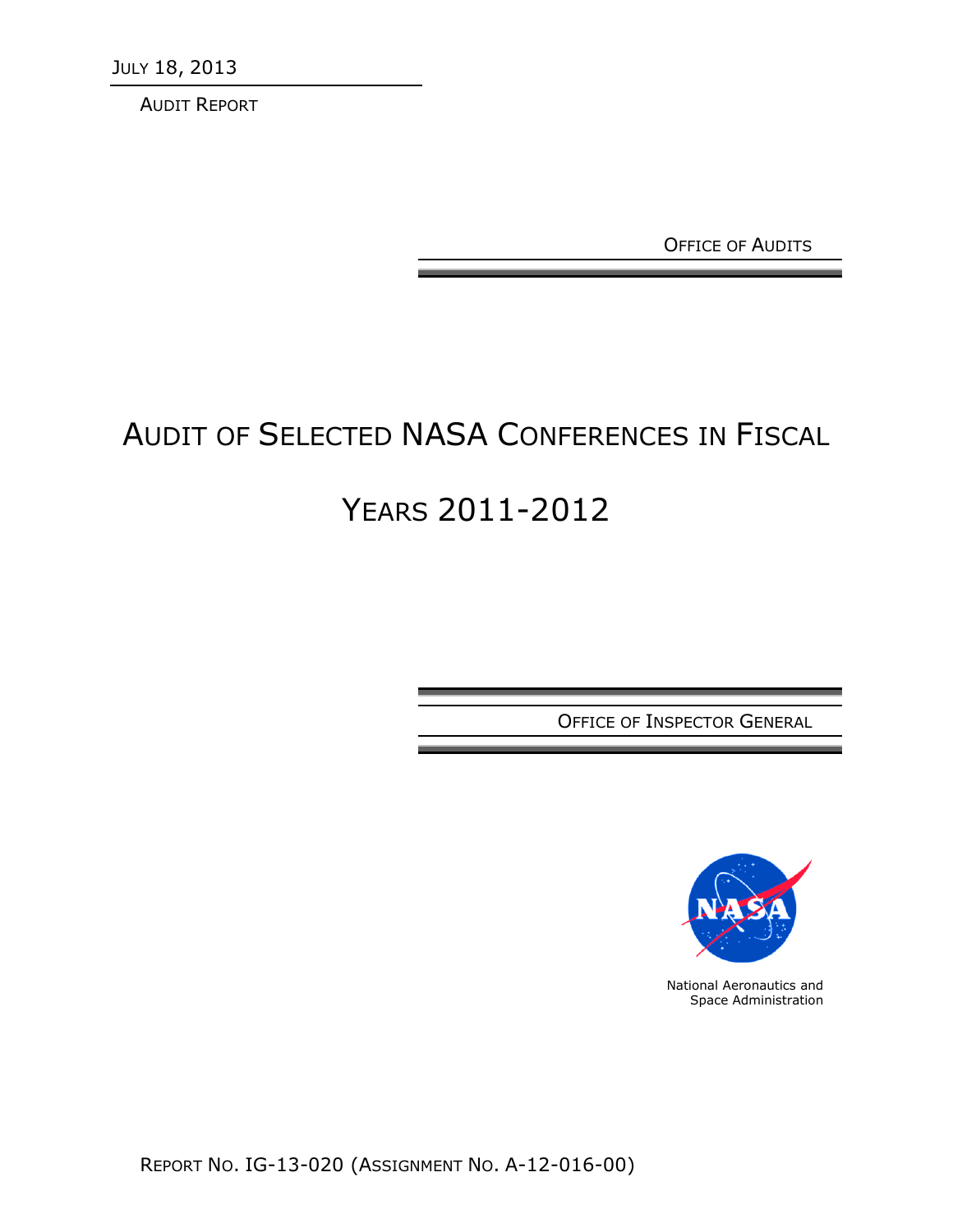Final report released by:

RIKMA

Paul K. Martin Inspector General

## Acronyms

| <b>FY</b>   | <b>Fiscal Year</b>                         |
|-------------|--------------------------------------------|
| IT          | <b>Information Technology</b>              |
| <b>NF</b>   | <b>NASA Form</b>                           |
| <b>NIA</b>  | National Institute of Aerospace Foundation |
| <b>NID</b>  | <b>NASA</b> Interim Directive              |
| <b>NPR</b>  | <b>NASA</b> Procedural Requirements        |
| <b>OCFO</b> | Office of the Chief Financial Officer      |
| <b>OGC</b>  | Office of the General Counsel              |
| <b>OIG</b>  | Office of Inspector General                |
| <b>OMB</b>  | Office of Management and Budget            |
| PM          | <b>Project Management</b>                  |
| WAG         | <b>Widely Attended Gathering</b>           |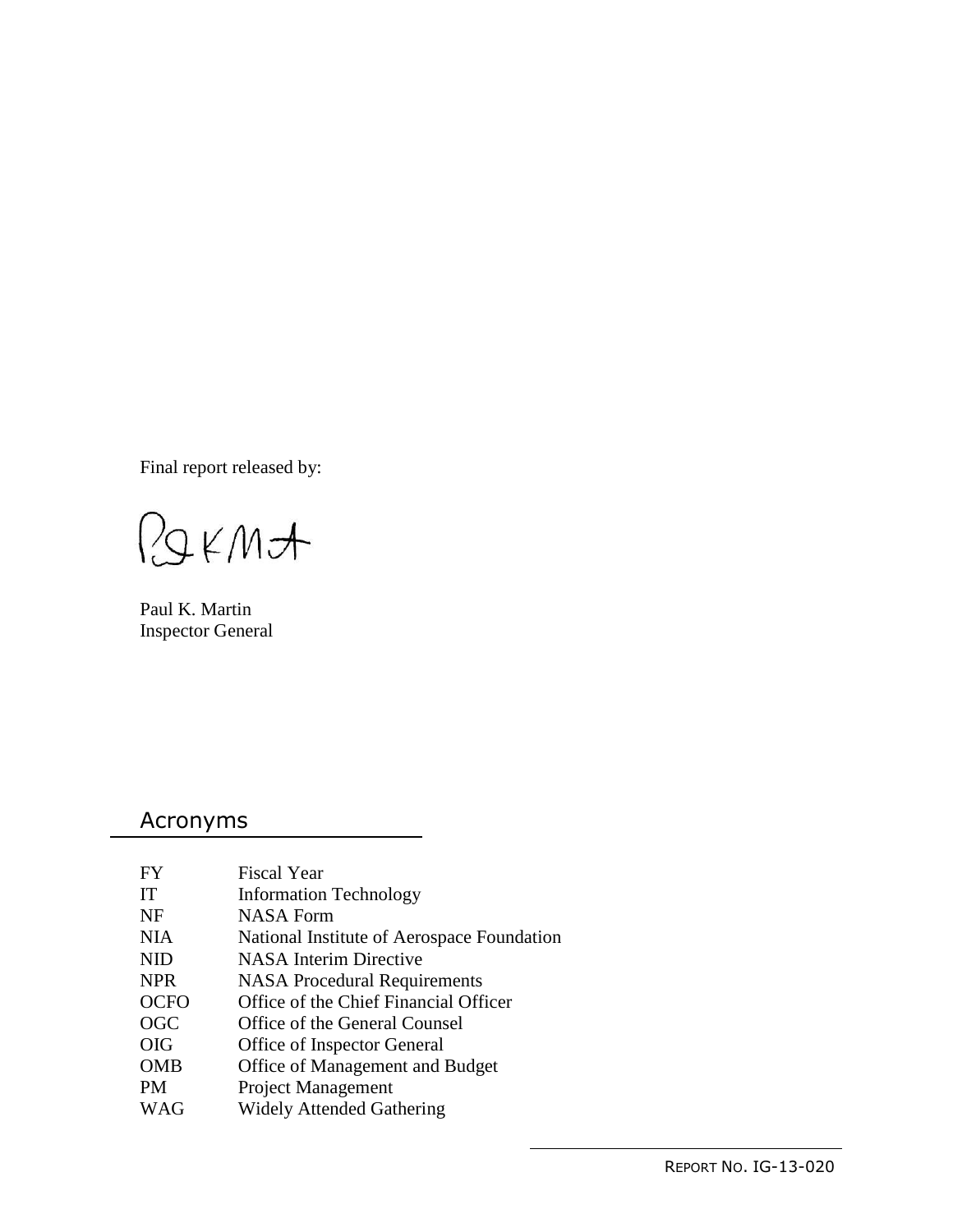#### **OVERVIEW**

## AUDIT OF SELECTED NASA CONFERENCES IN FISCAL

## YEARS 2011-2012

The Issue

NASA hosts, sponsors, and participates in conferences attended by contractors, industry partners, employees of other Federal agencies, and the public. From October 2010 through September 2012, NASA sponsored or co-sponsored 43 conferences for which the associated costs per conference exceeded \$20,000. Overall, NASA reported spending a total of \$8.6 million for these 43 conferences during this 2-year period.<sup>1</sup>

If not properly planned, conferences can be an inefficient or ineffective use of Federal resources. For example, to make cost-effective decisions between potential conference sites agencies need to gather accurate cost comparisons. Careful planning and adherence to government-wide and agency-specific rules are especially important in this period of fiscal austerity.

For this audit, we reviewed four conferences on which NASA expended more than \$500,000 – the 2012 PM (Project Management) Challenge in Orlando, Florida; the 2011 IT (Information Technology) Summit in San Francisco, California; the 2011 PM Challenge in Long Beach, California; and the 2010 International Symposium on the A-Train Satellite Constellation in New Orleans, Louisiana. We performed a detailed examination of the 2011 IT Summit, including the planning process; site selection; transportation, lodging, meal, and other costs; and funding relationships with external partners and identified a series of issues that required further review. We then examined the other three conferences for similar issues. Details of the audit's scope and methodology are in Appendix A.

 $\frac{1}{2}$ 

<sup>1</sup> Reported costs include NASA employee travel, facility rental, support contracts, food and beverage, and audiovisual support.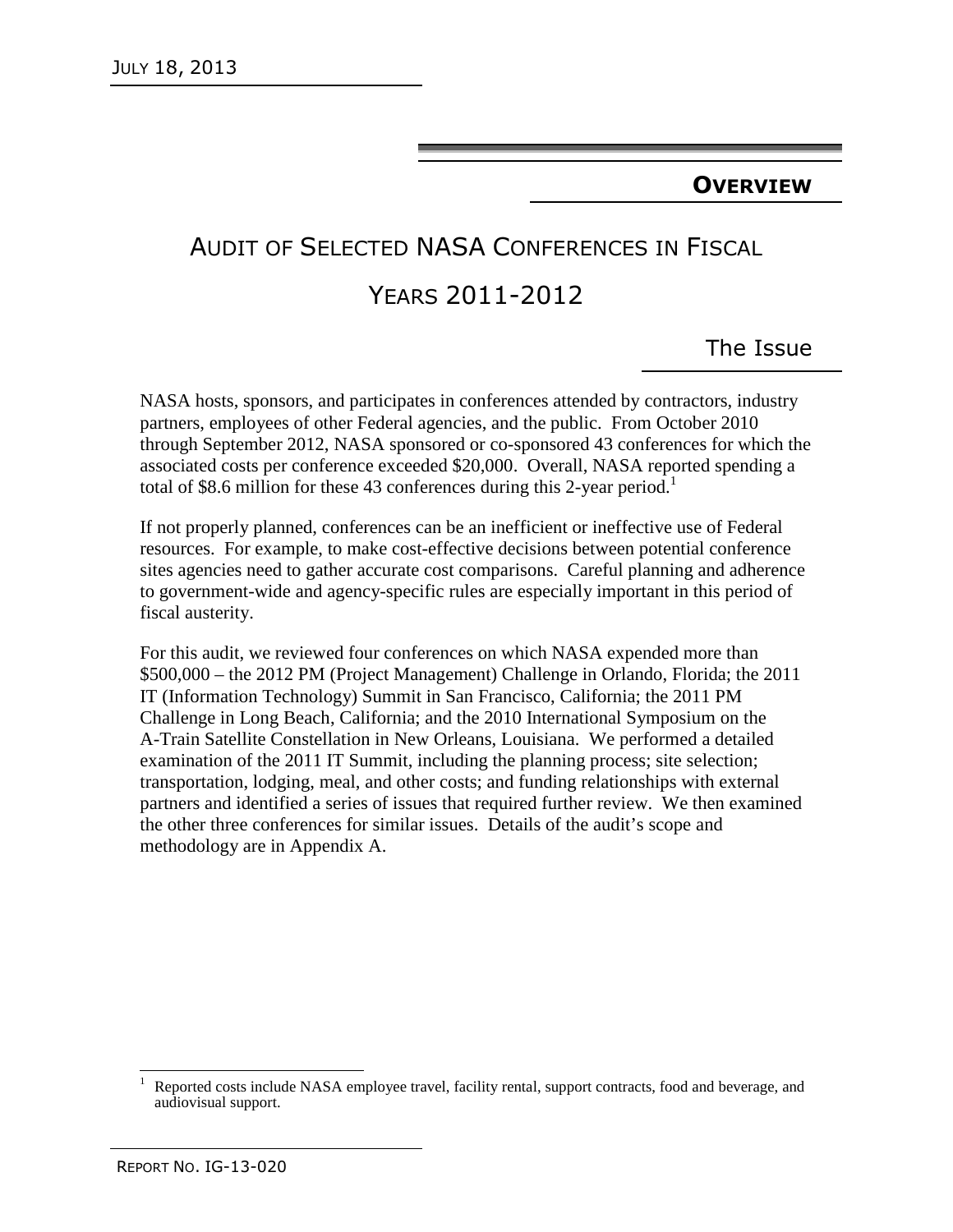## Results

NASA has improved its conference policies and procedures in response to a series of Office of Inspector General audit reports and increased scrutiny and guidance from Congress and the Office of Management and Budget (OMB).<sup>2</sup> For example, in July 2010 NASA required conference planners to provide additional justification if the cost of meals provided at a conference will exceed General Services Administration-approved per diem rates and in February 2013 limited Agency sponsorship only to conferences that are mission critical. However, in this review we identified further needed improvements in Agency guidance related to partner contributions, valuation of meals for purposes of the federal gift rules, and tracking and reporting conference costs.

#### **Improvements Needed to Policies and Procedures Relating to Partner Contributions**

For the 2011 IT Summit, the National Institute of Aerospace Foundation (NIA or Foundation) collected approximately \$322,000 in donations from vendors to coordinate an exhibit hall in which vendors demonstrated their products and services to conference attendees. In addition, these donations were used to pay for two receptions and two luncheons at the Summit and wireless internet services. 3 The Foundation also collected in-kind donations used at the conference including a media wall and handheld media devices.

We noted several issues with NASA's handling of NIA's contributions. Specifically, we question whether NASA augmented its appropriation by accepting donations from the Foundation without following Agency procedures governing acceptance of gifts from outside parties. In addition, we found that conference planners inappropriately excluded service costs and tax associated with an awards luncheon paid for by the NIA when calculating the value of the meal to the NASA employees who attended. As a result, the lunch did not fall within the exception to federal ethics rules allowing the acceptance of gifts with a value of \$20 or less.

**NASA May Have Augmented its Appropriations at the 2011 IT Summit.** Donations of goods and services by outside entities can lead to an augmentation of an agency's appropriations and a violation of the Antideficiency Act unless they are authorized under a gift acceptance statute or other statutory authority. NASA has authority to accept gifts

 $\frac{1}{2}$  NASA OIG, "Final Memorandum on the Analysis of Fiscal Year 2009 NASA-Sponsored Conferences," (IG-10-009, March 2010); "Opportunities to Improve the Management of the Space Flight Awareness Honoree Launch Conference Event," (IG-09-017, July 2009); "Required Registration Fee for the 2008 NASA General Counsel Conference," (IG-09-010, January 2009); and "NASA's Conference Planning Process Needs Improvement" (IG-09-002, October 2008).

<sup>3</sup> At one event, the NIA Foundation hired and paid for professional entertainment, including a group that performed a "flash mob" dance sequence. NIA paid \$750 for the dance group.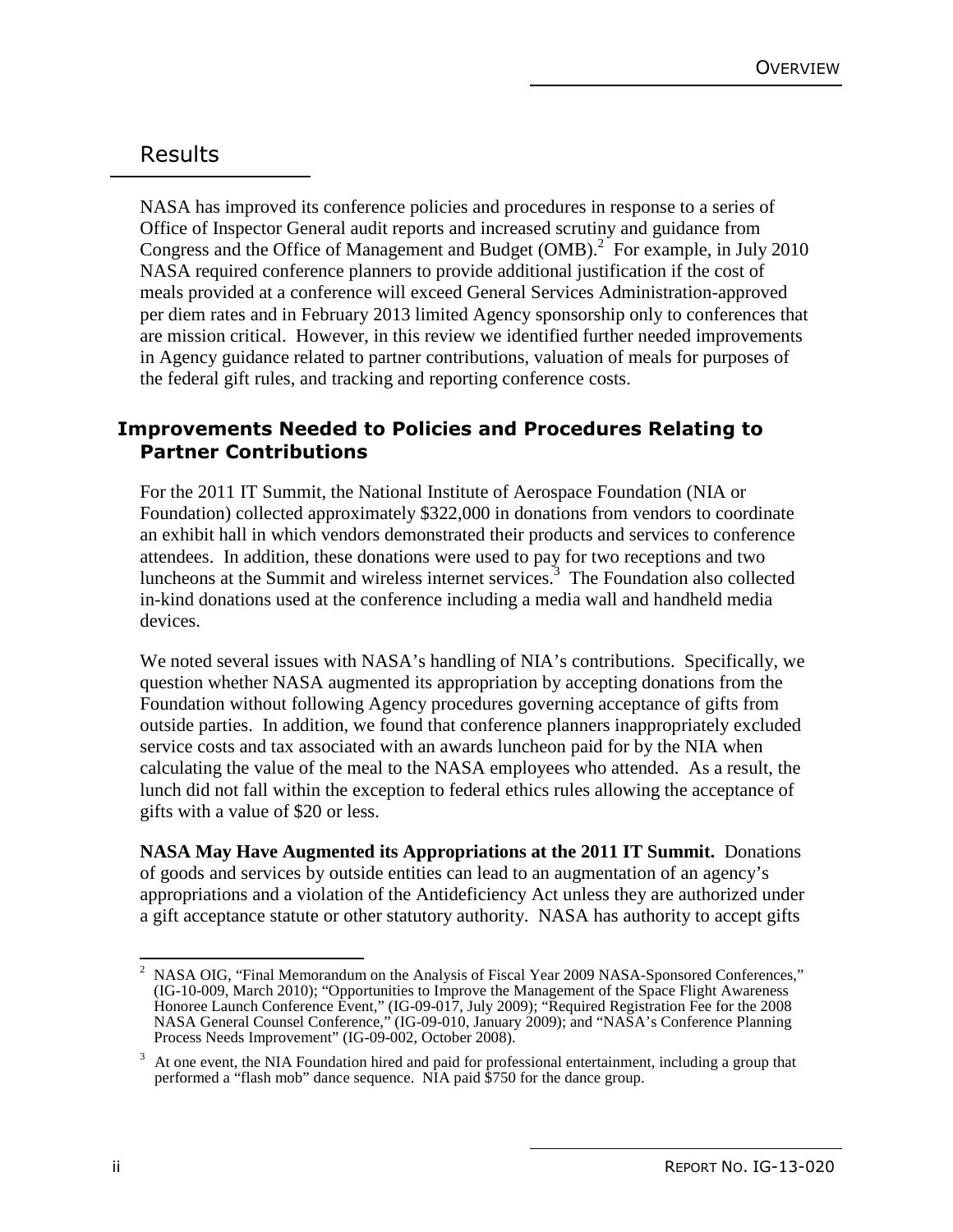and donations of services, money, and property under the National Aeronautics and Space Act of 1958. Pursuant to this authority, NASA has established policies related to the acceptance of monetary gifts and property. At the time NASA was planning the 2011 IT Summit, Agency policy directed conference planners to consult with the NASA Office of the General Counsel (OGC) and the Office of the Chief Financial Officer (OCFO) about potential contributions from outside entities to NASA events, but did not clearly provide that consultation was required for events such as the luncheons and receptions NIA paid for at the 2011 IT Summit.

The 2011 IT Summit steering committee members did not consult with the OGC or OCFO about NIA's contributions to the Summit and therefore did not follow NASA policy regarding the acceptance of gifts from outside entities. We believe this occurred because the steering committee members viewed the awards luncheon and other meals and receptions NIA paid for as NIA events rather than NASA events and therefore did not interpret NASA policy to require consultation under such circumstances. In January 2013, NASA clarified its policy to make clear that the consultation requirement applies to "complimentary activities" like the NIA-sponsored events.<sup>4</sup>

**Receptions and Meals Paid for by Outside Entities Present Opportunities for Inappropriate Gift Acceptance by NASA Employees.** With certain limited exceptions, NASA employees may not accept gifts from prohibited sources or gifts given as a result of their official position. Generally, employees may attend such events free of charge only if the market value of attending is \$20 or less or the event qualifies as a "widely attended gathering" (WAG), a determination that is made by NASA ethics officials. Accordingly, co-located events sponsored by outside entities that include meals and receptions can raise gift issues for NASA employees.

The NIA Foundation paid for four meals and receptions at the 2011 IT Summit with funds it raised from outside entities, including an awards luncheon. Agency ethics officials determined that two of these events qualified for the WAG exception, but that the luncheon and another event did not and that therefore NASA employees could attend these events free of charge only if the value to the employee was \$20 or less. In the submission conference planners made to OGC for the WAG determination, they listed the cost of the luncheon at approximately \$53 per person, which included food and beverage costs, service charges, and tax.

To determine the value of gifts from outside sources, employees are required to use "market value," which is defined in federal regulations as "the retail cost the employee would incur to purchase the gift."<sup>5</sup> The standard questions OGC poses to evaluate events inquire about the per-person cost of food and refreshments but do not reference the "market value" rule.

 4 NID 9700.1, "NASA Conference Approval and Reporting," Section 7.4.6, January 2013.

 $5$  5 C.F.R. § 2635.203(c).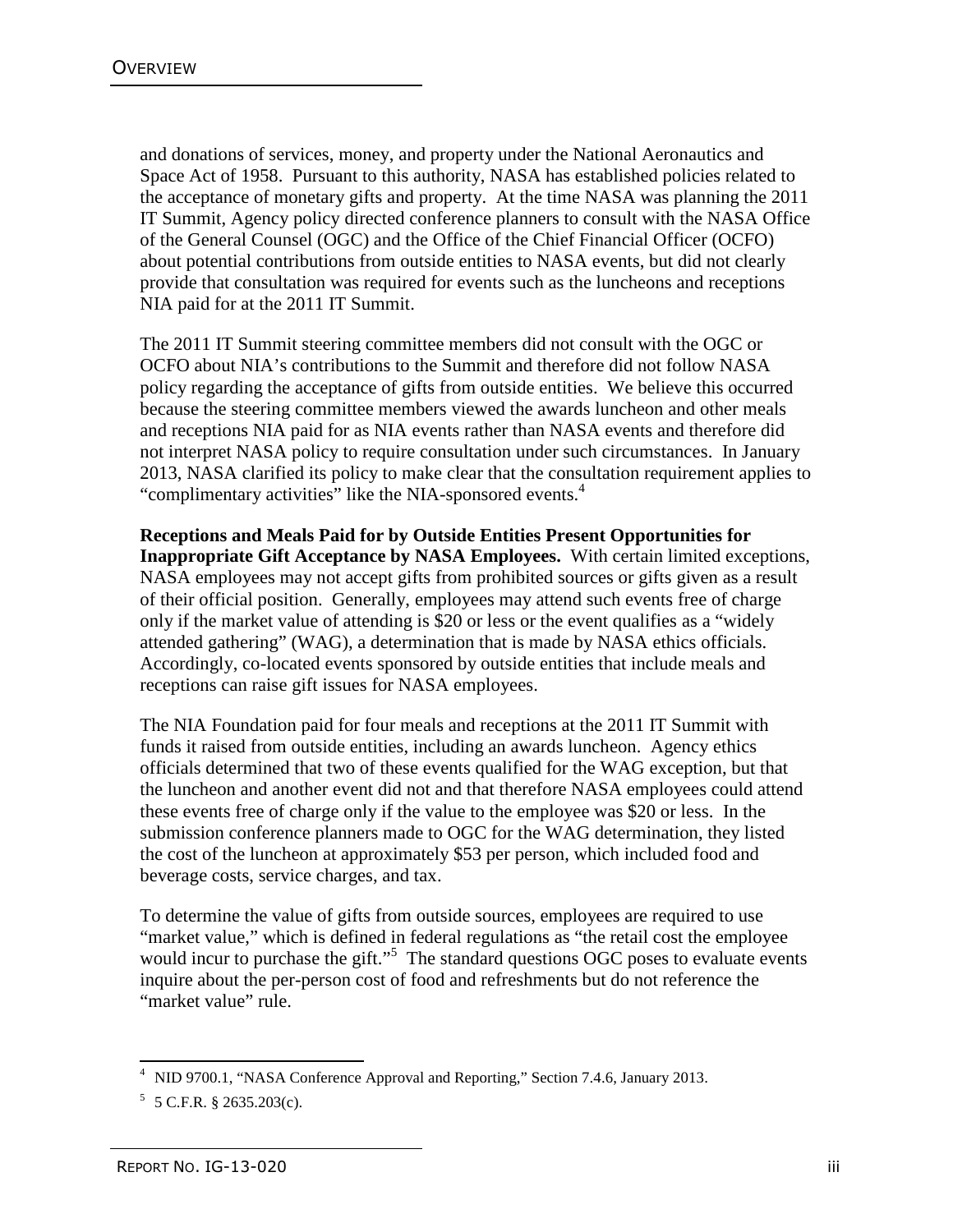After OGC advised planners that the awards luncheon did not qualify as a WAG, NIA Foundation personnel contacted the hotel and requested adjustments to the menu. This request resulted in a revised cost estimate of \$45 per person, which the hotel divided into \$22.50 for food and beverage costs and \$22.50 for service charges and tax. NASA's contract planner subsequently contacted the hotel and further negotiated the apportionment of the charges, resulting in \$19.95 for food and beverage and \$25.05 for tax and service charges. Based on this information, a conference steering committee member sent an e-mail to an OGC attorney noting that the "menu had been altered to a gift valued at \$19.95 per person." This e-mail did not mention that the hotel would also be charging \$25.05 in tax and service fees per attendee for each meal. OGC accepted the \$19.95 figure without requesting any additional information.

We found that NASA conference planners and NIA Foundation personnel inappropriately excluded the tax and service charges from the value of the luncheon. Although, conference planners reported all costs associated with the meal to OGC when seeking the WAG determination, they submitted only the revised costs associated with the food and beverage component of the meal when the issue was whether the value met the \$20 gift threshold.

Based on the invoice the NIA Foundation paid, the retail cost of the luncheon was \$45 per person and therefore the event did not fall within the gift rule exception. However, we do not fault the luncheon attendees who relied in good faith upon the OGC's advice that they could attend the event consistent with their ethical obligations. Rather, we fault the planning committee for not providing full cost information to OGC and OGC attorneys for not questioning the basis for the substantial reduction in the cost of the meal.

#### **Conference Guidance Needs Updating to Accurately Report and Control Costs**

We found that Agency officials underreported costs associated with the 2011 IT Summit by failing to include the costs NASA paid for contractors to attend the Summit and certain other miscellaneous costs. We also found that the Agency's cost tracking processes cannot account for all conference-related costs and that planners did not consistently conduct required cost comparisons of possible conference sites. Finally, we found significant differences between planned and actual costs for the 2011 IT Summit.

**Reported Conference Costs Were Underreported.** NASA estimated the 2011 IT Summit would cost \$1,176,307, and reported actual costs of \$1,291,889, a difference of approximately \$116,000. We found that NASA did not include in the estimated cost figure \$548,209 incurred by contractors who attended the event and billed NASA for their attendance and travel costs or an additional \$128,439 in miscellaneous expenses.<sup>6</sup>

 $\overline{a}$ 6 We requested NASA provide the costs of its contractors' attendance at the conference. The estimate provided included travel and labor costs.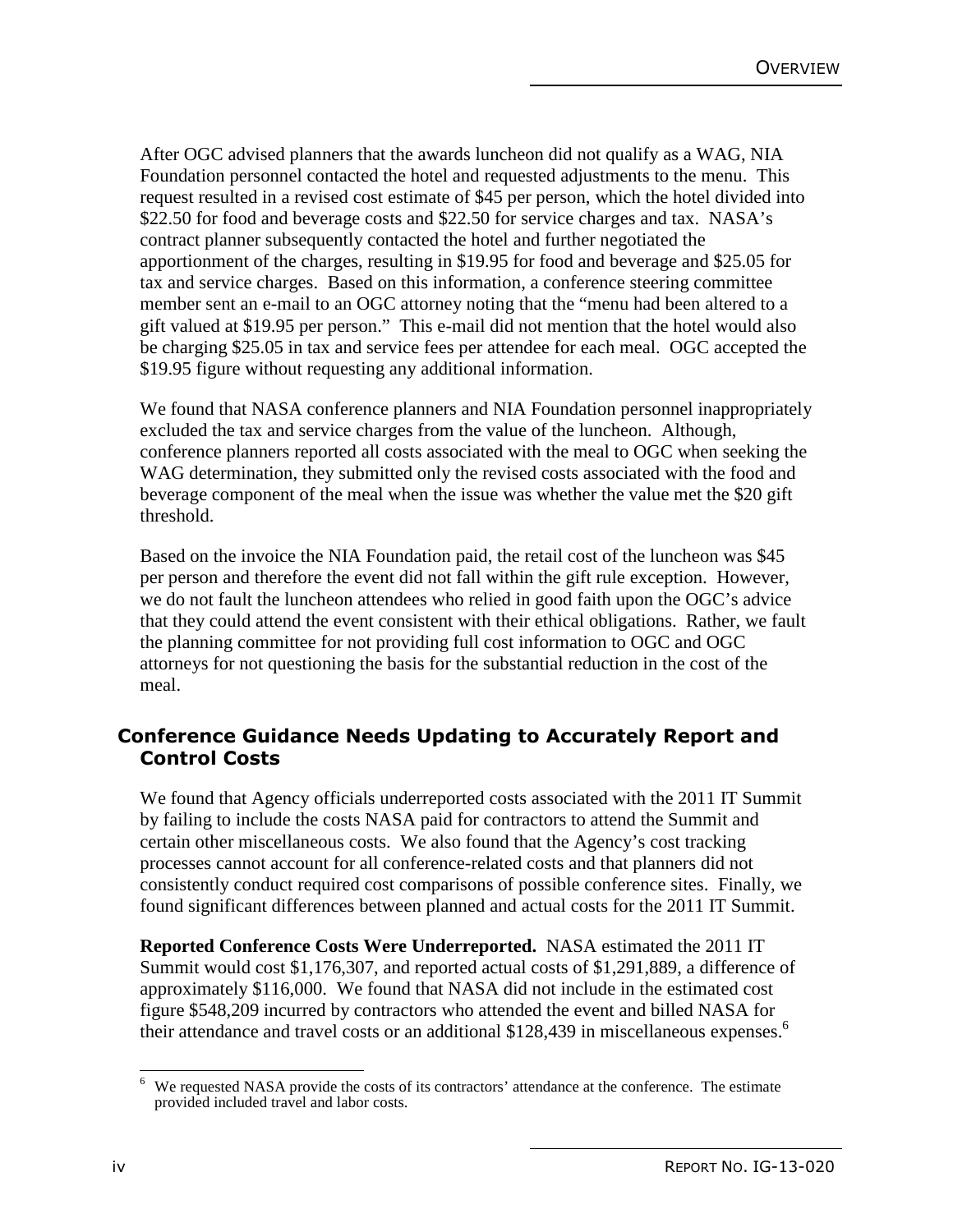Including these expenses raises the total cost of the 2011 IT Summit to \$1.97 million, 52 percent more than the amount reported.

NASA conference planners reported that 606 contractors and 489 civil servants attended the 2011 IT Summit. Federal regulations define conference costs as "all direct and indirect conference costs paid by the Government, whether paid directly by agencies or reimbursed by agencies to travelers or others associated with the conference." However, NASA guidance does not require planners to include contractor costs, except for the costs of conference support services contractors. According to NASA, system limitations and the expense of reporting this information makes it difficult for conference planners to collect and report such costs. However, when large numbers of contactors attend a NASA conference – as was the case for the 2011 IT Summit where the OCFO estimates that the total labor and travel costs billed to NASA by contractor attendees was \$548,209 – exclusion of this information masks the full cost borne by NASA to hold the conference.

We found that the cost of 12 planning trips was not included in the planned and reported costs for the 2011 IT Summit. The trips, totaling \$63,844, included one scouting trip and several other trips to San Francisco; Washington, D.C.; and the Jet Propulsion Laboratory in Pasadena, California. NASA's conference guidance does not address either the appropriate number of planning trips or whether the cost of such trips should be included in the conference cost totals. From our perspective, given the availability of telephone and video conferencing, 12 planning trips are excessive and we believe that the Agency would benefit from improved guidance on this issue.

In addition, NASA did not include in its reported costs for the 2011 IT Summit \$62,589 in costs associated with the exhibit hall and for the 22 Office of the Chief Information Officer working group meetings that followed the formal conference. These costs were not reported due to the manual process used by the 2011 IT Summit steering committee to collect cost information. Manual processes to collect costs are inefficient and lack controls to determine completeness and accuracy and increases the chances of incomplete reporting.

In an effort to respond to our concern about exclusion of these costs, in January 2013 NASA issued an interim directive that provides examples of "other costs" and directs employees to use a particular code to track and collect non-travel costs within the Agency's financial system.

**Significant Differences between Planned and Actual Expenses.** We also found that NASA had no formal process in place to evaluate significant increases in planned costs once initial projected conference costs are approved. On January 31, 2013, NASA issued interim guidance requiring re-approval of planned expenses when total costs increase by more than 25 percent from the approved estimate.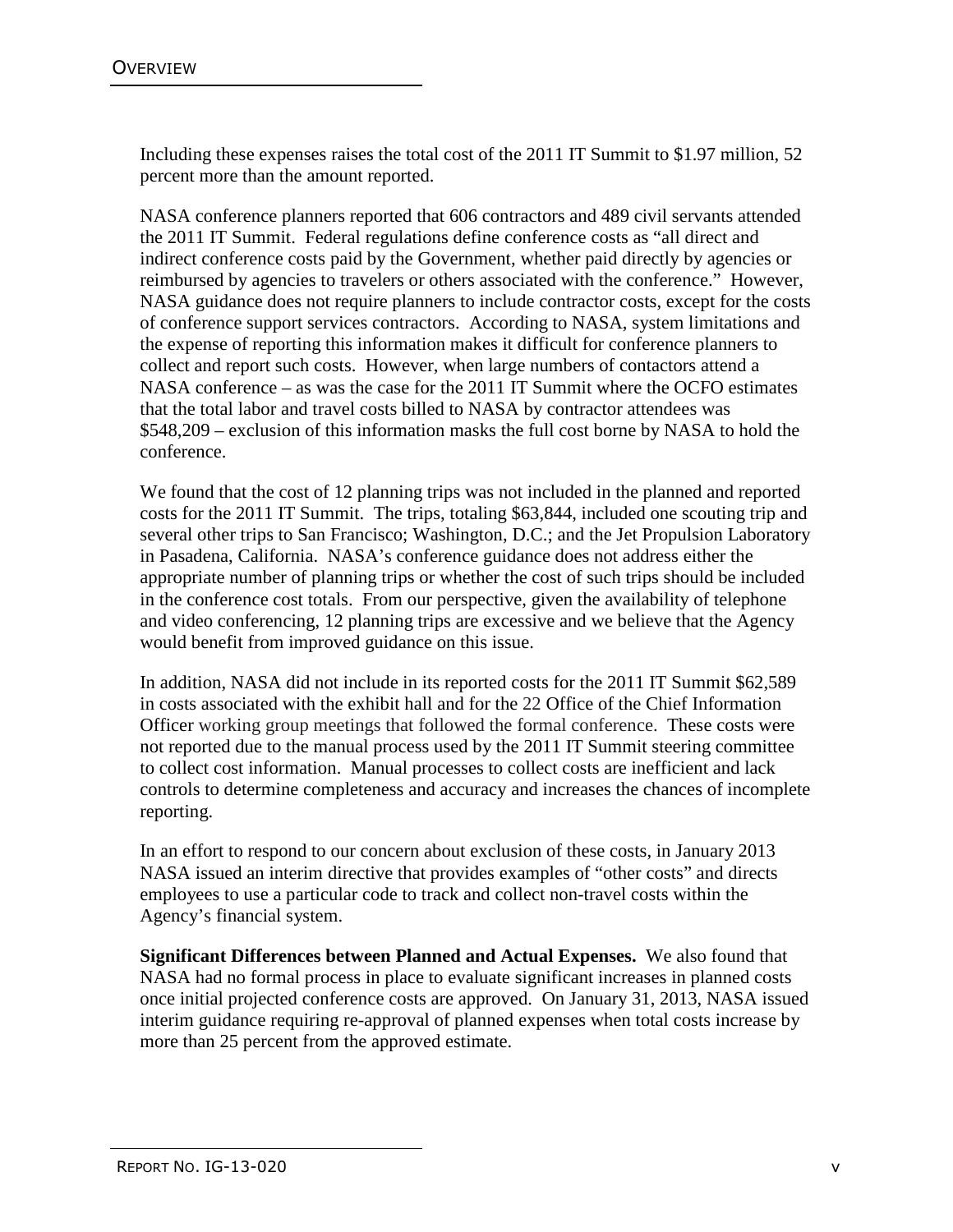For the 2011 IT Summit, NASA reported actual costs of \$1.29 million, which represents a 10 percent increase from the approved estimated cost. While the overall increase was below 25 percent, we found significant increases in actual audiovisual expenses and conference planner fees were offset by overestimated travel costs. Having a rule that requires reauthorization only when total costs increase by 25 percent or more may allow significant increases in certain expense categories to escape higher-level review.

**Planners Failed to Compare Potential Conference Sites.** Finally, we found that for three of the conferences we examined NASA eliminated alternative sites from consideration prior to completion of a cost comparison. For example, for the 2011 IT Summit contracted conference planners said they sent a call for proposal to six facilities in the San Francisco area, including Ames Research Center. However, planners were unable to provide us with any documentation of this process. For a variety of reasons, planners eliminated from consideration all sites but the Marriott Marquis where the conference was held. Planners made no additional efforts to obtain quotes from sites in either San Francisco or elsewhere. We perceived a similar lack of diligent effort in the sites selection processes for the 2012 PM Challenge and the 2010 International Symposium on the A-Train Satellite Constellation. In both cases, planners eliminated locations from consideration without comparing pertinent costs for more than one conference site. Unless they obtain cost estimates from more than one potential conference site, NASA conference planners cannot ensure they hold conferences at the most cost-effective location.

#### **Other Matters**

At the 2011 IT Summit, the Marriott Marquis offered and NASA accepted one complimentary room for every 50 rooms rented, 25 room upgrades at the government rate, and complimentary use of the hotel's presidential suite. The Chief Information Officer (CIO) stayed in the presidential suite and other senior NASA managers, conference planners and speakers, and individuals who volunteered to help at the conference stayed in the other free and upgraded rooms. The presidential suite was also used for meetings hosted by the CIO and members of the steering committee.

We found no evidence that NASA incurred any additional expense by accepting the upgraded and complimentary rooms. Moreover, we understand that hotels routinely provide such rooms at no cost to customers who hold large conferences at their facilities. The hotels that hosted the 2012 PM Challenge and the 2010 International Symposium on the A-Train Satellite Constellation offered similar room concessions.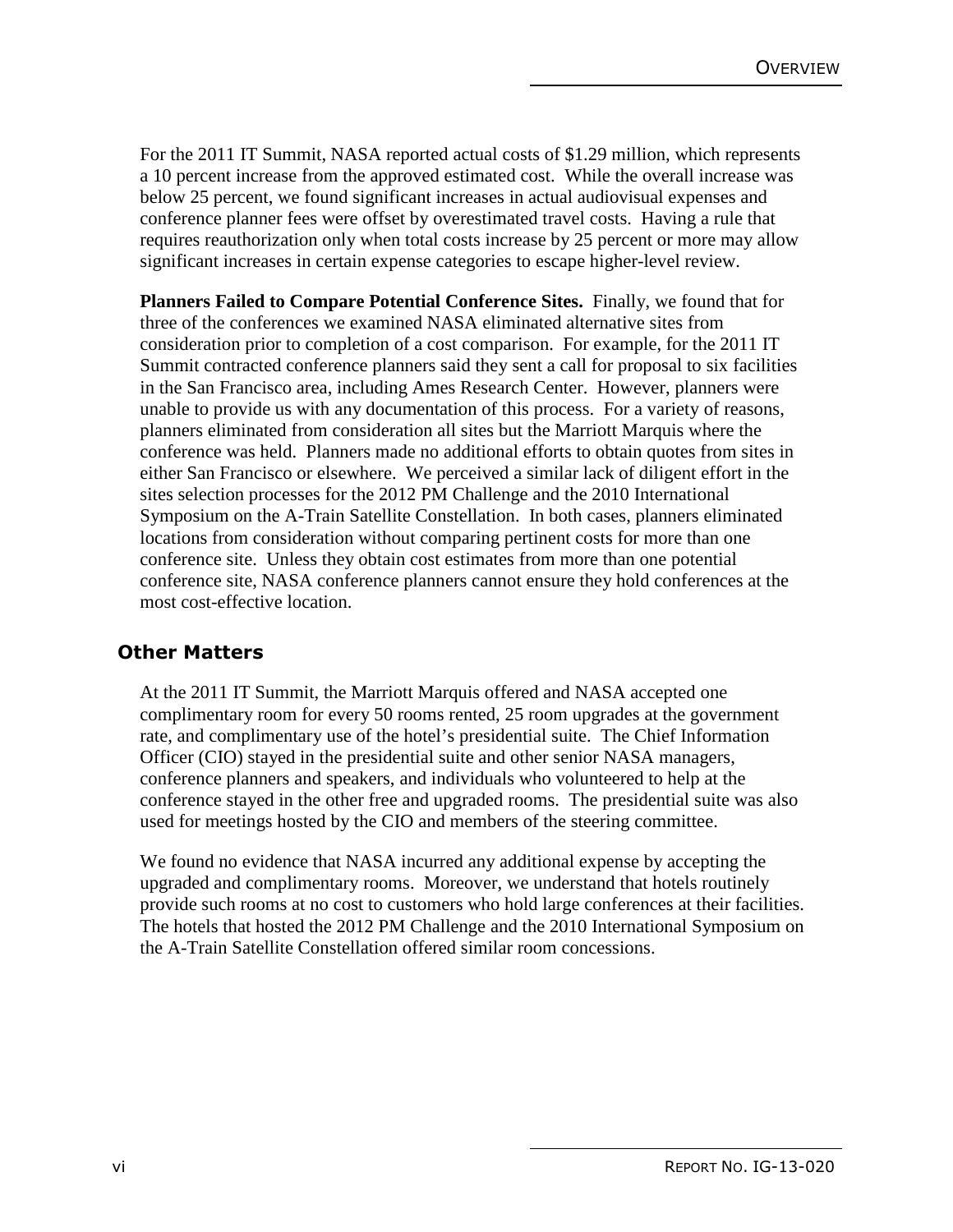To improve the conduct of NASA-sponsored conferences, we recommended that the Chief Financial Officer take the following actions:

- Improve conference guidance regarding the process for establishing partnering relationships and the appropriate roles of partners in planning and managing a conference to limit the risk of an augmentation of appropriated funds.
- Work with the Office of the General Counsel to determine whether any NIA Foundation contributions to the 2011 IT Summit inappropriately augmented NASA's appropriations and address any issues identified.
- Enhance conference guidance by:
	- o providing criteria for and examples of acceptable planning and conference costs, including whether travel costs for site selection scouting trips, off-site planning meetings, or conference "dry-runs" are acceptable, and requiring these estimated and actual costs be included on the NF 1784 and NF 1785;
	- o requiring increases of 10 percent or more in specific cost categories and above a certain threshold be approved by appropriate officials; and
	- o requiring conference planners to obtain quotes from at least three conference sites and retain this documentation from these cost comparisons.
- Develop a methodology for gathering costs directly billed to NASA for contractor employees who attend NASA-sponsored conferences with significant contractor attendance.

Finally, we recommended that the General Counsel update the standard questions used to evaluate WAG requests to make clear that gifts are valued at the retail cost to the employee and that for meals this figure includes food and beverages as well as applicable tax and service charges.

In response to our draft report, the Chief Financial Officer concurred with our recommendations. We consider the proposed actions to be responsive and will close the recommendations upon completion and verification of the corrective actions. Management's full response is reprinted in Appendix C.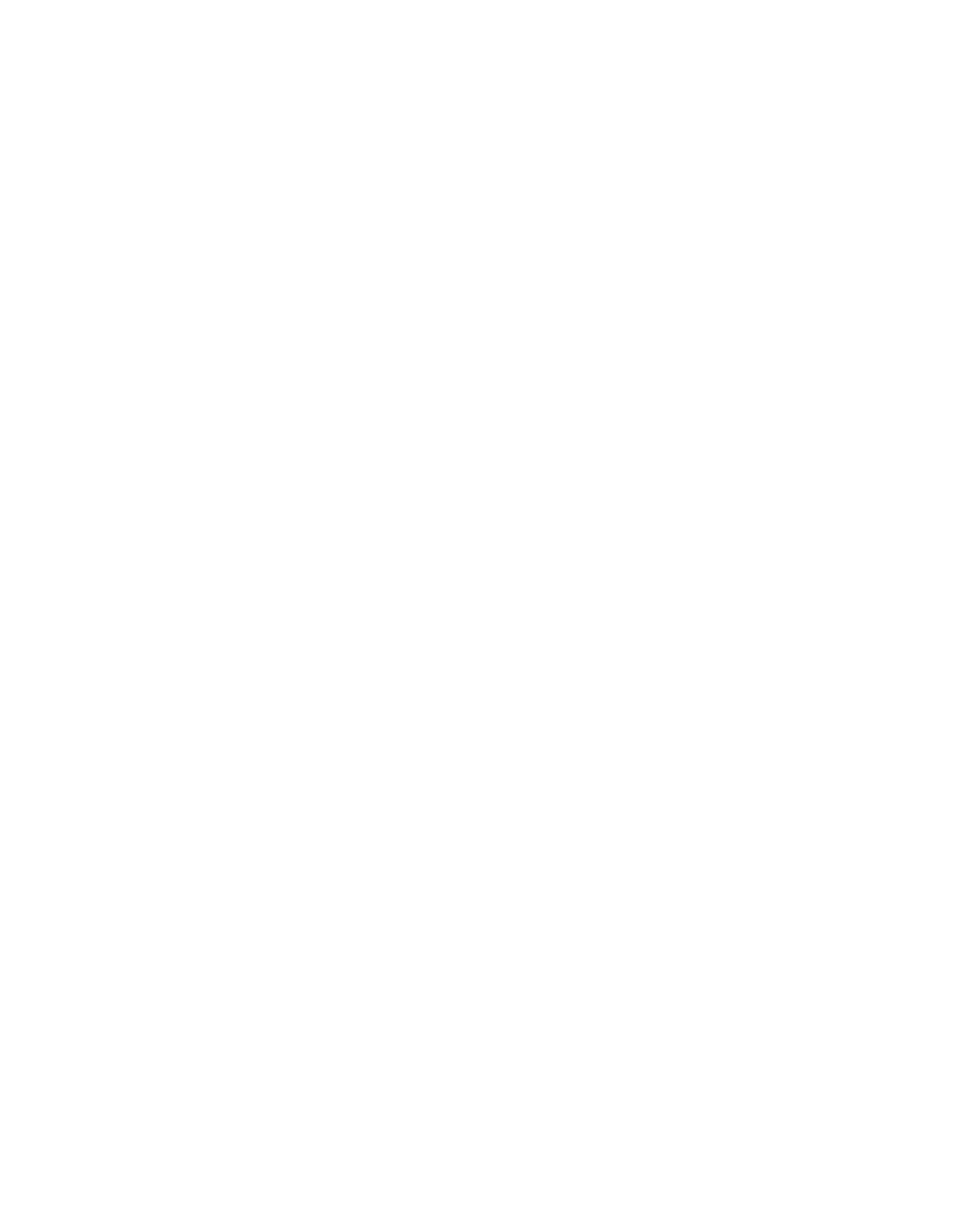## **CONTENTS**

| INTRODUCTION                                                |    |
|-------------------------------------------------------------|----|
|                                                             |    |
|                                                             |    |
| <b>RESULTS</b>                                              |    |
| Improvements Needed to Policies and Procedures Relating to  | 8  |
| Conference Guidance Needs Updating to Accurately Report and | 14 |
| <b>APPENDIX A</b>                                           |    |
|                                                             | 21 |
|                                                             |    |
|                                                             | 24 |
| <b>APPENDIX B</b>                                           |    |
| NASA Conferences Reported to Congress ___________________   | 25 |
| <b>APPENDIX C</b>                                           |    |
|                                                             | 27 |
| <b>APPENDIX D</b>                                           |    |
| <b>Report Distribution</b>                                  | 31 |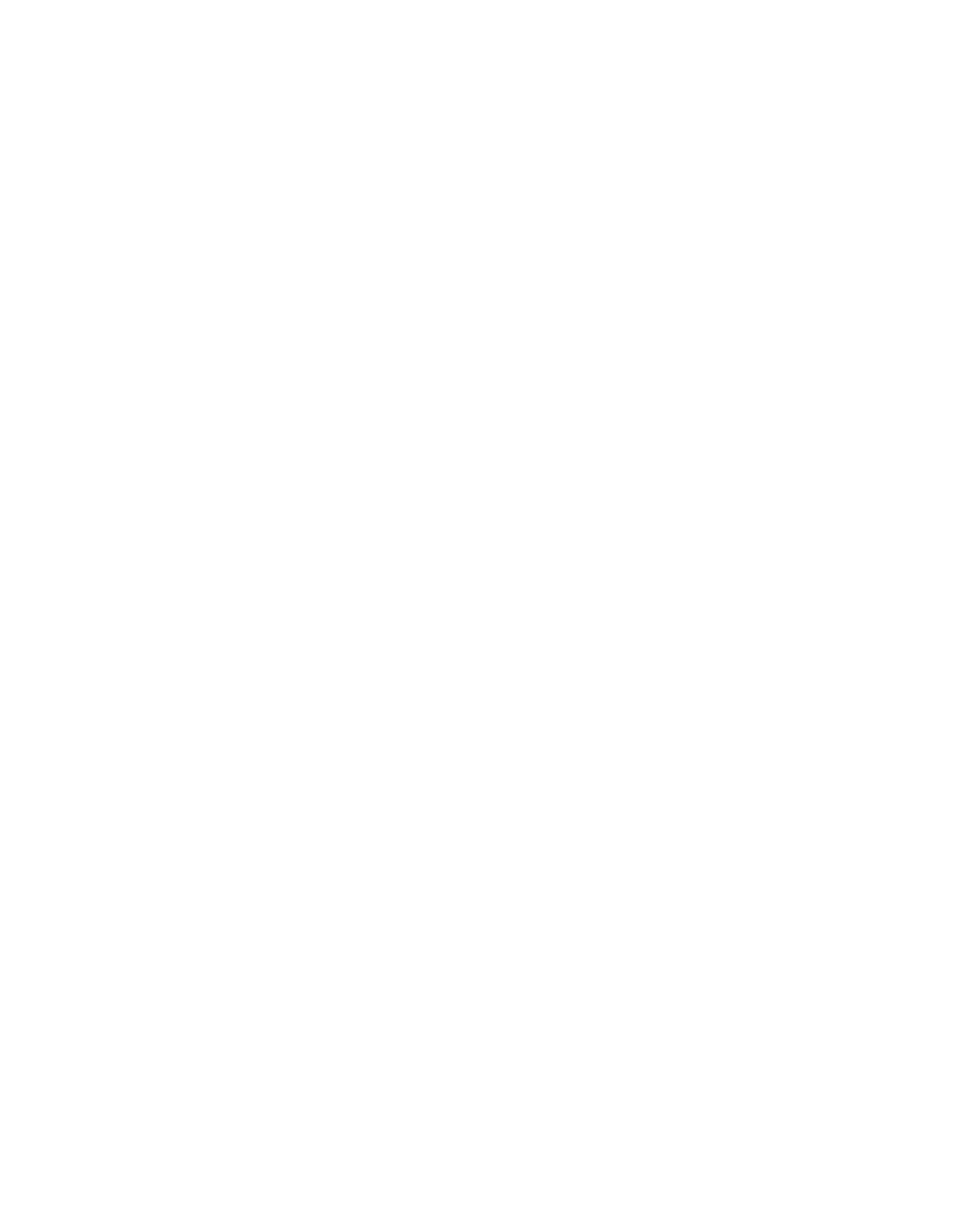### **INTRODUCTION**

#### **Background**

NASA hosts, sponsors, and participates in conferences attended by contractors, industry partners, employees of other Federal agencies, and the public. From October 2010 through September 2012, NASA sponsored or co-sponsored 43 conferences for which the associated costs per conference exceeded \$20,000. Overall, NASA reported spending a total of \$8.6 million for these 43 conferences.<sup>7</sup>

For this audit, we reviewed four conferences on which NASA expended more than \$500,000 – the 2012 PM (Project Management) Challenge in Orlando, Florida; the 2011 IT (Information Technology) Summit in San Francisco, California; the 2011 PM Challenge in Long Beach, California; and the 2010 International Symposium on the A-Train Satellite Constellation in New Orleans, Louisiana. We performed a detailed examination of the 2011 IT Summit, including the planning process; site selection; transportation, lodging, meal, and other costs; and funding relationships with external partners and identified issues that required further review. We then examined the other conferences for similar issues.

**Partner Sponsorships and Relationships.** NASA sometimes partners with outside entities or other Federal agencies on conferences. Partners may co-sponsor a conference, contribute funds, or host events associated with but not officially part of a conference ("co-located" events). Co-located events may include exhibit halls, receptions, or meals for conference attendees, and the hosts of these events may solicit donations from other outside entities to help fund the events.

No single definition of "co-sponsorship" is applicable throughout the Executive Branch. According to the U.S. Office of Government Ethics, commonly accepted indicators of a co-sponsored conference include both parties having a mutual interest in the conference and sharing key planning decisions.<sup>8</sup> NASA policy does not define co-sponsorship, but lists factors that determine whether the Agency considers itself a conference sponsor.<sup>9</sup> Specifically, NASA considers itself a sponsor if it funds certain types of conferencerelated expenses such as facility rental or presentation costs.

 $\overline{a}$ 7 Reported costs include NASA employee travel, facility rental, support contracts, food and beverage, and audiovisual support.

<sup>8</sup> U.S. Office of Government Ethics, "A Collection of Federal Resources Relating to Conferences," (September 2012). The 2012 guidance replaced an earlier guide in effect when NASA planned and held the conferences we examined in this audit. However, the guidance on co-sponsoring relationships did not change significantly between the two documents.

<sup>&</sup>lt;sup>9</sup> NID 9700.1, "NASA Conference Approval and Reporting," Section 7.3.5, January 2013.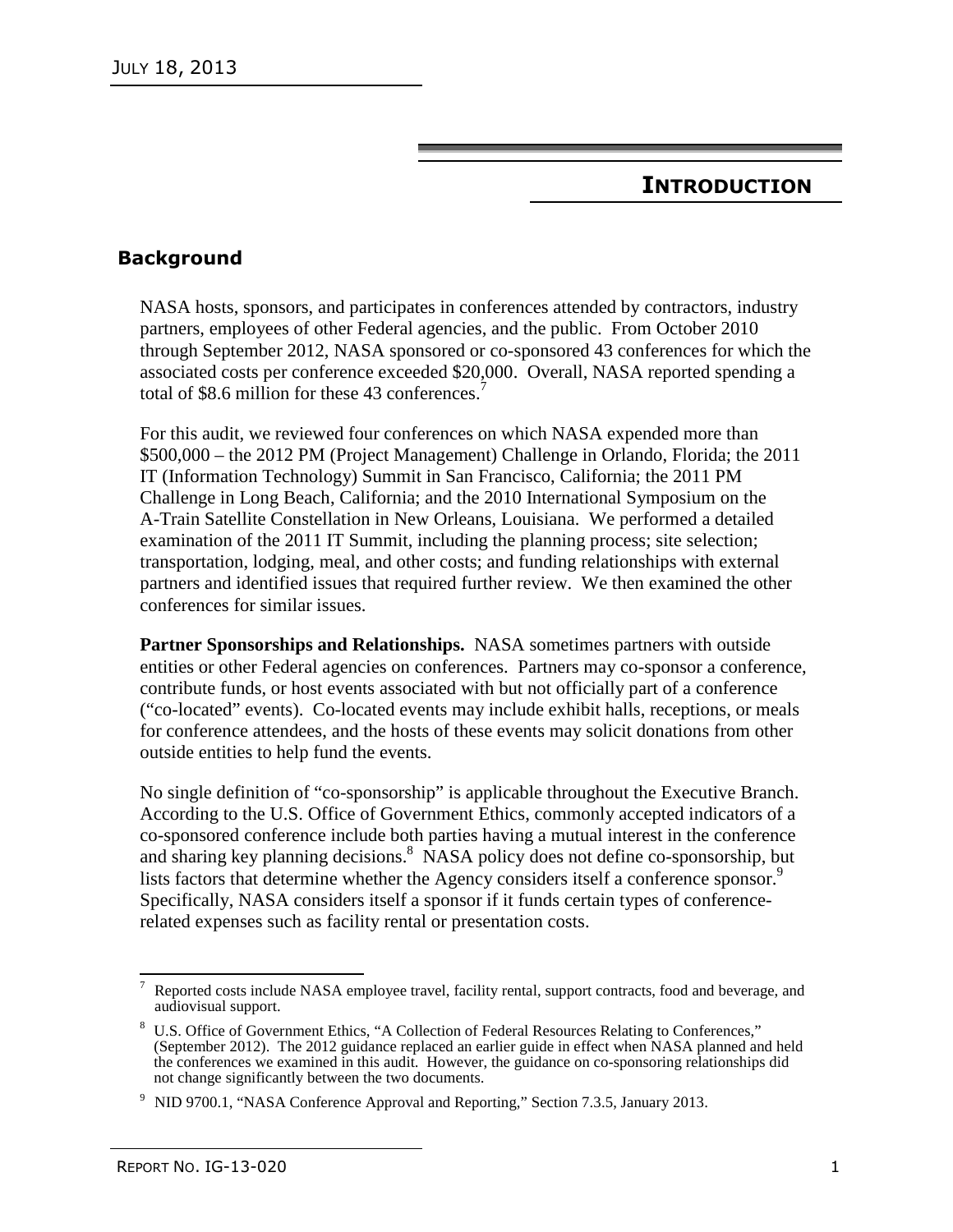At the time NASA was planning the four conferences we reviewed, Agency policy required consultation with the NASA Office of the General Counsel (OGC) and Office of the Chief Financial Officer (OCFO) when outside entities would be contributing funds to a NASA conference (co-sponsoring) or to a particular event such as a reception or a presentation at a NASA conference. However, the policy did not speak directly to consultation regarding co-located events. In January 2013, NASA revised its policy to extend the consultation requirement to co-located and other "complimentary activities."<sup>10</sup>

**Fiscal and Ethical Considerations.** As a general matter, absent congressional approval Federal agencies may not use funds derived from an outside source to finance the operation of their programs beyond the level established by appropriation, and doing so may constitute a violation of the Antideficiency Act. $11$ 

NASA has authority under the National Aeronautics and Space Act of 1958 to accept unsolicited and unconditional gifts and donations of services, money, and property.<sup>12</sup> Pursuant to this authority, NASA established policies related to the acceptance of monetary gifts and property, which require consultation with OGC and OCFO. As noted above, with regard to conferences, NASA requires consultation with OGC and the OCFO about potential co-sponsorship of NASA events.

In addition to rules regarding acceptance of gifts and donations by NASA, there are also rules governing the acceptance of gifts from outside sources by NASA employees.<sup>13</sup> Specifically, unless an exception applies, employees may not accept gifts given because of their official positions or from "prohibited sources" – that is, persons or organizations seeking official action by, doing business or seeking to do business with, or regulated by the employees' agency, or that have interests that may be substantially affected by performance or nonperformance of the employees' official duties.<sup>14</sup> Accordingly, colocated events paid for by outside entities that include meals and receptions can raise ethical issues for NASA employees who attend.

Two exceptions to the gift rule have potential application to co-located events at NASA conferences. First, employees may accept gifts with a market value of \$20 or less provided that the total value of gifts from the same person or organization is not more

 $\overline{\phantom{a}}$ <sup>10</sup> NID 9700.1, "NASA Conference Approval and Reporting", Section 7.4.6, January 2013.

 $11$  Among other things, the Antideficiency Act prohibits federal employees from making or authorizing an expenditure from any appropriation in excess of the amount available in the appropriation unless authorized by law, 31 U.S.C. § 1341(a)(1)(A), or from making obligations or expenditures in excess of the amount permitted by agency regulations. 31 U.S.C. § 1517(a). In accordance with 31 U.S.C. § 1351, the Administrator will report all relevant facts and actions taken to the President and Congress for any confirmed violations of the Antideficiency Act investigated by the OCFO.

<sup>&</sup>lt;sup>12</sup> NASA Policy Directive 1210.1G, "Acceptance and Use of Monetary Gifts and Donations," April 28, 2010.

<sup>&</sup>lt;sup>13</sup> 5 C.F.R. Part 2635, "Standards of Ethical Conduct for Employees of the Executive Branch."

<sup>&</sup>lt;sup>14</sup> The U.S. Office of Government Ethics website summarizes Federal standards on gifts and outside payments such as Standards of Conduct, 5 C.F.R. Part 2635, Subpart B. Retrieved from http://www.oge.gov/Topics/Gifts-and-Payments/Gifts---Payments/.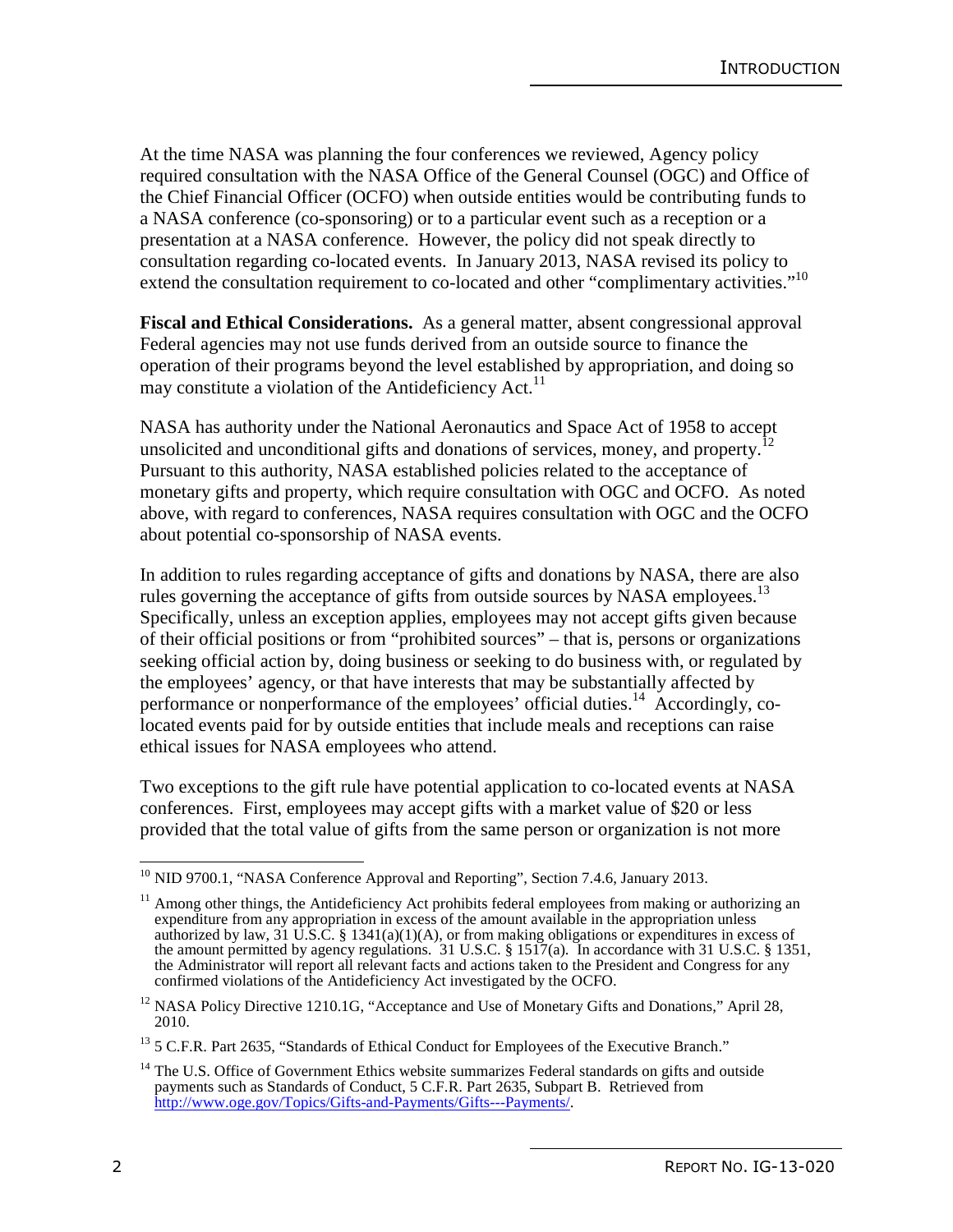than \$50 in a calendar year. Second, employees may accept gifts of free attendance at what are known as "widely attended gatherings" (WAG) provided that the agency has determined that their attendance at the gathering is in the agency's interest and a large number of people with common interests but diverse perspectives are expected to attend.

At NASA, the OGC or Center Chief Counsel's office determines whether a particular event qualifies as a WAG. These offices also advise employees regarding the value of any gift to attendees and make recommendations whether employees may attend particular events without violating the Federal gift rules. Examples of past events NASA counsel deemed WAGs include:

- Space Policy Institute Dinner held in March 2012 to discuss university space research using small satellites, suborbital launch vehicles, and balloons. This dinner was open to approximately 160 people, including representatives of Congressional offices, NASA, other Federal agencies, academia, and industry.
- Space Transportation Associations Reception held in March 2012 to celebrate the 100<sup>th</sup> anniversary of the birthday of Dr. Wernher von Braun, chief architect of the Saturn V Moon Rocket and first director of the Marshall Space Flight Center. This event was open to approximately 300 people, including representatives of the Executive Office of the President, Congressional offices, NASA, Department of Defense, the aerospace industry, and the media.

The OGC's evaluation begins with a set of standard questions inquiring about the event's purpose, estimated cost, and number and type of attendees as well as whether attendees will receive any merchandise. If the OGC determines that the WAG exception applies, NASA employees may attend the event without fear of violating the gift rule. If the WAG exception does not apply and the value of attending is more than \$20, any employee who attends must reimburse the sponsoring organization for the estimated value of the gift. Reimbursement to the sponsoring entity is often provided by depositing a check or cash into an "honor basket" at the event.

**Scrutiny of Federal Conference Spending.** Federal agency conferences have received increased scrutiny over the past several years from Federal audit offices, the Office of Management and Budget (OMB), and Congress. In September 2011, following an audit by the Department of Justice Office of Inspector General (OIG) focusing on conference spending, OMB issued Memorandum 11-35, "Eliminating Excess Conference Spending and Promoting Efficiency in Government."<sup>15</sup> This memorandum from OMB directed Federal agency executive heads to conduct a thorough review of the policies and controls associated with conference-related activities and expenses to mitigate the risk of inappropriate spending practices with regard to conferences.

In response to OMB Memorandum 11-35, NASA implemented a policy in September

<sup>&</sup>lt;u>.</u> <sup>15</sup> U.S. Department of Justice, OIG, "Audit of Department of Justice Conference Planning and Food and Beverage Costs," (Report No.11-43, issued September 2011, revised October 2011).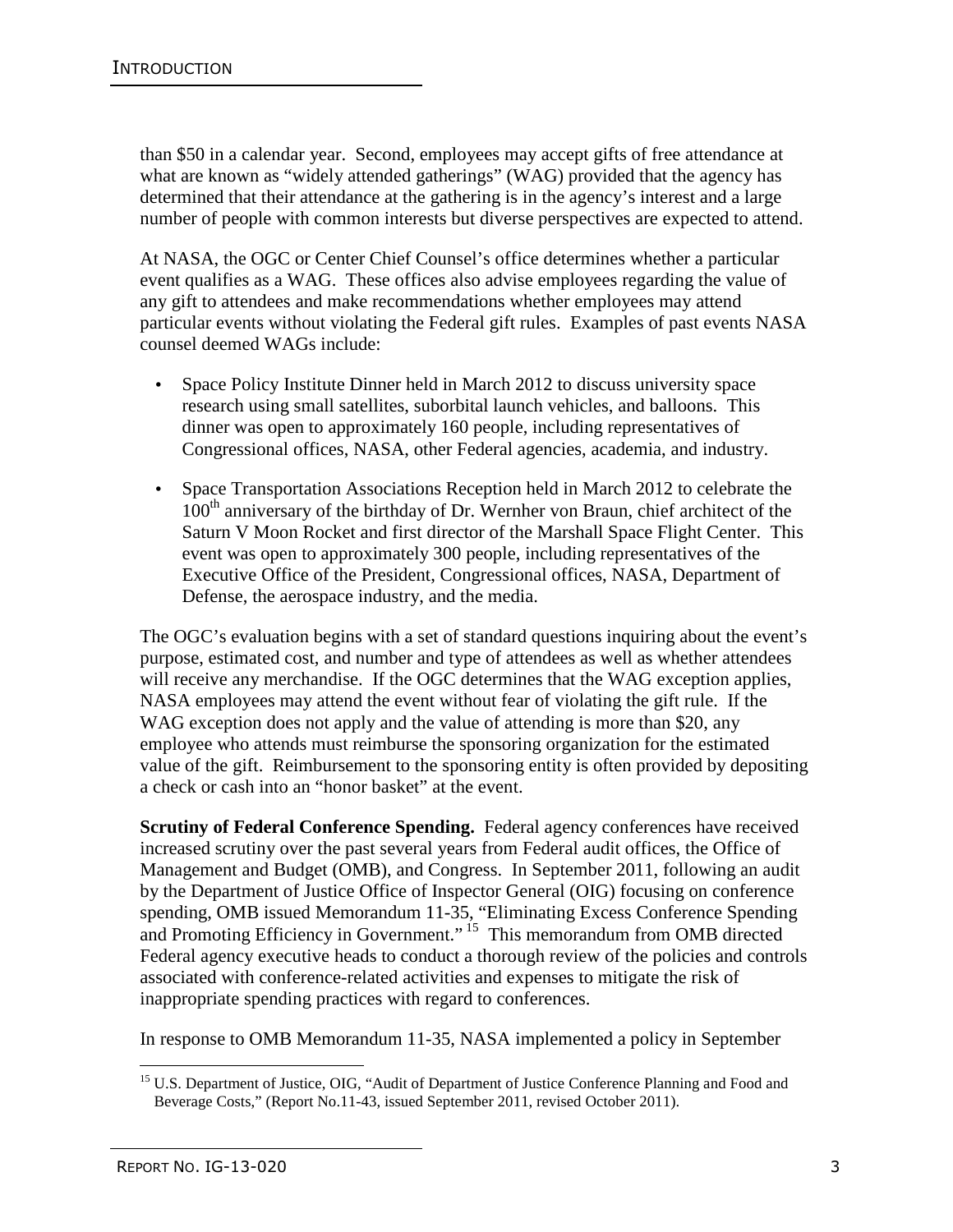2011 requiring the review and approval of all conference activity equal to or greater than \$100,000. Additionally, in June 2012 the NASA Executive Council decided that NASA policy regarding conferences should be changed, including expanding the definition of reportable conferences, requiring higher levels of approval for all but the smallest conferences, prohibiting NASA-purchased food, minimizing planning trips, and requiring re-approval if conference costs escalate by more than 25 percent. NASA certified to OMB in November 2012 that appropriate policies and controls were in place to mitigate the risk of inappropriate spending practices.

In April 2012, the General Services Administration OIG issued a report that found excessive costs, improper contracting procedures, and other issues with a 2010 General Services Administration conference.<sup>16</sup> Following release of this report, the U.S. House of Representatives' Committee on Oversight and Government Reform requested data from Federal agencies concerning the cost and frequency of agency-funded conferences as far back as 2005, and Senator Tom Coburn requested data on conferences held during the past 3 years. (See Appendix B for a summary of NASA's reporting pursuant to these requests.)

During the same period, we have reported on issues at NASA related to managing the costs of and abiding by numerous requirements applicable to conferences.<sup>17</sup> In response, NASA has made improvements to its conference policies and procedures. For example, in July 2010, NASA required conference planners to provide additional justification if the cost of meals provided at a conference will exceed General Services Administrationapproved per diem rates or if the cost of snacks will exceed 33 percent of the daily meals and incidental expense allowance.

In January 2013, NASA issued further guidance regarding conferences reflecting the Executive Council's decision, including:

- a requirement that the Deputy Administrator approve any conference with projected costs in excess of \$100,000, inclusive of travel costs;
- a requirement that officials-in-charge approve any increase in actual costs over planned costs greater than 25 percent; $^{18}$

 $\frac{1}{2}$ <sup>16</sup> U.S. General Services Administration, OIG, "Public Buildings Service 2010 Western Regions Conference," (April 2012).

<sup>&</sup>lt;sup>17</sup> NASA OIG, "Final Memorandum on the Analysis of Fiscal Year 2009 NASA-Sponsored Conferences," (IG-10-009, March 2010); "Opportunities to Improve the Management of the Space Flight Awareness Honoree Launch Conference Event (IG-09-017, July 2009); "Required Registration Fee for the 2008 NASA General Counsel Conference," (IG-09-010, January 2009); and "NASA's Conference Planning Process Needs Improvement" (IG-09-002, October 2008).

<sup>&</sup>lt;sup>18</sup> Officials-in-charge include senior staff in the Office of the Administrator, the Associate Administrators of the Mission Directorates, and the Inspector General as noted in NASA Procedural Document 1000.3D, "The NASA Organization," June 11, 2013.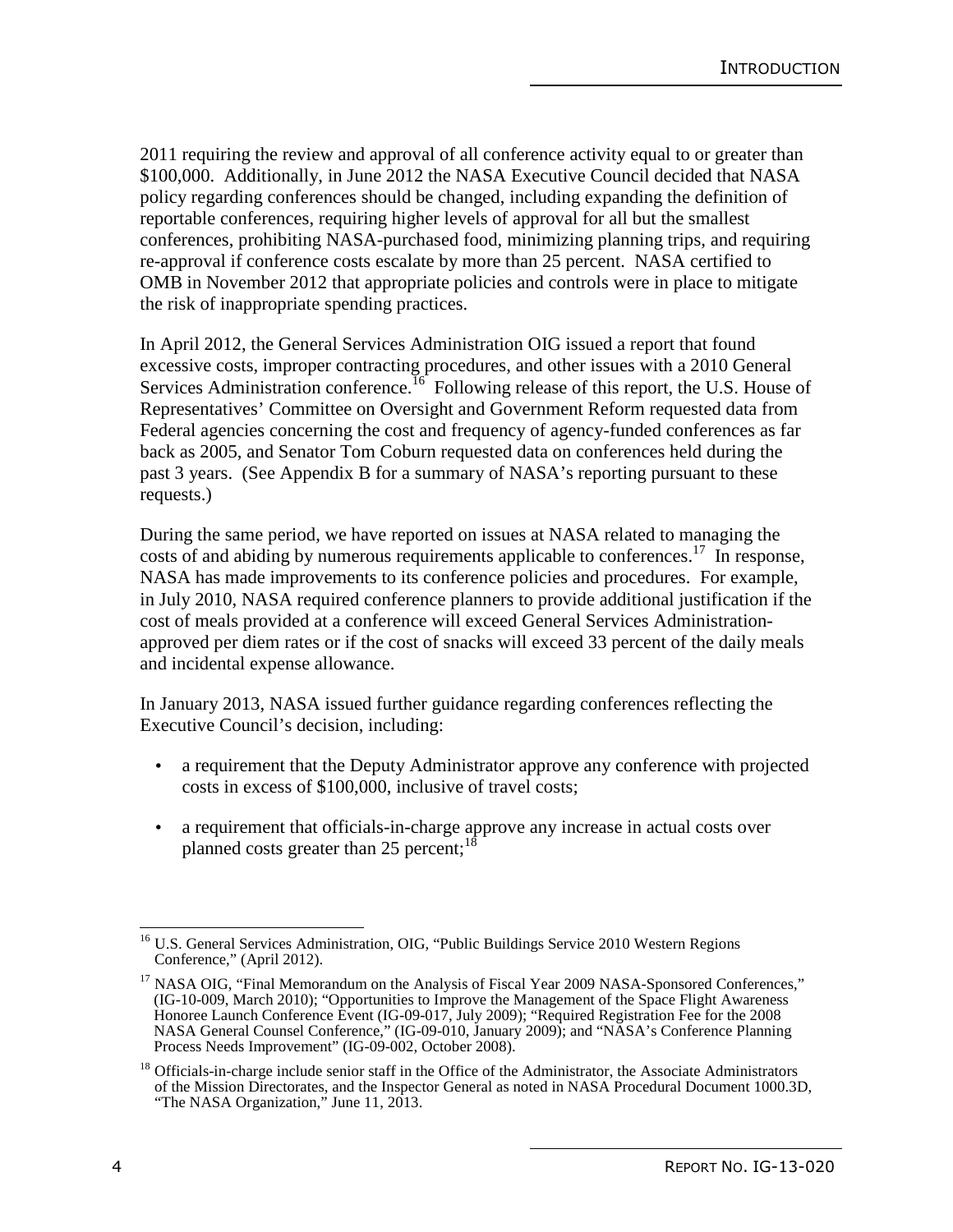- a prohibition on the use of appropriated funds to purchase food except for awards ceremonies, training, and, when appropriate, food paid for through the Official Representational Fund; $^{19}$  and
- a prohibition on the issuance of WAG determinations for co-located events at NASA-sponsored conferences.<sup>20</sup>

The revised guidance did not address conference planning trips.

On February 27, 2013, OMB released guidance concerning implementation of sequestration across the Federal Government.<sup>21</sup> As part of this guidance, OMB directed agencies to provide heightened scrutiny of conference spending. In response, NASA placed additional restrictions on conference spending, including limiting Agency sponsorship only to conferences deemed mission critical.

**Congressional Reporting Requirements.** The Consolidated and Further Continuing Appropriations Act, 2012 (Public Law 112-55) requires NASA to submit quarterly reports to the OIG on costs and contracting procedures for fiscal year (FY) 2012 Agencysponsored conferences exceeding \$20,000. For each such conference, NASA must report the purpose of the conference and provide information on the number of attendees, a detailed statement of costs, and a description of the contracting procedures used to carry out the event, including whether NASA awarded contracts on a competitive basis and discussion of any cost comparisons conducted. Senate Report 112-78, adopted as part of the Conference Report to Public Law 112-55, required the OIG to audit NASA conference spending.

**NASA's Conference Reporting Process.** NASA's conference reporting process begins at the planning stage. Employees prepare NF 1784, "NASA-Sponsored Event Approval," which provides the approving official with information to evaluate the decisions and costs associated with a planned conference. The form contains information such as the purpose of the conference, estimated number of attendees for whom NASA will pay travel expenses, the conference location, and cost estimates. At the conclusion of a conference, the responsible office has 45 days to submit a completed NF 1785, "NASA Sponsored Conference Reporting," that includes a summary of the conference's actual costs and attendance and other related information. On a quarterly basis, the Policy Division of the OCFO reviews the completeness and mathematical accuracy of the conference reporting forms. NASA provides a summary of the conference reports for the quarter along with the conference report submissions to the OIG.

 $\frac{1}{2}$ <sup>19</sup> The Official Representational Fund contains appropriated funds to pay expenses of NASA and non-NASA individuals attending official reception and representational events characterized by a mixed ceremonial, social, and business purpose. Expenses that may be covered include food, beverages, entertainment, and presentation items. For FY 2013, \$63,000 was set aside for the fund.

<sup>&</sup>lt;sup>20</sup> NID 9700.1, "NASA Conference Approval and Reporting," January 31, 2013.

<sup>&</sup>lt;sup>21</sup> OMB Memorandum 13-5 "Agency Responsibilities for Implementation of Potential Joint Committee Sequestration," February 27, 2013.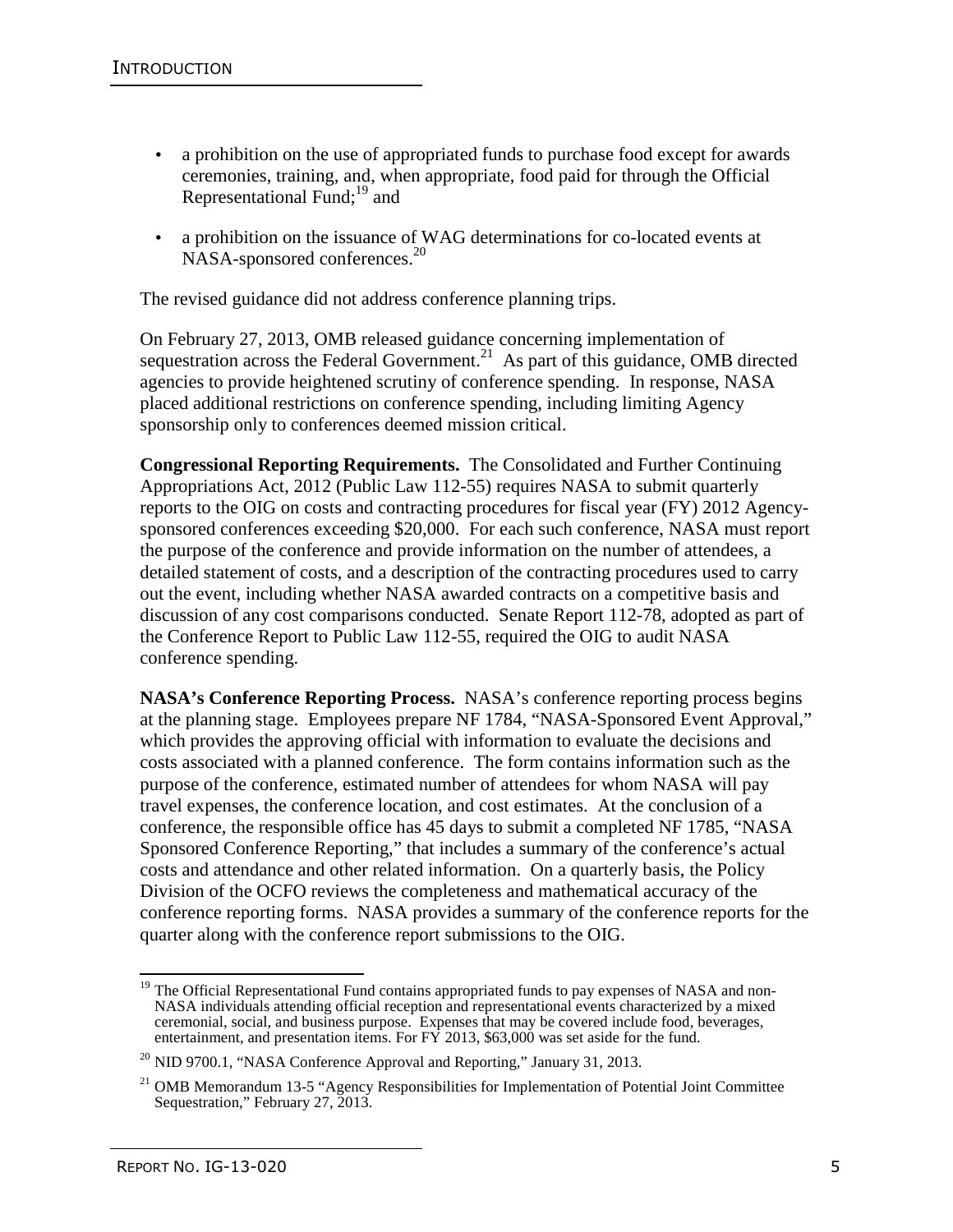As discussed above, NASA has made substantial changes to its policies and procedures regarding conferences in response to previous OIG audits and OMB requirements. For this audit, we reviewed four conferences on which NASA expended more than \$500,000. All of those conferences were planned and took place before many of the policy changes outlined above were implemented. Based on that review, we found areas in which we believe NASA can further improve its conference-related policies and procedures. We describe the specific conferences we examined in Table 1.

|                                                                                                                                                                                                                                                                        |                                   | <b>Table 1: Conferences Examined</b> |                                  |                                      |
|------------------------------------------------------------------------------------------------------------------------------------------------------------------------------------------------------------------------------------------------------------------------|-----------------------------------|--------------------------------------|----------------------------------|--------------------------------------|
| <b>Conference Title and</b><br><b>Summary</b>                                                                                                                                                                                                                          | <b>Conference</b><br><b>Dates</b> | <b>Location</b>                      | <b>Total</b><br><b>Attendees</b> | <b>Total Cost</b><br><b>Reported</b> |
| 2012 PM Challenge                                                                                                                                                                                                                                                      | February 22-23,<br>2012           | Orlando, FL                          | 883                              | $$537,623^{\circ}$                   |
| Provided a forum to discuss a wide range of project management-related topics with the objective<br>of instilling a spirit of collaboration through shared experiences.                                                                                                |                                   |                                      |                                  |                                      |
| 2011 IT Summit <sup>b</sup>                                                                                                                                                                                                                                            | August 15-17,<br>2011             | San Francisco, CA                    | 1,786                            | $$1,291,889$ <sup>c</sup>            |
| Provided a forum for NASA's IT workforce and the broader IT community to address IT<br>innovation. A similar conference was held in FY 2010 in the Washington, D.C., area.                                                                                             |                                   |                                      |                                  |                                      |
| 2011 PM Challenge                                                                                                                                                                                                                                                      | February 9-10,<br>2011            | Long Beach, CA                       | 1,537                            | \$1,648,880                          |
| Same objectives and purpose as the 2012 PM Challenge.                                                                                                                                                                                                                  |                                   |                                      |                                  |                                      |
| 2010 International<br>Symposium on the A-Train<br><b>Satellite Constellation</b>                                                                                                                                                                                       | October 25-28,<br>2010            | New Orleans, LA                      | 650                              | \$578,104                            |
| Provided an opportunity for the research community to learn about the Afternoon Constellation<br>(A-Train) – a group of satellites with an array of advanced remote sensing instrumentation used<br>to better understand the Earth's changing climate and environment. |                                   |                                      |                                  |                                      |

Source: NASA.

<sup>a</sup> The 2012 PM Challenge conference was approved for an estimated cost of \$1.1 million. However, the number of NASA-funded travelers permitted to attend was reduced from 1,170 to 260 and this accounted for the large decrease in costs compared to the 2011 PM Challenge.

<sup>b</sup> Costs and resources from the 2011 IT Summit were shared with the NASA Education Blast-Off, IT working group meetings, and the TEDxNASA @ Silicon Valley – 2011 Extreme Green event. The Education Blast-Off gathered more than 200 middle and high school age children for presentations and events designed to interest them in science, technology, engineering, and math. At the Extreme Green event, about 600 people attended presentations with an environmental theme. The week ended with approximately 22 NASA working group meetings. Costs for these three events were co-mingled for reporting purposes as some participants attended multiple events.

<sup>c</sup> The table includes expenditures as reported by NASA. As described later in this audit, we found that NASA did not report certain costs associated with the 2011 IT Summit. When these items are included, the total cost of that conference rises to \$1.97 million.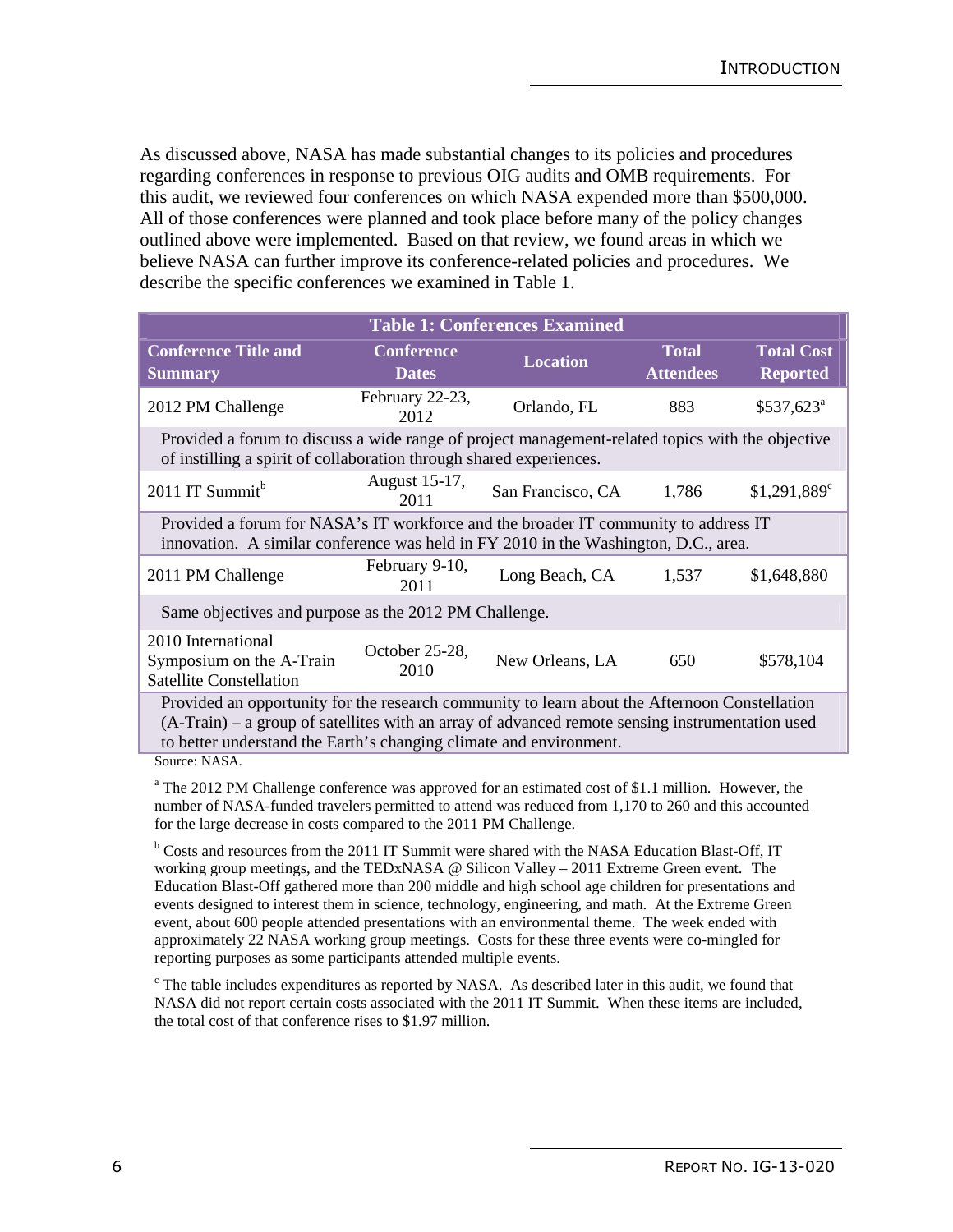NASA was the sole sponsor of these four conferences. However, the National Institute of Aerospace Foundation (NIA Foundation, NIA, or Foundation) paid for several events at the 2011 IT Summit.<sup>22</sup> Specifically, the Foundation collected approximately \$322,000 in donations from vendors to coordinate an exhibit hall in which vendors demonstrated their products and services to conference attendees and to pay for two receptions and two luncheons and wireless internet services at the conference. The Foundation also collected various in-kind donations used at the conference including a media wall and handheld media devices.

### **Objective**

The overall objective of our audit was to determine whether NASA complies with Federal and Agency requirements for planning, conducting, and reporting on NASAsponsored conferences. See Appendix A for details of the audit's scope and methodology, our review of internal controls, and a list of prior coverage.

 $\overline{a}$  $22$  NIA Foundation is the philanthropic arm of the National Institute of Aerospace, a not-for-profit research and education institute created to conduct leading-edge aerospace and atmospheric research, develop new technologies for the nation, and help inspire the next generation of scientists and engineers.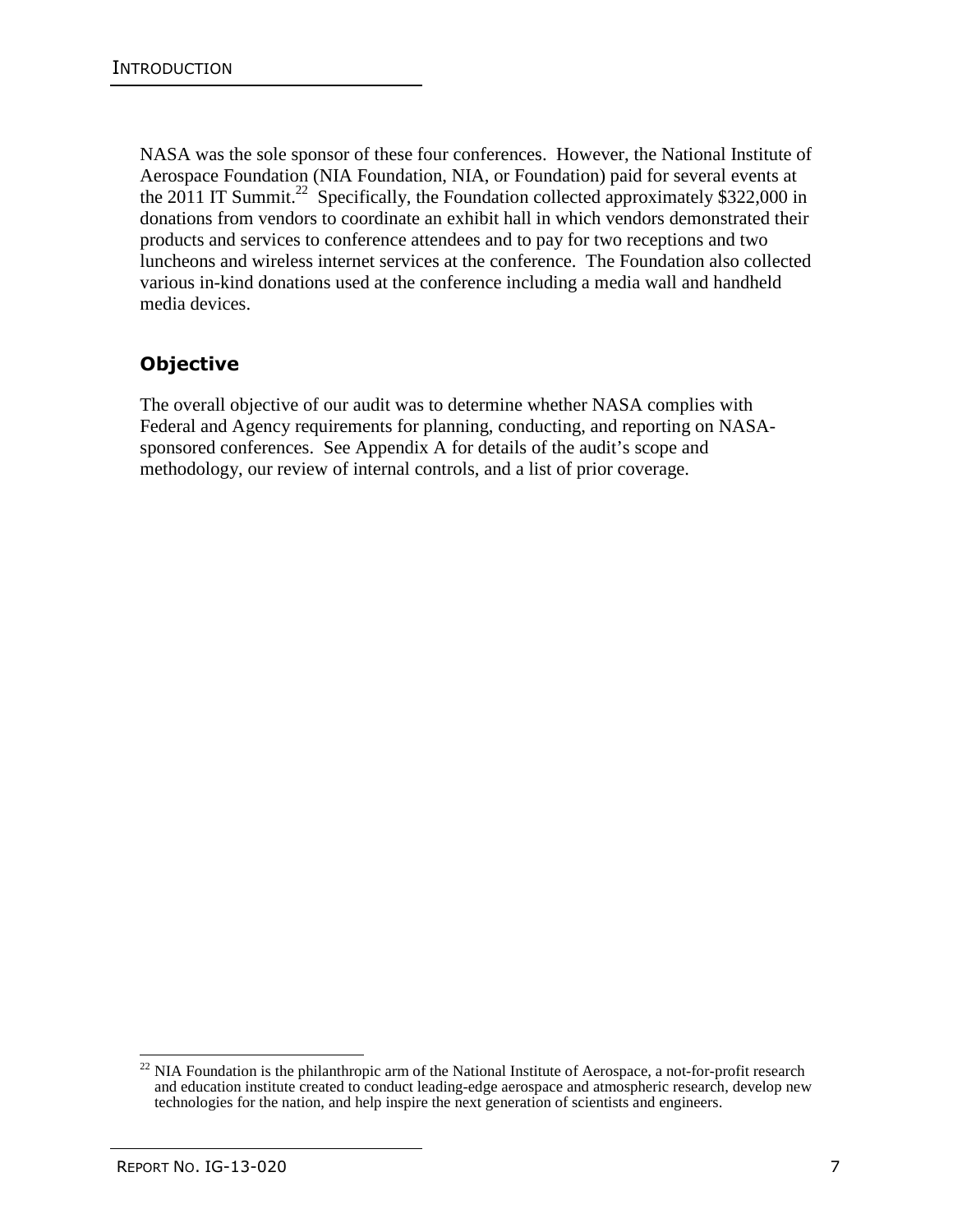#### **IMPROVEMENTS NEEDED TO POLICIES AND PROCEDURES RELATING TO PARTNER CONTRIBUTIONS**

We found that NASA generally complied with Federal and Agency requirements in connection with the four conferences we reviewed. However, we noted several issues with the 2011 IT Summit related to the way NASA handled the contributions made by the NIA Foundation. Specifically, we question whether NASA augmented its appropriation by accepting donations from the Foundation without following Agency procedures governing acceptance of gifts from outside parties. In addition, we found that conference planners inappropriately excluded service costs and tax associated with the awards luncheon when calculating the value of the meal to NASA employees, and that therefore the lunch did not fall within the exception to federal ethics rules allowing the acceptance of gifts with a value of \$20 or less.

#### **NASA May Have Augmented its Appropriations at the 2011 IT Summit**

Donations of goods and services by outside entities can lead to an augmentation of an agency's appropriations and a violation of the Antideficiency Act unless they are authorized under a gift acceptance statute or other statutory authority. NASA has authority to accept unconditional gifts and donations of services, money, and property under the National Aeronautics and Space Act of 1958. Pursuant to this authority, NASA established policies related to the acceptance of monetary gifts and property. At the time NASA was planning the 2011 IT Summit, Agency policy directed conference planners to consult with OGC and the OCFO about potential contributions from outside entities to NASA events, but did not clearly provide that consultation was required for events such as the luncheons and receptions the NIA paid for at the 2011 IT Summit.

**Relationship with NIA Foundation.** NASA planned the 2011 IT Summit with the Agency as the sole sponsor and the NIA Foundation's role limited to hosting co-located events. When NASA was planning the Summit, Agency policy did not speak to the roles and responsibilities of partners that plan, manage, and fund co-located events. Therefore, NASA did not execute a memorandum of understanding or other agreement with the NIA Foundation relating to its activities for the Summit.

Although the NIA Foundation was not involved in the substantive development of the conference, NIA personnel regularly participated in conference planning meetings. During these meetings, Foundation personnel identified items or events NASA planning officials said they would like to have at the conference but could not fund on their own and NIA personnel sought donations to cover the costs of these items or events. Specifically, the Foundation obtained donations from vendors, coordinated the exhibit hall, and funded several receptions and luncheons for conference attendees. NASA hired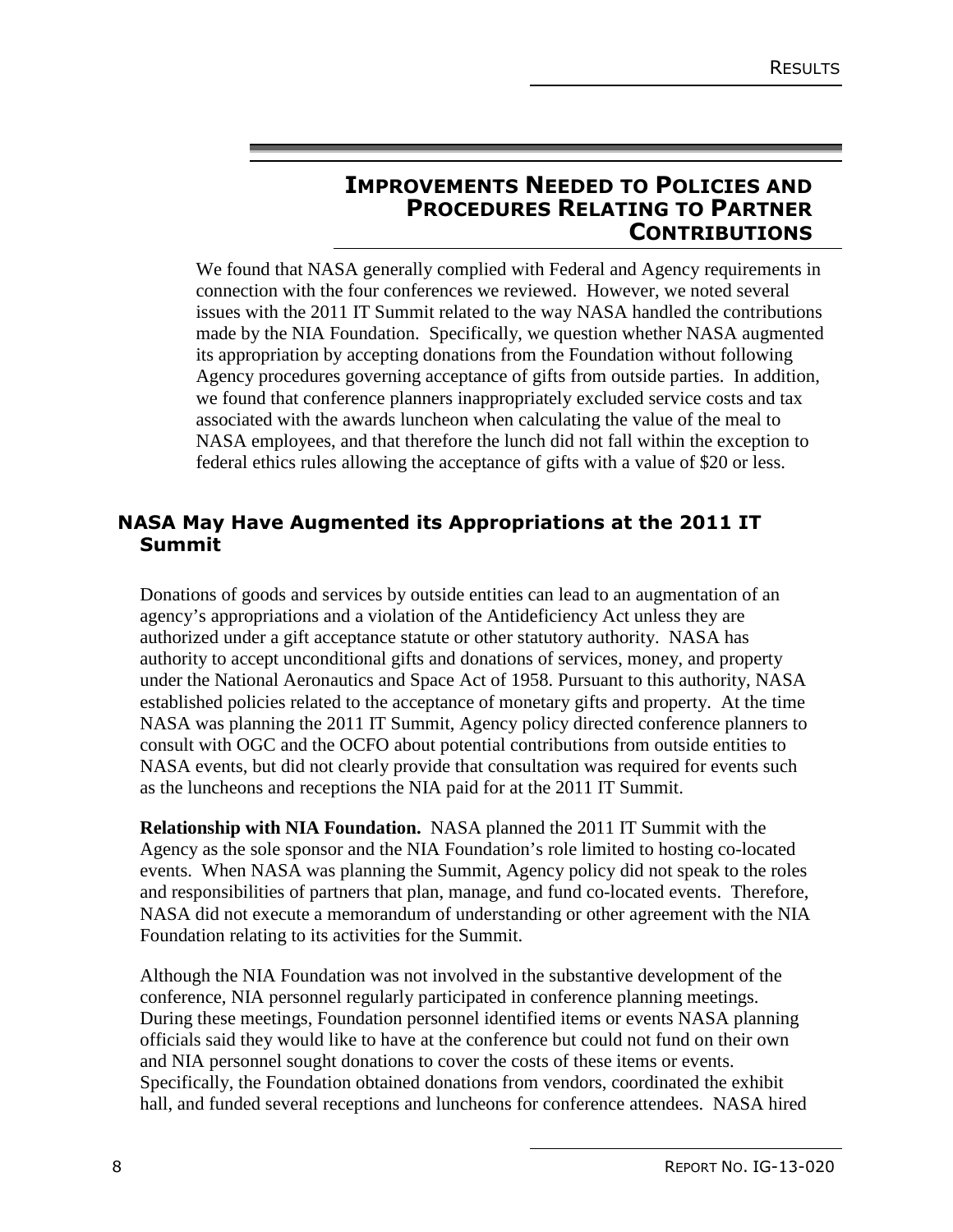a contractor to help plan the 2011 IT Summit and required this conference planner to work with the NIA Foundation to coordinate the co-located events and to arrange space for the events and vendors in the exhibit hall.

**Awards Luncheon and Other NIA Foundation Donations.** At the 2010 IT Summit, NASA held an awards luncheon paid for with Agency appropriations. For the 2011 IT Summit, NASA decided not to fund a similar event. However, the NIA Foundation offered to sponsor an awards luncheon using donations collected from exhibit hall vendors. Apart from paying for the meal, the Foundation had no other involvement in the luncheon; NASA selected the awardees, paid for award plaques and the awardees' travel expenses (approximately \$5,000), and planned and managed the ceremony.

In addition, the NIA Foundation collected and coordinated cash donations of \$322,000 and in-kind donations from outside vendors at the 2011 IT Summit. For example, the Foundation coordinated a donation of \$20,000 from Cisco Systems to fund wireless internet services for the conference, as well as in-kind donations of a media wall, handheld media devices used during several sessions, and small novelty items such as lanyards and gift bags. The media wall enabled attendees to receive Twitter feeds, watch live coverage of the sessions, and see conference schedules and announcements. The handheld media devices – which were returned after the conference – enabled attendees to respond to questions posed during conference sessions.

NASA's conference policy in effect at the time of the 2011 IT Summit prohibited employees from entering into arrangements with outside entities for sponsorship of meals or other contributions to NASA events without prior consultation with the CFO and Agency legal personnel, but did not speak directly to the issue of partner-sponsored colocated events. The 2011 IT Summit steering committee members did not consult with the OGC or OCFO about NIA's contributions to the Summit. We believe this occurred because the steering committee members viewed the awards luncheon and other meals and receptions NIA paid for as NIA events rather than NASA events and did not interpret NASA policy to require consultation under such circumstances. In January 2013, NASA clarified its policy to make clear that the consultation requirement applies to "complimentary activities" like the NIA events. $^{23}$ 

Immediately following the 2011 IT Summit, NASA held the TEDxNASA @ Silicon Valley – 2011 Extreme Green event at the same hotel. NASA hired the NIA Foundation as the conference planner for this event. The Foundation's contract stated that it would lead the effort to secure donations and in-kind contributions from sponsors, and the Foundation collected cash donations of \$10,000 and additional in-kind donations. However, according to NASA policy, event planners cannot collect donations without prior approval of NASA counsel, which we found did not occur.

 $\overline{1}$  $^{23}$  NID 9700.1, "NASA Conference Approval and Reporting," Section 7.4.6, January 2013.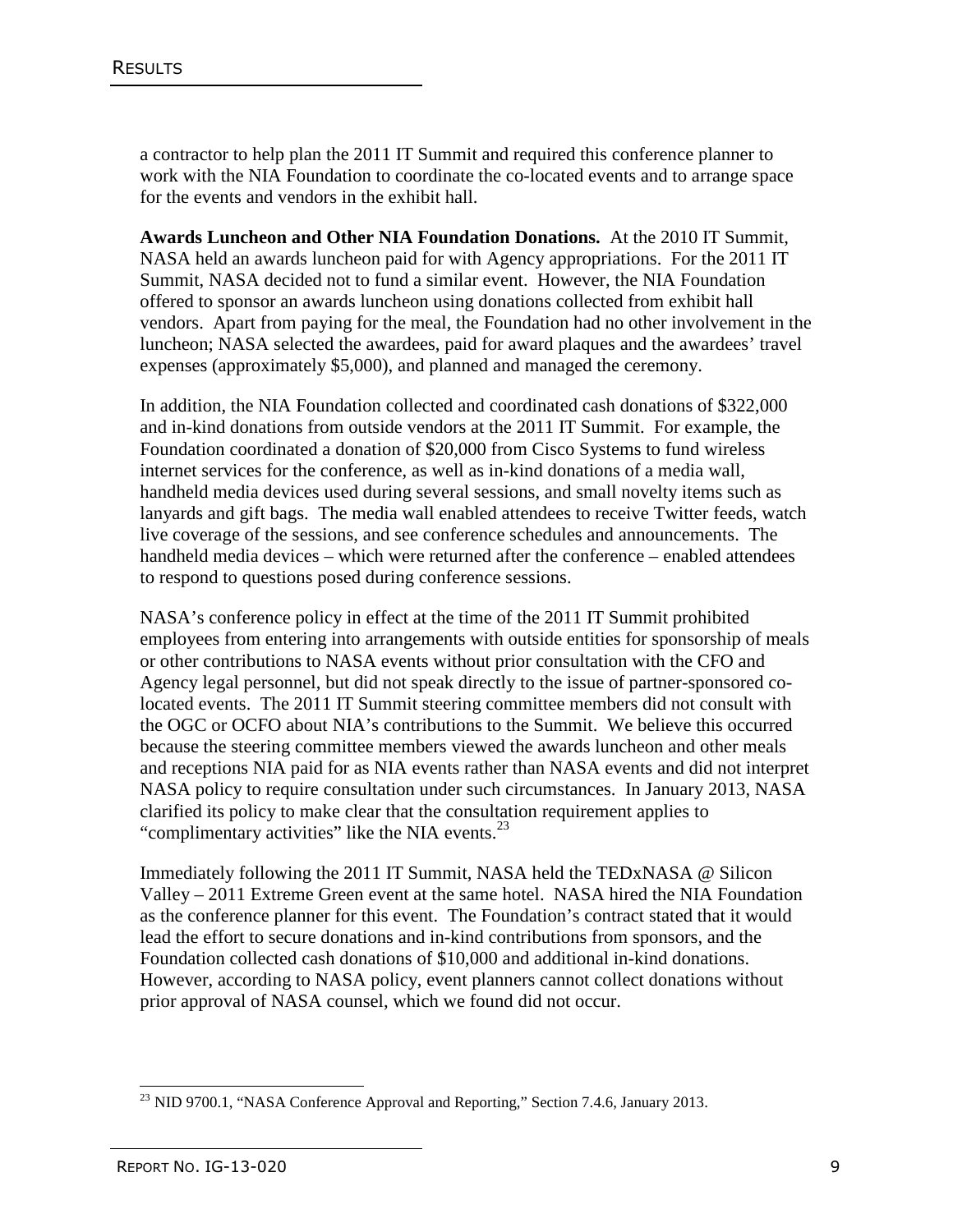#### **Receptions and Meals Paid for by Outside Entities Present Opportunities for Inappropriate Gift Acceptance by NASA Employees**

With certain limited exceptions, NASA employees may not accept gifts from prohibited sources or gifts given as a result of their official positions. Accordingly, co-located events that include meals and receptions can raise ethical issues for NASA employees. For the most part, employees may attend such events free of charge if the market value is \$20 or less or NASA attorneys have determined the event qualifies as a WAG.

The NIA paid for four co-located events at the 2011 IT Summit with funds it raised from outside entities: the Chief Information Officer (CIO) Reception, the IT Summit Reception, the Pearls of Wisdom Luncheon, and the IT Summit Awards Luncheon.<sup>24</sup> Agency ethics officials determined that the Summit Reception and the Pearls of Wisdom Luncheon qualified for the WAG exception but the CIO Reception and the Awards Luncheon did not. In addition, based on information provided by conference planners, OGC placed the value of the Awards Luncheon at less than \$20 per person. As a result, OGC advised that NASA employees could attend the Summit Reception, the Pearls of Wisdom Luncheon, and the Awards Luncheon free of charge consistent with Federal gift rules and that employees who attended the CIO Reception and consumed more than \$20 worth of food and beverages should reimburse the sponsors for the full cost of what they consumed. The OGC posted memoranda reflecting this advice on a website available to NASA employees. Table 2 summarizes the determinations made by the OGC for each of the four events.

| <b>Table 2: Summary of Agency Ethics Determinations</b> |                |                          |  |  |
|---------------------------------------------------------|----------------|--------------------------|--|--|
| Event                                                   | <b>WAG</b>     | <b>Gift Rule</b>         |  |  |
| <i>CIO Reception</i> – Sunday, August<br>14, 2011       | N <sub>o</sub> | <b>Yes</b>               |  |  |
| NASA IT Summit Reception -                              | Yes            | N <sub>0</sub>           |  |  |
| Monday, August 15, 2011                                 |                |                          |  |  |
| Pearls of Wisdom (Women in                              | Yes            | N <sub>o</sub>           |  |  |
| Aerospace) Luncheon - Tuesday,                          |                |                          |  |  |
| August 16, 2011                                         |                |                          |  |  |
| <b>NASA IT Summit Awards</b>                            | N <sub>0</sub> | Yes; cost is under \$20. |  |  |
| <i>Luncheon</i> – Wednesday, August                     |                |                          |  |  |
| 17, 2011                                                |                |                          |  |  |

Source: NASA.

**Factors Considered for Determinations.** To determine the value of gifts from outside sources, employees are required to use "market value," which is defined in the gift

 $\overline{a}$ <sup>24</sup> In addition to other expenses, the NIA Foundation hired and paid for professional entertainment for the IT Summit Reception, including a group that performed a "flash mob" dance sequence. NIA paid \$750 for the dance group.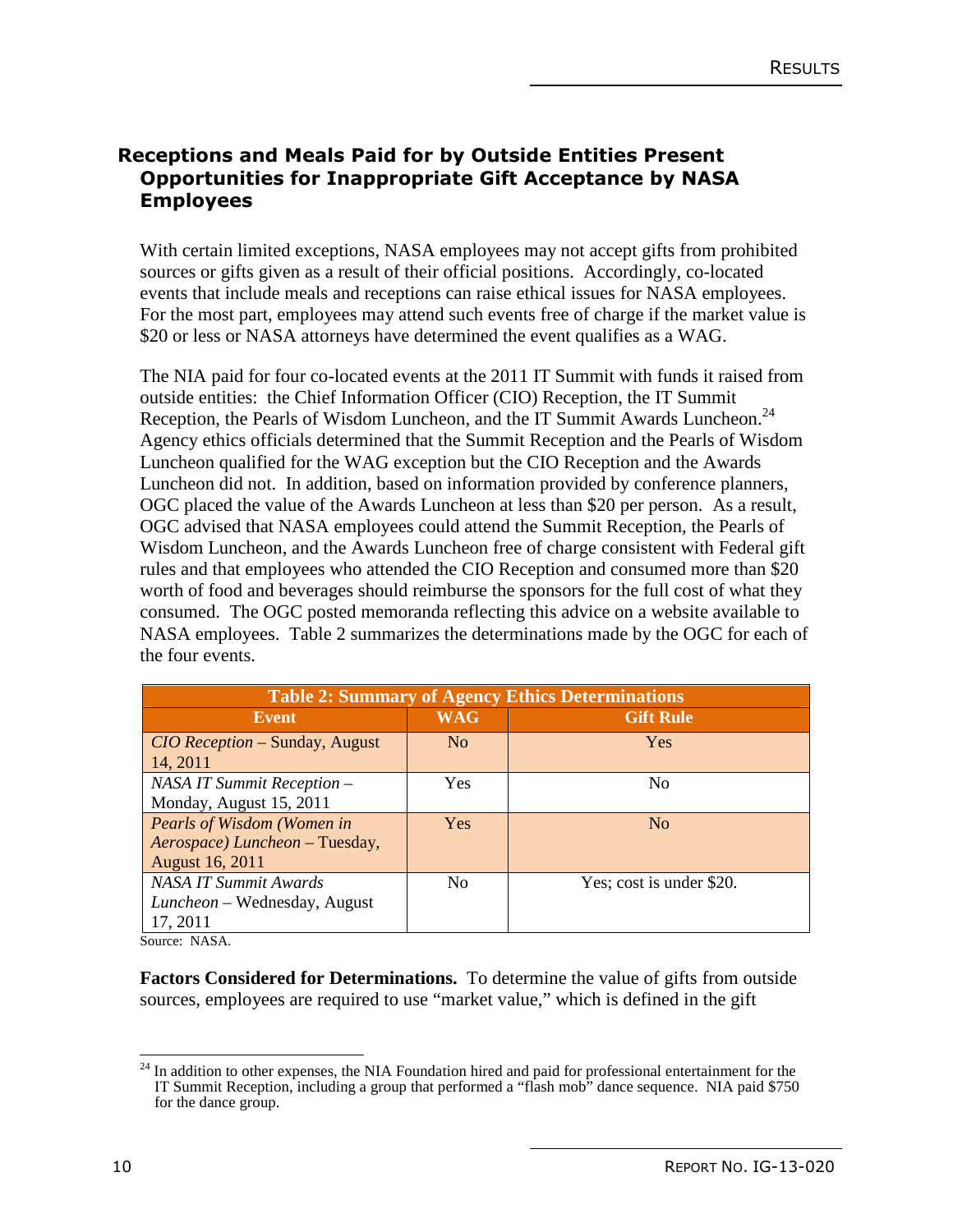regulations as "the retail cost the employee would incur to purchase the gift."<sup>25</sup> The standard questions OGC poses to evaluate events inquire about the per-person cost of food and refreshments but do not reference the "market value" rule.

**Undervaluation of the 2011 NASA IT Summit Awards Luncheon.** The IT Summit steering committee members and NIA Foundation submitted information on the Awards Luncheon to OGC so that Agency lawyers could make a determination regarding treatment of the event under federal gift rules. That is, whether the luncheon would qualify as a WAG, and if not whether its value met the \$20 gift limit. In the initial submission, the NIA Foundation listed the cost of the luncheon at approximately \$53 per person. This figure included food and beverage costs, service charges, and tax.

OGC advised the 2011 IT Summit conference planners that the luncheon did not qualify as a WAG and that therefore employees could accept the meal without reimbursing the NIA Foundation only if the meal was worth no more than \$20. Thereafter, NIA Foundation personnel contacted the hotel and requested adjustments to the menu, resulting in a revised cost estimate of \$45 per person, which the hotel divided into \$22.50 for food and beverage costs and \$22.50 for service charges and tax. NASA's contract planner subsequently contacted the hotel and further negotiated the apportionment of the charges to \$19.95 for food and beverage and \$25.05 for tax and service charges. See Table 3.

| <b>Table 3: Summary of Cost Per Person for Awards Ceremony</b> |                                                                  |                                                      |                                                                  |                                                   |
|----------------------------------------------------------------|------------------------------------------------------------------|------------------------------------------------------|------------------------------------------------------------------|---------------------------------------------------|
| <b>Types of Cost</b>                                           | <b>Estimated Cost</b><br>for Initial WAG<br><b>Determination</b> | <b>Estimated Cost</b><br>with Revised<br><b>Menu</b> | <b>Revised Cost for</b><br><b>Gift Rule</b><br><b>Evaluation</b> | <b>Actual Cost</b><br>per Hotel<br><b>Receipt</b> |
| Food and<br>Beverage                                           | N/A                                                              | \$22.50                                              | \$19.95                                                          | \$19.95                                           |
| Service<br>Charges and<br>Tax                                  | N/A                                                              | \$22.50                                              | N/A                                                              | \$25.05                                           |
| <b>Total Cost</b>                                              | \$52.94                                                          | \$45.00                                              | \$19.95                                                          | \$45.00                                           |

Source: NASA.

Note: N/A – the type of cost was not identified.

Based on this information, a conference steering committee member sent an e-mail to an OGC attorney noting the menu had been altered to a gift valued at \$20 per person. This e-mail did not mention that the hotel would also be charging \$25.05 in tax and service fees per attendee, and OGC accepted the \$19.95 figure without requesting any additional information.

 $\frac{1}{2}$  $25$  5 C.F.R. § 2635.203(c).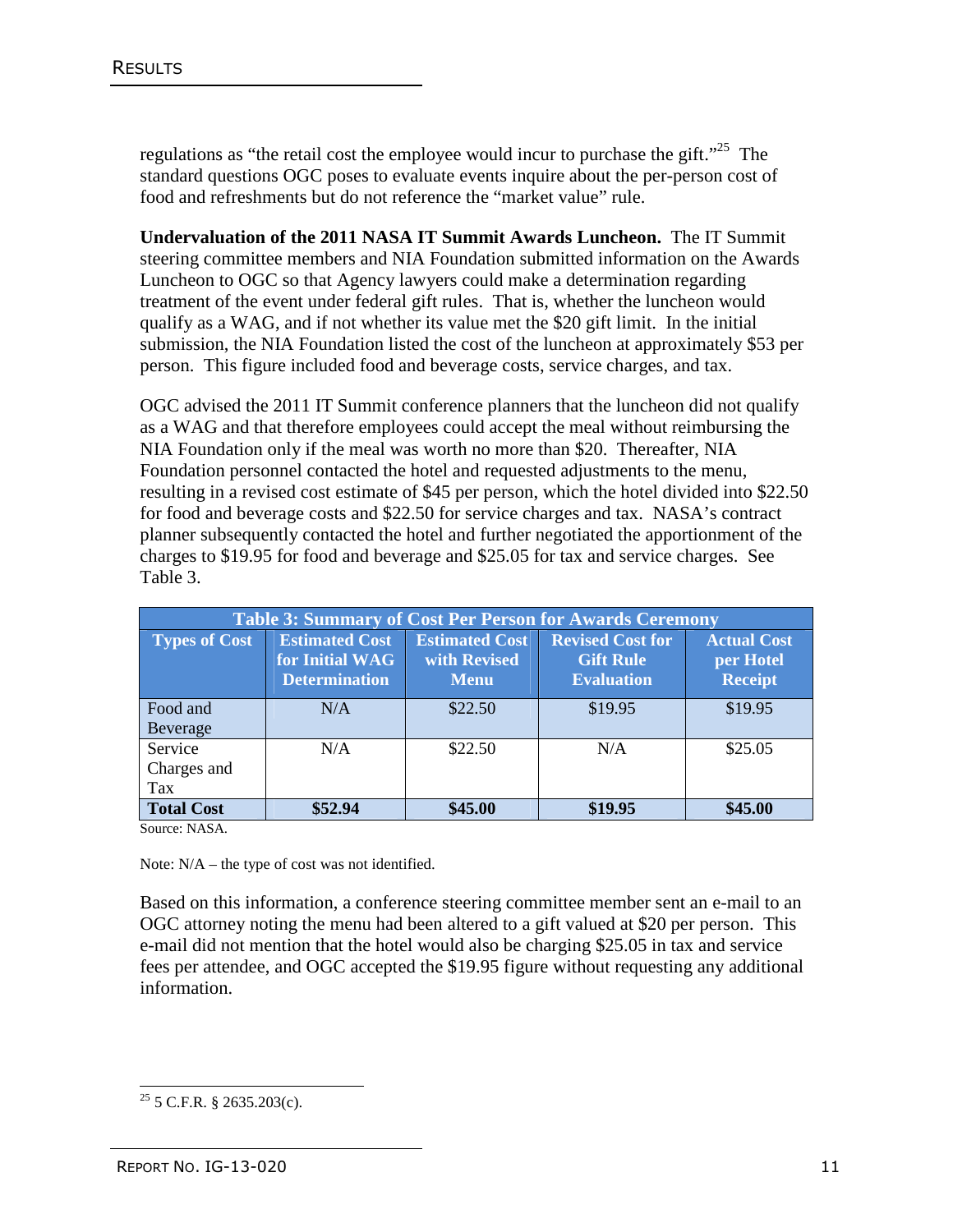We found that NASA conference planners and NIA Foundation personnel inappropriately excluded the tax and service charges from the value of the Luncheon. Although conference planners reported all costs associated with the meal to OGC when seeking the WAG determination, they subsequently submitted only the revised costs associated with the food and beverage component of the meal when the issue was whether the Luncheon's value met the \$20 threshold.

Based on the invoice the NIA Foundation paid, the retail cost of the Luncheon was \$45 per person and therefore the event did not fall within the gift rule exception. However, we do not fault the Luncheon attendees who relied in good faith upon the OGC's advice that they could attend the event consistent with their ethical obligations. Rather, we fault the planning committee for not providing full cost information to the OGC and OGC attorneys for not questioning the basis for the substantial reduction in the cost of the meal.

#### **Recommendations, Management's Response, and Evaluation of Management's Response**

We recommended that the Chief Financial Officer take the following actions:

**Recommendation 1.** Improve conference guidance regarding the process for establishing partnering relationships and the appropriate roles of partners in planning and managing a conference to limit the risk of an augmentation of appropriated funds.

**Management's Response.** The Chief Financial Officer concurred, stating that NASA Interim Directive 9700-1 "NASA Conference Approval and Reporting" will be modified to address our concerns prior to its expiration in January 2014.

**Evaluation of Management's Response.** Management's proposed actions are responsive; therefore, the recommendation is resolved and will be closed upon completion and verification of the corrective actions.

**Recommendation 2.** Work with the Office of the General Counsel to determine whether any NIA Foundation contributions to the 2011 IT Summit inappropriately augmented NASA's appropriations and address any issues identified.

**Management's Response.** The Chief Financial Officer concurred, stating that her office is working closely with OGC on this issue and that the Agency will take appropriate action once a final determination is made.

**Evaluation of Management's Response.** Management's proposed actions are responsive; therefore, the recommendation is resolved and will be closed upon completion and verification of the corrective actions.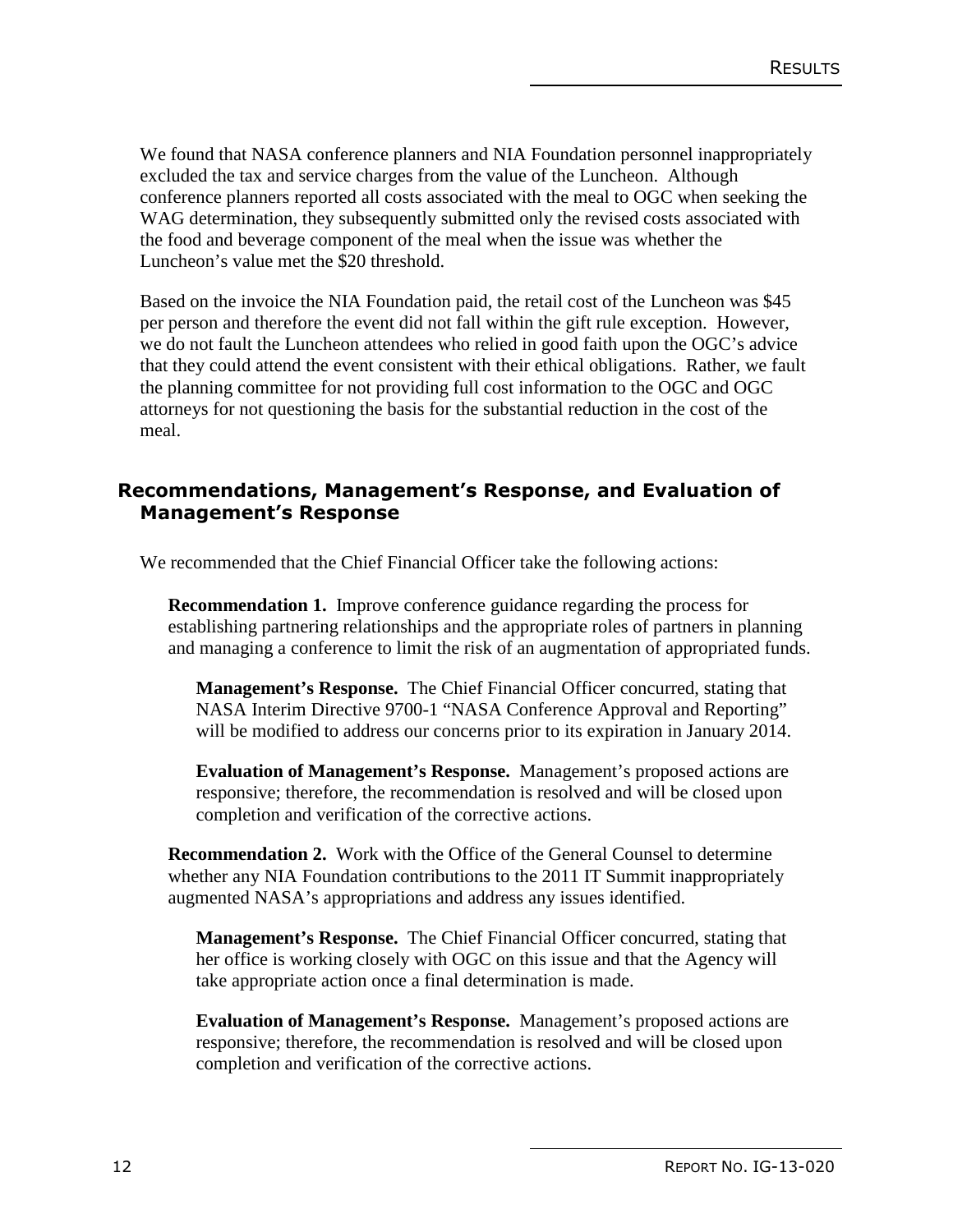We recommended that the General Counsel take the following action:

**Recommendation 3.** Update the standard questions used to evaluate WAG requests to make clear that gifts are valued at the retail cost to the employee and that for meals this figure includes food and beverages as well as tax and service charges.

**Management's Response.** The Chief Financial Officer concurred, stating OGC has revised its standard questions to clarify that gifts are valued at the retail cost to the employee.

**Evaluation of Management's Response.** Management's proposed actions are responsive; therefore, the recommendation is resolved and will be closed upon verification of the corrective actions.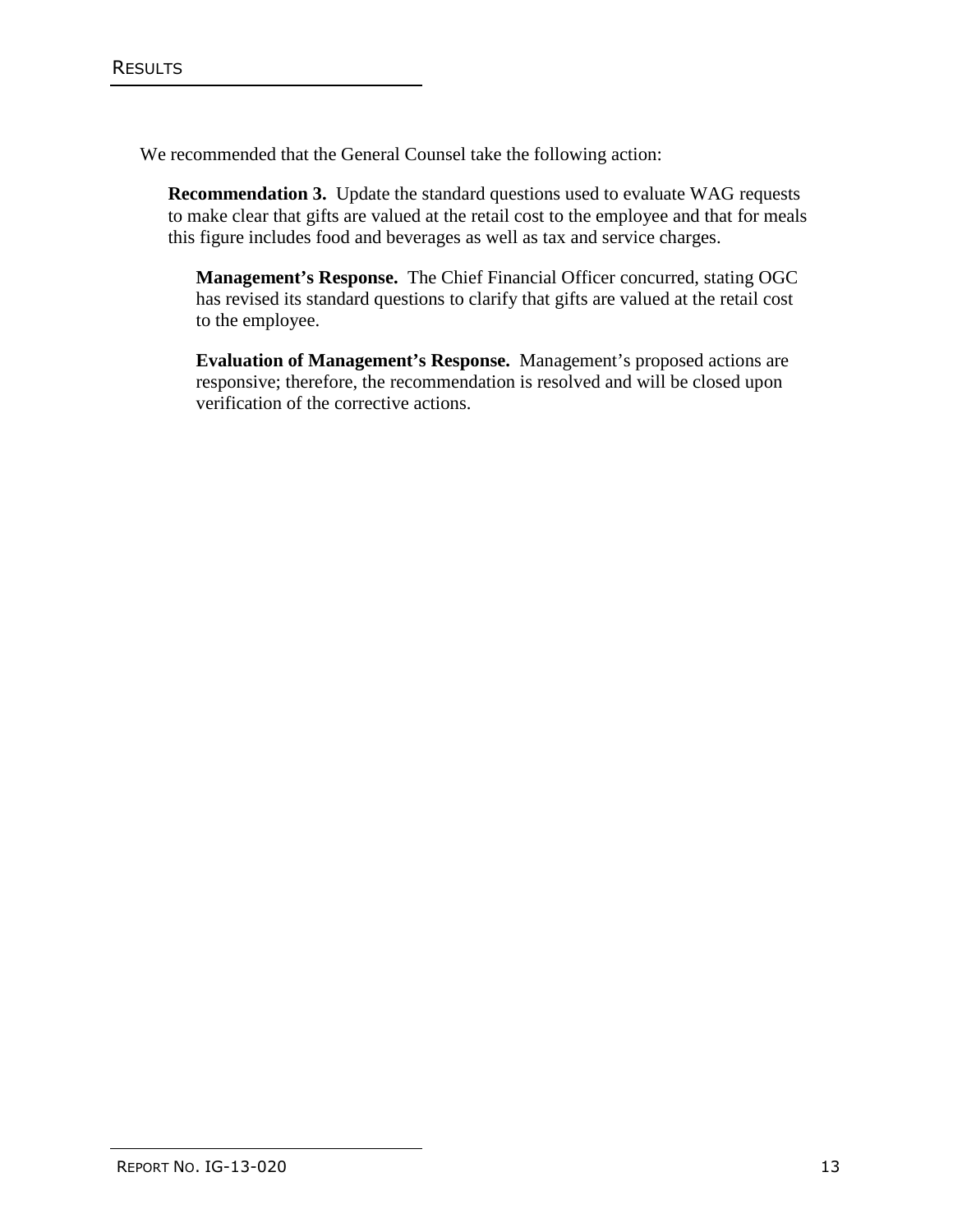## **CONFERENCE GUIDANCE NEEDS UPDATING TO ACCURATELY REPORT AND CONTROL COSTS**

NASA has improved its conference guidance in recent years, but we found shortcomings related to the 2011 IT Summit that show the Agency could benefit from further guidance. Specifically, we found that Agency officials underreported costs associated with the 2011 IT Summit by failing to include the cost of contractor travel paid by NASA and certain "other" costs. We also found that the Agency's cost tracking processes cannot account for all conference-related costs and that planners did not consistently conduct required cost comparisons of possible conference sites. Finally, we found significant differences between planned and actual costs for the 2011 Summit.

#### **Reported Conference Costs Were Underreported**

To compile costs for a conference, the responsible office submits a NF 1785, "NASA Sponsored Conference Reporting," to the NASA Shared Services Center. The form includes a summary of the conference's actual costs and attendance, support for data reported, and related information. The cost categories included on the form are travel costs, facility rental, conference support contract, food and beverages, audiovisual support, and other expenses.

NASA estimated the 2011 IT Summit would cost \$1,176,307, and at its conclusion reported actual costs of \$1,291,889, a difference of approximately \$116,000. However, we found that NASA did not include in the estimated cost figure \$548,209 incurred by contractors who attended the event and billed NASA for their attendance and travel costs and separately an additional \$128,439 in miscellaneous expenses.<sup>26</sup> Including these additional expenses raises the total cost of the 2011 IT Summit to  $$1.97$  million  $-52$ percent more than the amount originally reported and 67 percent more than the original cost estimate. The unreported costs related to the 2011 IT Summit are detailed in Table 4.

 $\frac{1}{2}$ <sup>26</sup> We requested NASA provide the costs of its contractors' attendance at the conference. The estimate provided included travel and labor costs.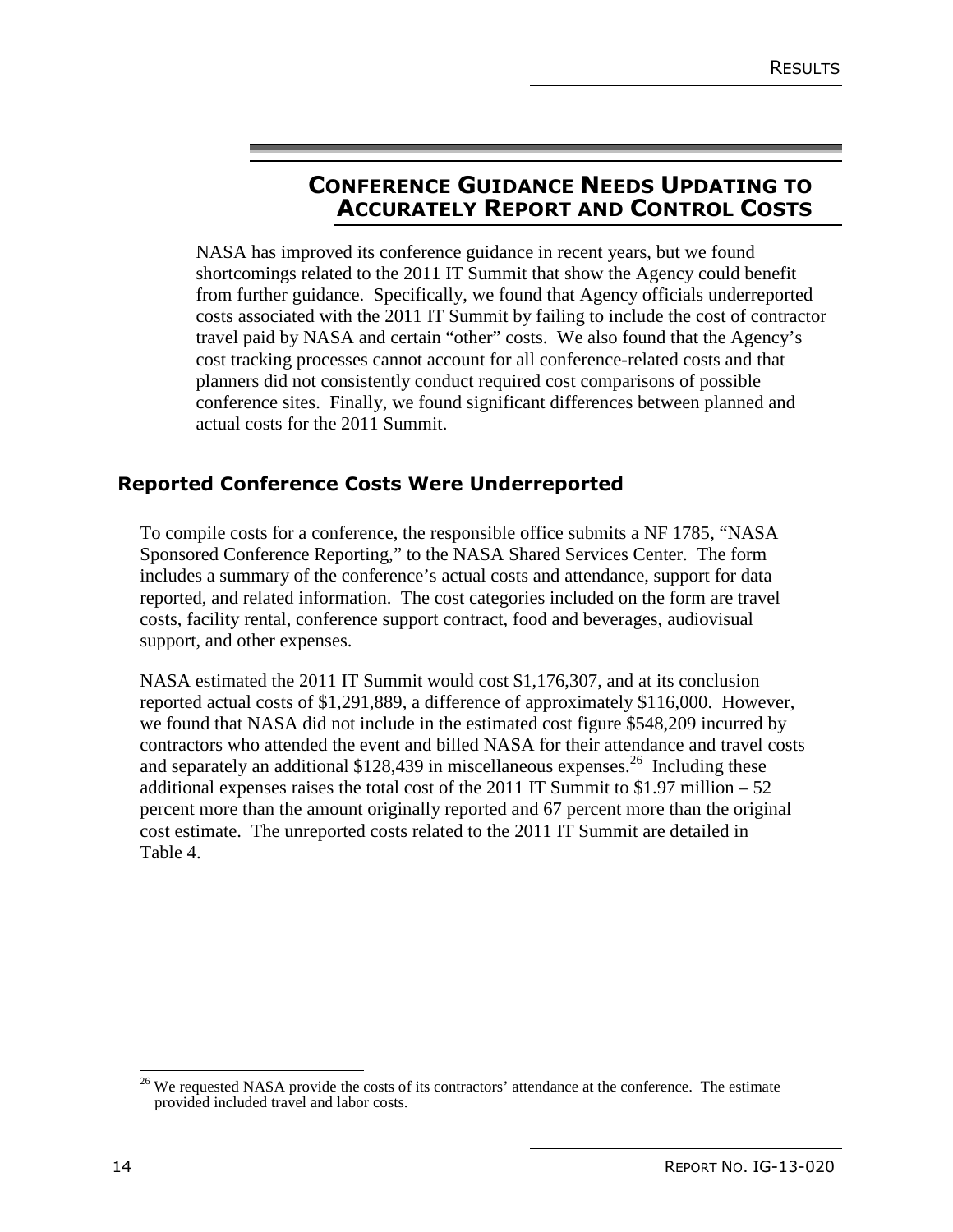| Table 4: Additional Costs Paid by NASA for the 2011 IT Summit |               |
|---------------------------------------------------------------|---------------|
| <b>Additional Costs</b>                                       | <b>Amount</b> |
| Costs Billed to NASA by Contractors to Attend the Summit      | \$548,209     |
| <b>Other Costs</b>                                            |               |
| <b>Purchase Card Transactions</b>                             | 2,006         |
| Exhibits & Working Groups <sup>a</sup>                        | 62,589        |
| Pre-conference Travel Costs <sup>b</sup>                      | 63,844        |
| <b>Total Underreported Costs</b>                              | \$676,648     |

Source: NASA.

 $a<sup>a</sup>$  The NASA IT Community has 22 working groups that meet throughout the year. The groups were encouraged to hold one of those meetings in conjunction with the 2011 IT Summit.

 $<sup>b</sup>$  These costs include airfare, hotel, meals and incidental expenses, and transportation.</sup>

**Contractor Attendance Cost**. NASA conference planners reported that 606 contractors and 489 civil servants attended the 2011 IT Summit. The OCFO estimates that the total costs (labor and travel) billed to NASA by the contractor attendees was \$548,209.

Federal regulations define conference costs as "all direct and indirect conference costs paid by the Government, whether paid directly by agencies or reimbursed by agencies to travelers or others associated with the conference." However, NASA guidance does not require planners to include costs associated with Agency contractors' attendance, except for the costs of conference support services contractors. According to NASA, system limitations and the expense of reporting this information makes it difficult for conference planners to collect and report such costs. However, when large numbers of contactors attend a NASA conference – as was the case for the 2011 IT Summit – exclusion of this information masks the full cost borne by NASA to hold the conference.

**Other Conference Costs.** NASA guidance does not specify what types of costs are to be included in the "other" costs line on the NF 1785. We found that the cost of 12 planning trips was not included in planned or reported costs for the 2011 IT Summit. The trips, totaling \$63,844, included one scouting trip to San Francisco to select the meeting site and discuss lessons learned from the 2010 IT Summit and several other trips to San Francisco; Washington, D.C.; and the Jet Propulsion Laboratory in Pasadena, California, to organize conference logistics after the conference site had been selected. NASA's conference guidance does not address either the appropriate number of planning trips or whether the cost of such trips should be included in conference cost totals. From our perspective, 12 planning trips are excessive and we believe that the Agency would benefit from improved guidance on this issue. See Table 5.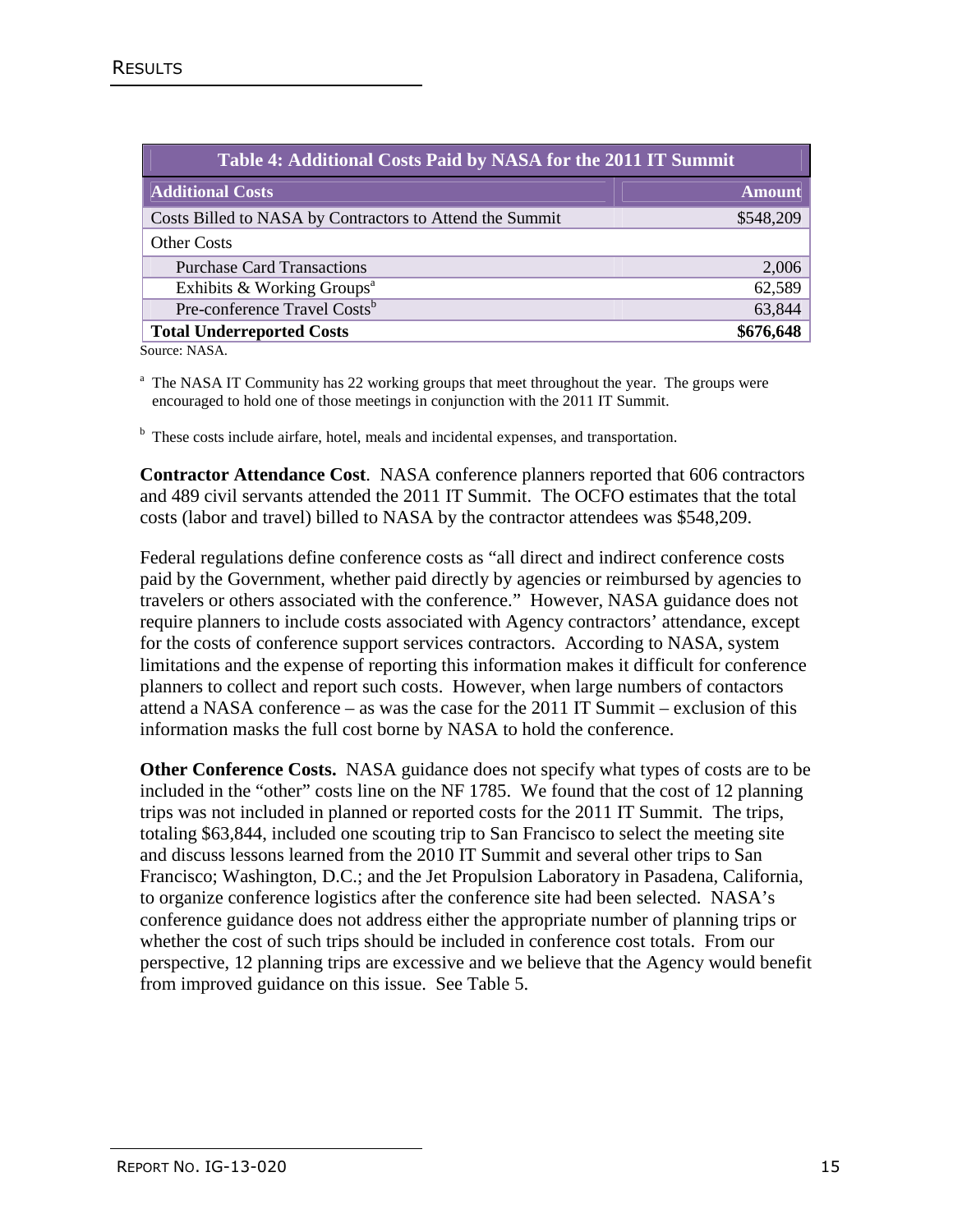| <b>Table 5: Pre-Conference Trips</b>             |                                  |                                              |                  |  |
|--------------------------------------------------|----------------------------------|----------------------------------------------|------------------|--|
| <b>Pre-Conference Meetings</b>                   | <b>Number of</b><br><b>Trips</b> | <b>Attendees with</b><br><b>Travel Costs</b> | $\text{Costs}^a$ |  |
| 2010 Lessons Learned Meeting in San<br>Francisco |                                  |                                              | \$13,947         |  |
| Washington, D.C.                                 |                                  | 15                                           | 28,511           |  |
| Jet Propulsion Laboratory                        |                                  |                                              | 8,110            |  |
| Other San Francisco trips                        |                                  |                                              | 13,276           |  |
| <b>Totals</b>                                    |                                  |                                              | \$63,844         |  |

Source: NASA.

 $A<sup>a</sup>$  As some of the trips had multiple purposes, we estimated the amounts applicable to the 2011 IT Summit.

In our judgment, NASA should develop guidance that addresses the issue of the appropriate number and cost of conference planning trips. While a visit to potential conference sites is often appropriate in the planning stage, once a site is chosen we believe much of the follow-up planning can be accomplished using e-mail and telephone or video conferencing meetings.

NASA also did not include in its totals for the 2011 IT Summit some of the costs associated with the exhibit hall and with obtaining space for the 22 Office of the Chief Information Officer working group meetings that followed the formal conference. While many of the costs for the working group meetings and exhibit hall space were reported, \$62,589 in related costs were not due to the manual process used by the 2011 IT summit steering committee to collect cost information. Using manual processes to collect costs is inefficient, lacks controls to determine completeness and accuracy, and increases the chances of incomplete reporting. NASA also did not report \$2,006 in purchase card expenses for computer hardware and hotel shipping charges. Most of these costs were incurred directly by NASA Centers and not the Office of the Chief Information Officer.

In an effort to respond to our concern, in January 2013, NASA issued an interim directive that provides examples of "other costs" and directs employees to use a particular code to track and collect non-travel costs within the Agency's financial system. Costs listed in the directive include expenses associated with developing conference materials and exhibits, facility rental, sponsorship fees, and paid for support service contractors. These efforts should help address many of the unreported costs we identified.

#### **Significant Differences between Planned and Actual Expenses**

NASA has a process to formally review and approve projected conference costs during the planning stage.<sup>27</sup> Planners estimate costs and receive approval from a senior executive within the sponsoring organization at least 30 days before the start of the

 $\frac{1}{2}$  $^{27}$  NF 1784, "NASA-sponsored Event Approval."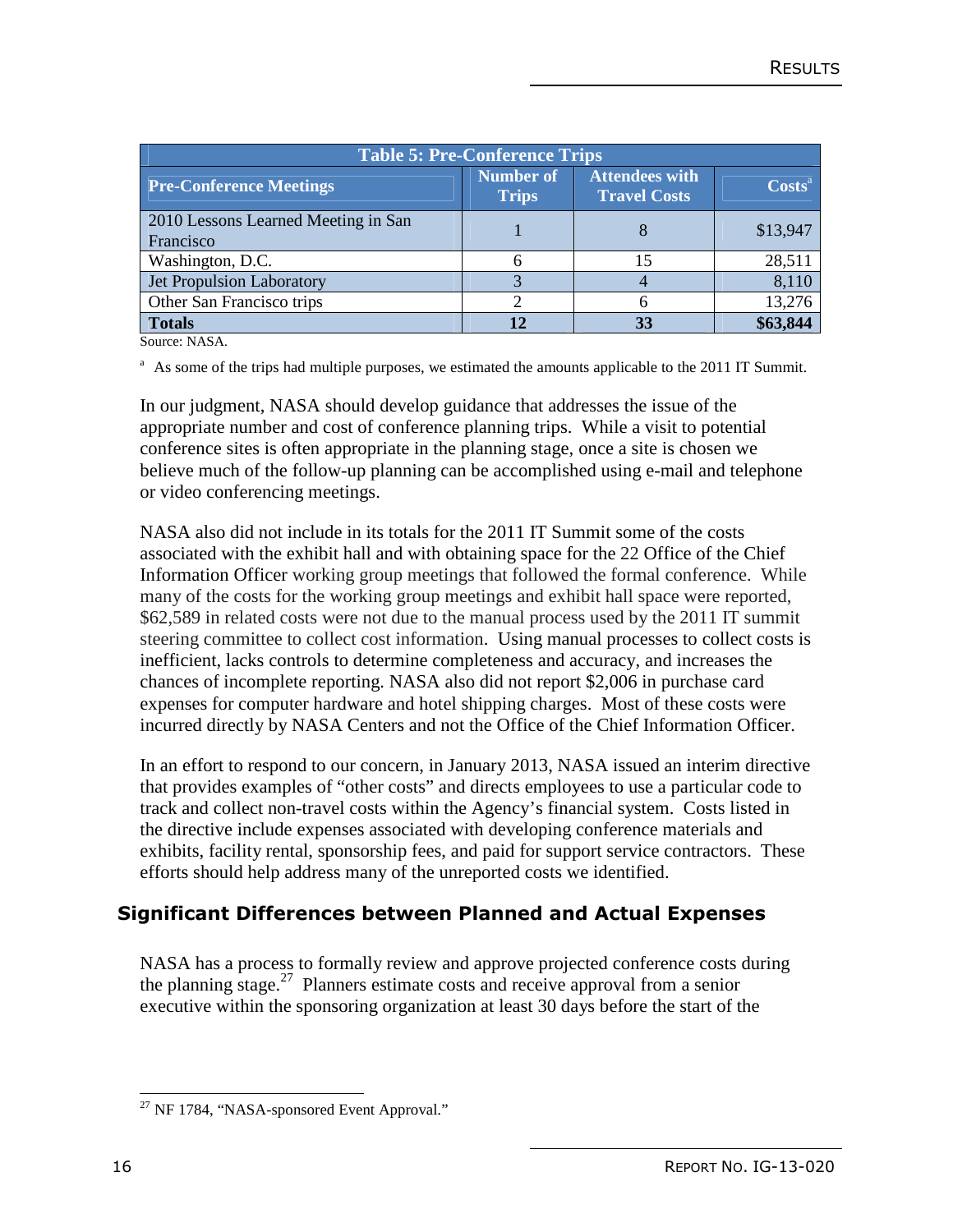event.<sup>28</sup> We found that NASA had no formal process in place when we began our review to evaluate significant increases in planned costs once the approving official signed off on the initial estimate. On January 31, 2013, NASA issued interim guidance requiring re-approval of planned expenses when total costs increase by more than 25 percent from the approved estimate.

For the 2011 IT Summit, NASA reported actual costs of \$1.29 million, which represents a 10 percent increase from the approved estimated cost. Table 6 summarizes the planned costs and actual expenses for the 2011 IT Summit.

| Table 6: Differences between Planned and Actual Costs for the 2011 IT Summit |                                 |                      |                   |                                 |
|------------------------------------------------------------------------------|---------------------------------|----------------------|-------------------|---------------------------------|
| <b>Costs</b>                                                                 | <b>Planned</b><br><b>Amount</b> | <b>Actual Amount</b> | <b>Difference</b> | <b>Percent</b><br><b>Change</b> |
| <b>Travel Costs</b>                                                          | \$974,938                       | \$688,316            | $(\$286,662)$     | 29% decrease                    |
| <b>Non-Travel Costs</b>                                                      |                                 |                      |                   |                                 |
| Food and Beverage                                                            | \$0                             | \$96,664             | \$96,664          |                                 |
| Audiovisual                                                                  | $\theta$                        | 279,275              | 279,275           |                                 |
| <b>Facility Rental</b>                                                       | 133,590                         | $\Omega$             | (133,590)         |                                 |
| Other (incl. Conference)<br><b>Support Contract</b> )                        | 67,779                          | 227,634              | 159,855           |                                 |
| <b>Non-Travel Costs Total</b>                                                | \$201,369                       | \$603,573            | \$402,204         | 200% increase                   |
| <b>Total Conference Costs</b><br><b>Reported</b>                             | \$1,176,307                     | \$1,291,889          | \$115,542         | 10% increase                    |

Source: NASA.

NASA's travel costs estimate was based on 440 civil servants and other non-government attendees with NASA paid travel at an average cost of approximately \$2,216 per person. Travel costs included transportation, lodging, and meals and incidental expenses. However, 333 individuals with travel paid by NASA attended the conference at an estimated average cost of approximately \$2,067 per person.<sup>29</sup> This reduction in civil servant attendees resulted in approximately \$287,000 reduction in travel costs compared to planner's initial estimates. However, this savings masked substantial increases in non-travel costs that nearly tripled from more than \$200,000 to \$603,573, primarily due to increased costs for audiovisual support and "other" expenses.

We found no evidence that the estimated number of travelers was intentionally inflated in the initial estimate in order to mask increases in other conference costs areas. However, having a rule that requires reauthorization only when total costs increase by 25 percent or more may allow significant increases in certain expense categories to escape higher-level review.

 $\frac{1}{2}$  $28$  The aforementioned process was the approval requirement that existed at the time of our examination period. NID 9700.1, issued in January 2013, officially changed the reportable conference approval requirement to at least 6 months prior to the start of the conference.

<sup>&</sup>lt;sup>29</sup> The 333 attendees did not include NASA contractors but rather included NASA civil servants, conference support contractors, and awardees.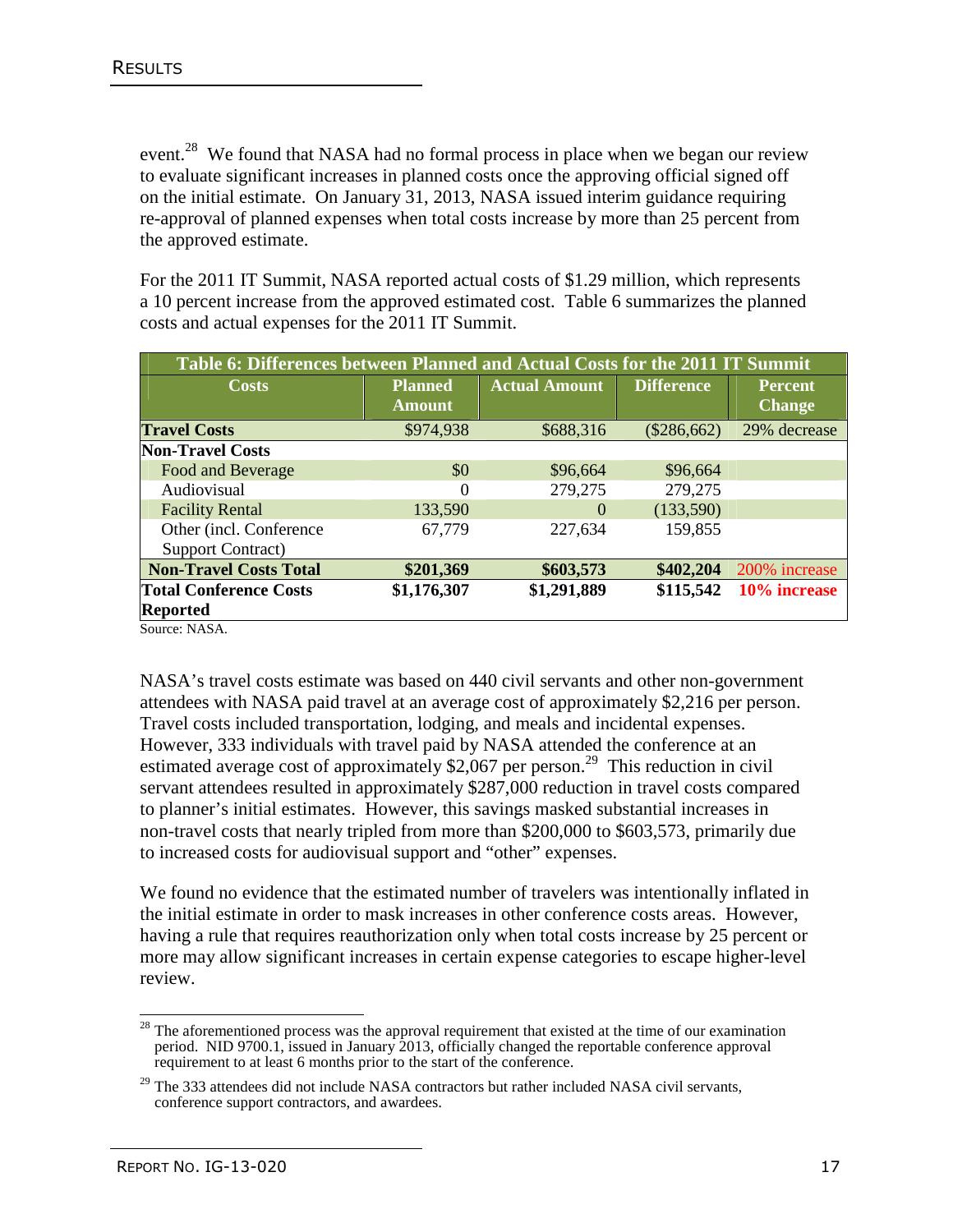The increase in audiovisual expenses occurred because the conference planners' original plan was that a vendor would donate the necessary equipment and services. It was later determined that, due to union rules, the hotel would not allow a third party to provide the equipment and services. This resulted in NASA incurring all audiovisual costs for the conference, an expense that totaled \$279,275. In addition, NASA management initially approved a plan that included no food or beverage costs. However, ultimately NASA incurred food and beverage costs of \$96,664, while facility rental fees were waived.

Lastly, the substantial increase of \$159,855 in "other" costs highlights the need for improved conference cost estimating. At event approval, planners estimated \$67,779 for other expenses, including the conference support contract, supplies, materials, and miscellaneous expenses. However, NASA's "actual" expenses were more than double this initial estimate – \$81,676 for conference support contract costs and \$40,000 for expenses related to an online forum. NASA officials attributed much of the increase in the conference support contract costs to additional work by the conference planner in obtaining meeting space and audiovisual support that NASA had anticipated a vendor would provide as well as providing onsite coordinators and security guards.

#### **Planners Failed to Compare Potential Conference Sites**

According to Federal Travel Regulation §301-74.19, an agency must conduct cost comparisons among at least three conference sites and maintain a record of that comparison.<sup>30</sup> Cost comparisons should consider such factors as per diem rates, overall convenience of the conference location, fees, availability of meeting space, equipment and supplies, and commuting or travel distance and cost for attendees. For three of the conferences we examined, NASA eliminated alternative sites from consideration prior to completion of a cost comparison.

According to conference steering committee members at the 2011 IT Summit, NASA's contracted conference planners sent a call for proposal to six facilities in the San Francisco area, including Ames Research Center. However, they provided us with no documentation of this call. For a variety of reasons – including the inability to provide the space necessary to accommodate the number of expected attendees, ongoing construction at the site, or lack of response – planners eliminated from consideration all sites but the Marriott Marquis where the conference was held. Planners made no additional efforts to obtain quotes from sites in either San Francisco or elsewhere.

It appears to us that planners selected the Marriott Marquis for the Summit without seriously considering other alternatives. As part of the planning process, planners held a 2-day meeting at the Marriott in September 2010 to discuss lessons learned from the 2010 Summit and begin planning the 2011 conference. About a month after this meeting, and without obtaining any other quotes, the Agency Chief Information Officer approved the Marriott Marquis as the 2011 conference location and the conference planner signed the

 $\overline{\phantom{a}}$  $30$  The term "site" refers to both the geographical location and the specific facility. Accordingly, agencies may consider three facilities in the same geographical location or facilities from multiple geographical locations.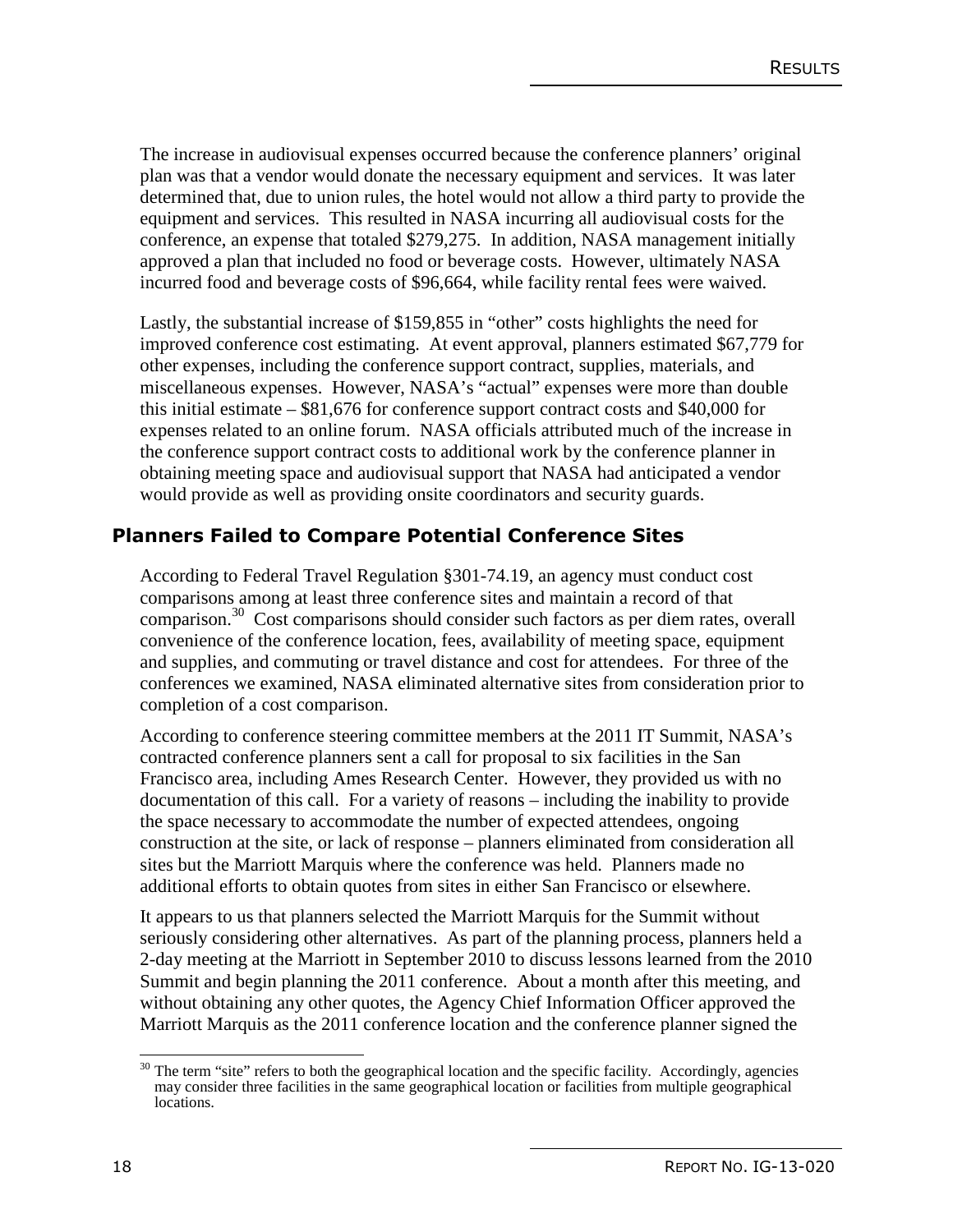sales agreement with the hotel on November 4, 2010. By all indications, NASA's contracted conference planner did not diligently follow the Federal Travel Regulation to conduct cost comparisons before selecting the Marriott for the 2011 IT Summit.

Similar to the 2011 IT Summit, we perceived a lack of diligent effort in selecting the sites for the 2012 PM Challenge and the 2010 International Symposium on the A-Train Satellite Constellation. Planners eliminated locations from consideration without comparing pertinent costs for more than one conference site. Unless they obtain cost estimates from more than one potential conference site, NASA conference planners cannot ensure they hold conferences at the most cost-effective location.

#### **Recommendations, Management's Response, and Evaluation of Management's Response**

To improve management of costs for NASA-sponsored conferences, we recommended that the Chief Financial Officer:

**Recommendation 4.** Enhance NASA's conference guidance by:

- a. providing criteria for and examples of acceptable planning and conference costs, including whether travel costs for site selection scouting trips, off-site planning meetings, or conference "dry-runs" are acceptable and requiring these estimated and actual costs be included on the NF 1784 and NF 1785 forms;
- b. requiring increases of 10 percent or more in specific cost categories above a certain threshold be approved by appropriate officials; and
- c. requiring conference planners to obtain quotes from at least three conference sites and retain documentation from these cost comparisons.

**Management's Response.** The Chief Financial Officer concurred, stating that NASA Interim Directive 9700-1 "NASA Conference Approval and Reporting" will be modified to address our concerns prior to its expiration in January 2014.

**Evaluation of Management's Response.** Management's proposed actions are responsive; therefore, the recommendation is resolved and will be closed upon completion and verification of the corrective actions.

**Recommendation 5.** Develop a methodology for gathering costs billed to NASA for contractor employees who attend NASA-sponsored conferences with significant contractor attendance.

**Management's Response.** The Chief Financial Officer concurred, stating that her office will work diligently with appropriate stakeholders to develop this methodology.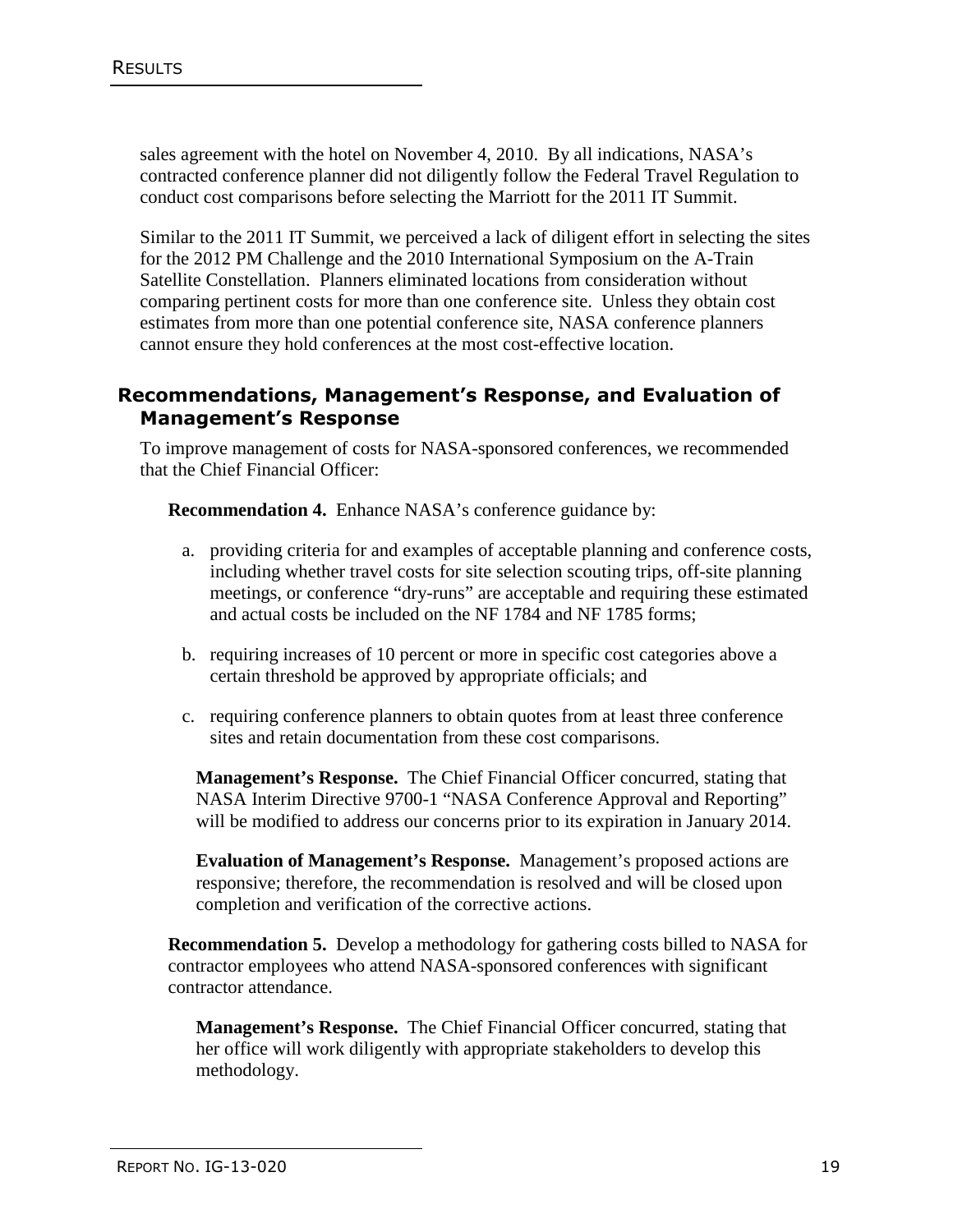**Evaluation of Management's Response.** Management's proposed actions are responsive; therefore, the recommendation is resolved and will be closed upon completion and verification of the corrective actions.

#### **Other Matters**

At the 2011 IT Summit, the Marriott Marquis offered and NASA accepted one complimentary room for every 50 rooms rented, 25 room upgrades at the government rate, and complimentary use of the hotel's presidential suite. The steering committee determined who received the free and upgraded rooms. Ultimately, the Chief Information Officer stayed in the presidential suite and other senior NASA managers, conference planners and speakers, and individuals who volunteered to help at the conference stayed in the other free and upgraded rooms. The presidential suite was also used for meetings hosted by the Chief Information Officer and members of the steering committee at no additional cost to NASA.

We found no evidence that NASA incurred any additional expense by accepting the upgraded and complimentary rooms. Moreover, we understand that hotels routinely provide such rooms at no cost to customers who hold large conferences at their facilities. The hotels that hosted the 2012 PM Challenge and the 2010 International Symposium on the A-Train Satellite Constellation offered similar concessions.

In response to our report, the Chief Financial Officer stated that NASA intends to develop guidance limiting acceptance of room upgrades by employees who attend NASA-sponsored conferences.

Finally, the Chief Financial Officer noted that the Agency plans to review current agreements with contractors or partners involved in planning NASA-sponsored conferences to ensure they are appropriate and meet NASA policy requirements and the corrective actions the Agency plans to take in response to our recommendations.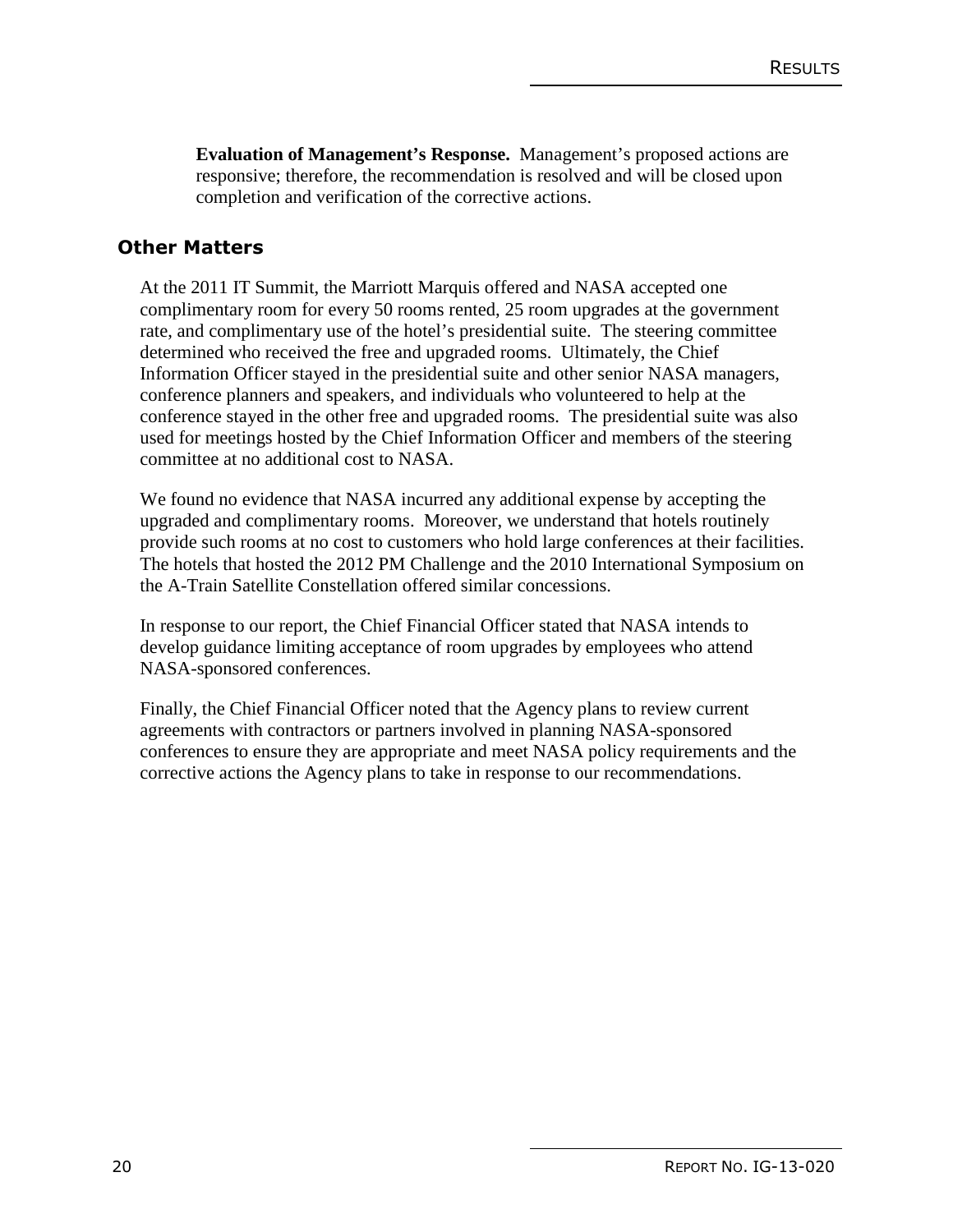## **APPENDIX A**

### **Scope and Methodology**

We performed this audit from February 2012 through June 2013 in accordance with generally accepted government auditing standards. Those standards require that we plan and perform the audit to obtain sufficient, appropriate evidence to provide a reasonable basis for our findings and conclusions based on our audit objectives. We believe that the evidence obtained provides a reasonable basis for our findings and conclusions based on our audit objectives.

As of May 2012, NASA provided quarterly reports on conferences with costs exceeding \$20,000 for FY 2011 and the first and second quarters of FY 2012. Due to the lack of availability of data for the third and fourth quarters of FY 2012 at the start of our audit, we selected four high-dollar conferences from FY 2011 and the first and second quarters of 2012 for which to perform audit procedures:

- 2011 NASA IT Summit  $(4^{th}$  Quarter FY 2011; San Francisco, California; August 15-17, 2011).
- NASA 2011 PM Challenge  $(2^{nd}$  Quarter FY 2011; Long Beach, California; February 9-10, 2011).
- NASA 2012 PM Challenge (2<sup>nd</sup> Quarter FY 2012; Orlando, Florida; February 22-23, 2012).
- 2010 International Symposium on the A-Train Satellite Constellation (1<sup>st</sup> Quarter FY 2011; New Orleans, Louisiana; October 25-28, 2010).

Additionally, we also examined the TEDxNASA  $\omega$  Silicon Valley – 2011 Extreme Green event held August 17, 2011. Although this event was not separately reported as a conference, we performed limited audit procedures since the costs for the event were intermingled with the 2011 IT Summit.

We obtained an understanding of the Agency conference planning and reporting process by conducting interviews with the OCFO, the NASA Shared Services Center, and several center conference points of contact. We performed a detailed review of the 2011 IT Summit that involved a series of interviews with members of the conference steering committee, the conference planners, and the NIA Foundation; review of a sample of travel authorizations and vouchers; and a review of invoices supporting conference costs. Our review of the other three conferences was limited to areas for which additional audit evidence was needed to support conclusions reached from our review of the 2011 IT Summit and issues that were specific to that conference.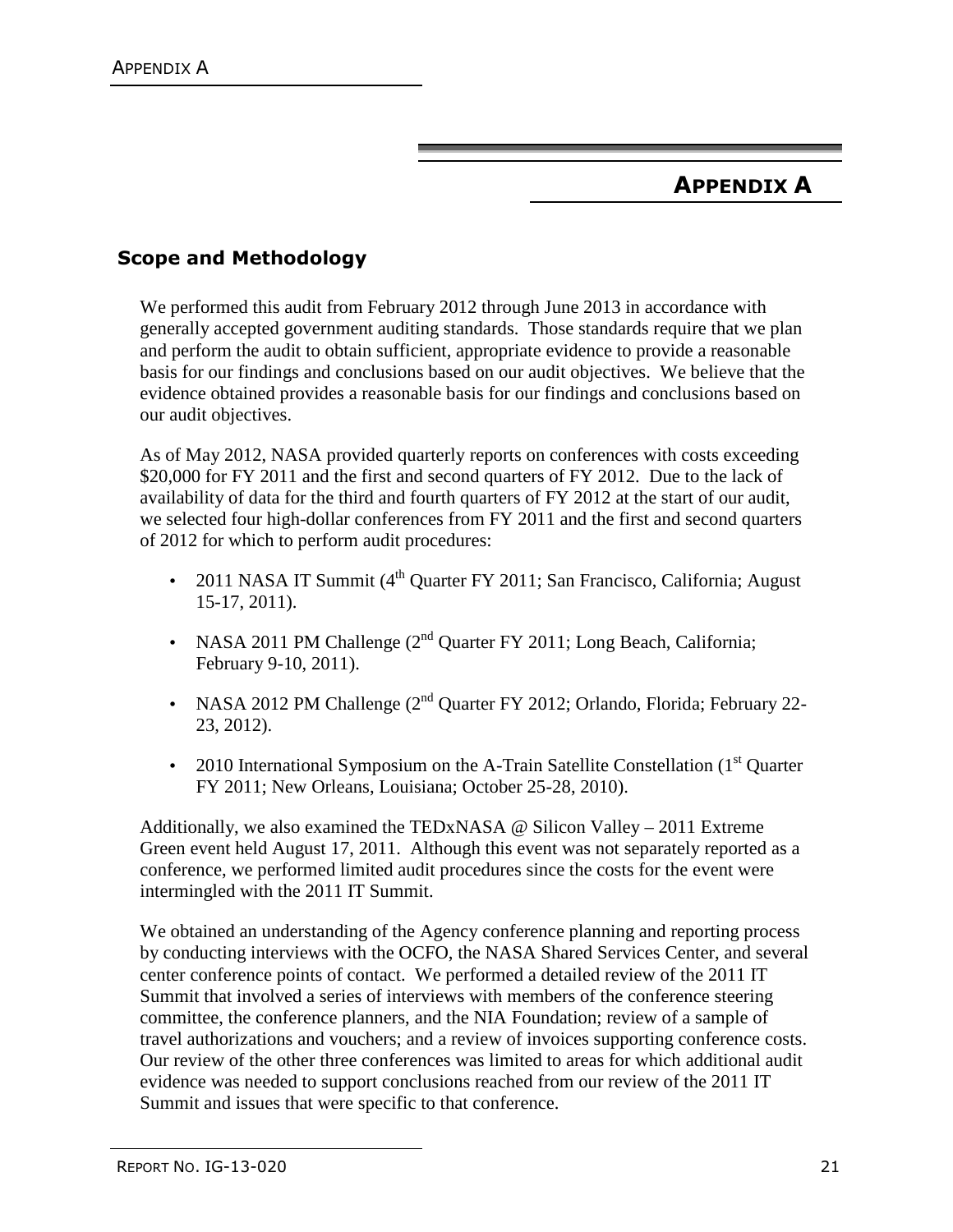To ensure completeness of our population, we examined the reportable conferences from prior fiscal years that appeared to occur annually and determined whether those conferences occurred during FY 2011 and in the first and second quarters of FY 2012. Additionally, a search of NASA-sponsored conferences was conducted in the NASA Conference Tracking System for events whose cost exceeded \$20,000 but were not reported.

**Regulations, Policies, and Procedures.** To determine whether NASA conducted the reported conferences in accordance with Federal regulations and NASA policies and procedures, we reviewed the following laws, regulations, policies, and procedures:

- Public Laws
	- o Public Law 112-55 Section 540, establishes the requirement for NASA to submit to the OIG quarterly reports of each conference held by NASA that exceeded \$20,000 during FY 2012 and what information those reports should contain.
	- o Senate Report 112-78, sets the requirement that the OIG continue to audit the expenditures of NASA-Sponsored Conferences exceeding \$20,000.
- Federal Guidance
	- o Federal Travel Regulation § 301.74 "Conference Planning," sets the Federal policies to follow when planning a conference.
	- o Office of Government Ethics, "A Collection of Federal Resources Relating to Conferences" (September 2012), replaced the May 2010 guide in effect when NASA planned and held the conferences we examined in this audit. However, the guidance on co-sponsoring relationships did not change significantly between the two documents.
	- o Office of Government Ethics, "Conferences: A Guide for Ethics Officials" (May 2010), is a roadmap to authoritative decisions, opinions, directives, and instructions that span a variety of conference-related issues for agencies in the Executive Branch.
	- o OMB Memorandum 11-35 "Eliminating Excess Conference Spending and Promoting Efficiency in Government" (September 2011), communicates the government's initiative to eliminate unnecessary and wasteful spending.
	- o OMB Memorandum 12-12 "Promoting Efficient Spending to Support Agency Operations" (May 2012), describes policies and procedures in the area of travel and conference expenditures to help agencies reduce costs and improve efficiency of operations.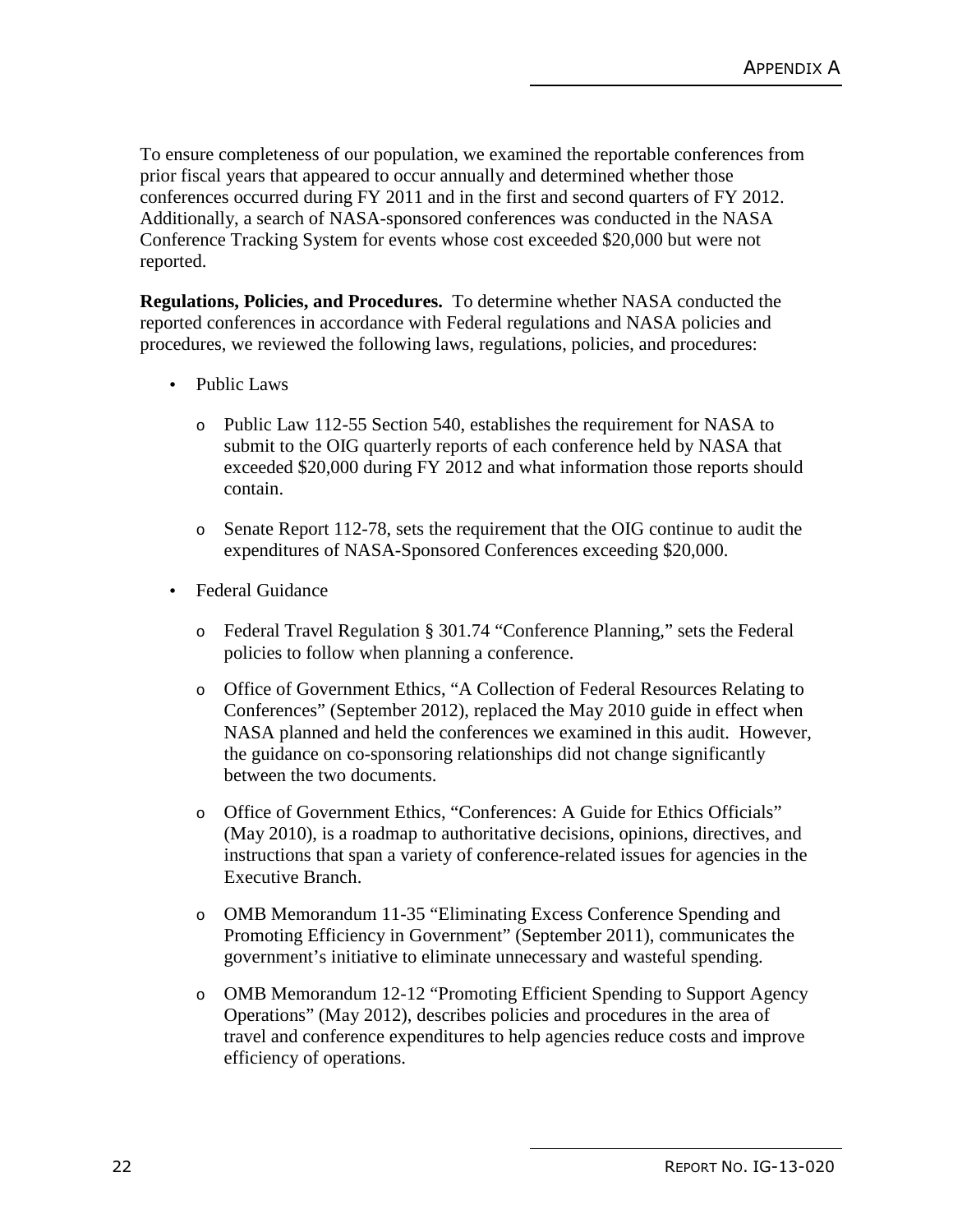- NASA Policies and Procedures
	- o NID 9700.1, "NASA Conference Approval and Reporting" (January 2013), provides the financial management requirements for conference planning, approval, attendance, and reporting.
	- o NASA Procedural Requirement (NPR) 9700.1 Chapter 2, "Requirements relating to Conference Attendance and Reporting" (effective September 2011, cancelled January 31, 2013), set forth requirements for planning and reporting conference costs and adhering to foreign conference attendance limits as established in the Federal Travel Regulation.
	- o NPR 9700.1 Appendix A, "NASA FTR Supplement" (September 2011), addresses matters for which NASA has authority or responsibility to set specific policy or establish specific procedures that apply only to NASA and matters not covered by the Federal Travel Regulation.
	- o NASA Memo "Planning Agency-Sponsored Events" (November 2005), provides guidance on accounting for the fiscal, travel, ethics, and appearance issues which must be considered when planning NASA-sponsored events.

Procurement Information Circular 09-01, "Limitations on Conference related Expenditures" (January 2009), provides guidance to NASA center procurement offices to ensure contractor compliance with conference expenditure and reporting requirements contained in FY 2008 and FY 2009 appropriations and authorizations laws.

**Use of Computer-Processed Data.** We obtained our data, including conference attendance lists and conference cost summary reports, from NASA. However, we were unable to assess the overall completeness and reliability of conference attendance lists and conference cost summary reports. We verified the accuracy of this data by tracing significant expenses for the conference to receipts and a sample of the attendee's travel receipts to our attendance list and summary reports. Additionally, we performed various searches of NASA travel data to identify unreported travelers or incorrect travel expenses noting no significant discrepancies. These procedures allowed us to rely on the data reported to perform this audit.

## **Review of Internal Controls**

We identified and reviewed internal controls associated with planning conferences to ensure that NASA obtained adequate competition, guidance on fiscal and ethical issues were obtained, and management selected the conference site in accordance with Agency guidance. We also obtained an understanding of the internal controls associated with the accuracy and reliability of travel vouchers. We did not directly test the effectiveness of controls associated with conference reporting. The control weaknesses we identified are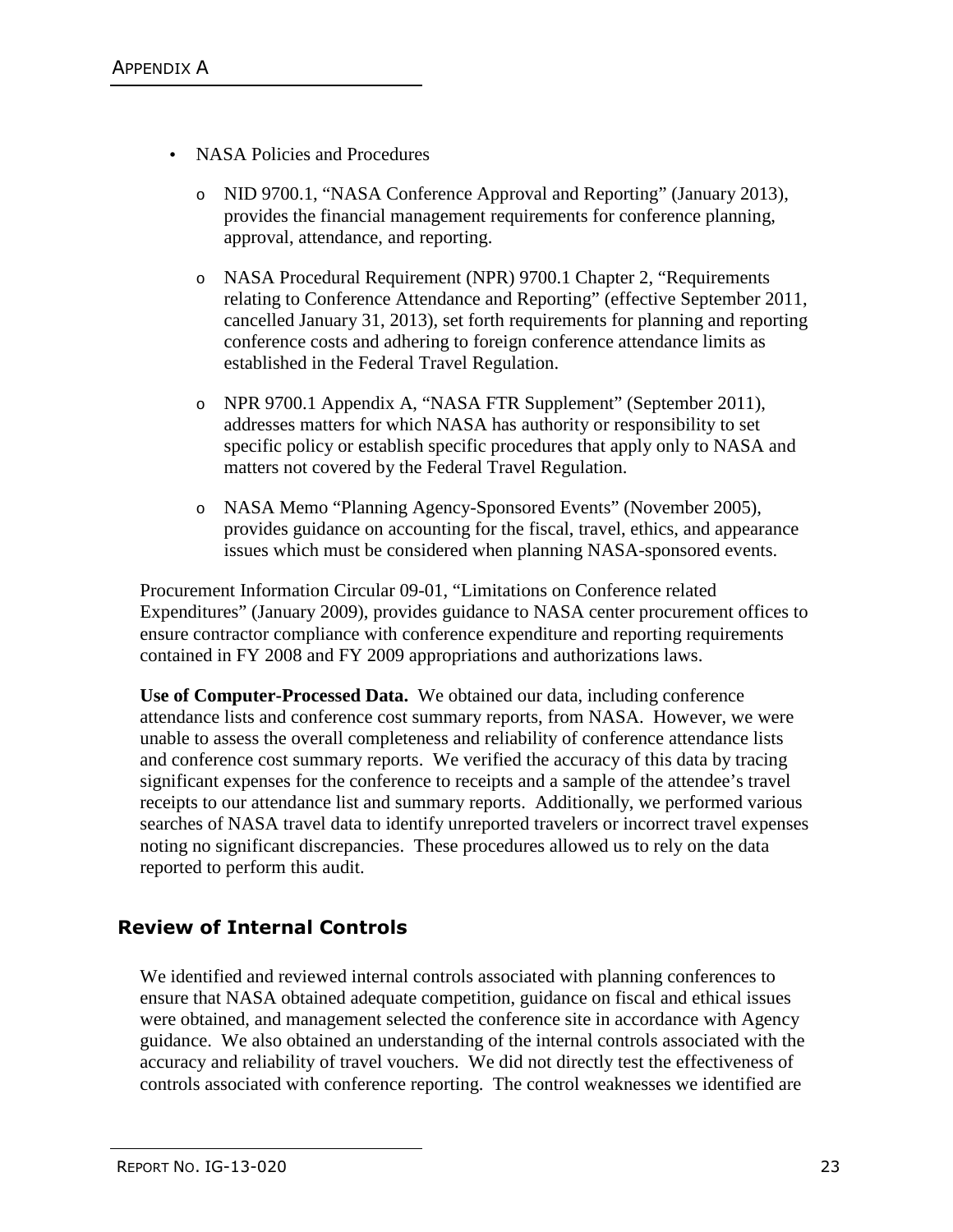discussed in this report. Our recommendations, if implemented, will correct the identified control weaknesses.

#### **Prior Coverage**

Over the last 5 years, NASA OIG has issued reports of particular relevance to the subject of this report. Unrestricted reports can be accessed over the Internet at http://oig.nasa.gov/audits/reports/FY12/index.html.

"Final Memorandum on the Analysis of Fiscal Year 2009 NASA-Sponsored Conferences" (IG-10-009, March 23, 2010)

"Opportunities to Improve the Management of the Space Flight Awareness Honoree Launch Conference Event" (IG-09-017, July 27, 2009)

"Required Registration Fee for the 2008 NASA General Counsel Conference" (IG-09- 010, January 29, 2009)

"NASA's Conference Planning Process Needs Improvement" (IG-09-002, October 29, 2008)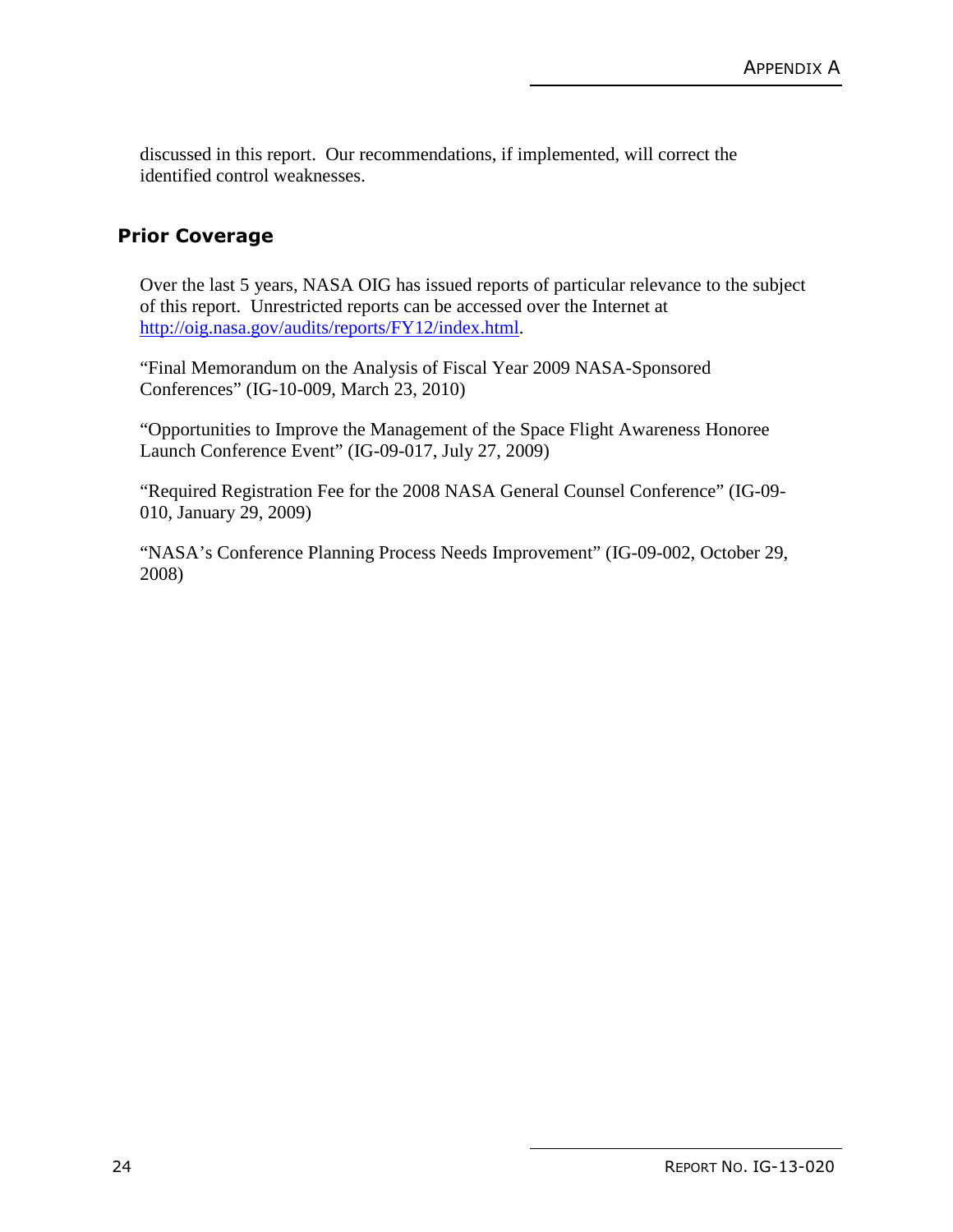## **NASA CONFERENCES REPORTED TO CONGRESS**

#### **Conferences Reported by NASA to Congress**

On April 10, 2012, the U.S. House of Representatives' Committee on Oversight and Government Reform submitted a request to NASA Administrator, Charles F. Bolden, Jr. for data related to the cost and frequency of agency-funded overnight conferences. The Committee requested a list of overnight conferences funded by the Agency, attended by more than 50 employees, and held outside of the Washington, D.C., area since January 1, 2005. In its February 8, 2013, response to the congressional request, NASA reported 151 conferences with costs totaling approximately \$35.6 million. The data is summarized in Table 7.

| <b>Table 7: Conference Data reported by Congressional Request</b> |                          |                                            |                   |  |
|-------------------------------------------------------------------|--------------------------|--------------------------------------------|-------------------|--|
| <b>Calendar Year</b>                                              | <b>Reportable Events</b> | <b>Total NASA-Paid</b><br><b>Attendees</b> | <b>Total Cost</b> |  |
| 2005                                                              | 13                       | 1,511                                      | \$2,092,001       |  |
| 2006                                                              | 15                       | 1,708                                      | 2,264,697         |  |
| 2007                                                              | 19                       | 2,135                                      | 3,060,088         |  |
| 2008                                                              | 21                       | 2,801                                      | 4,705,757         |  |
| 2009                                                              | 16                       | 2,821                                      | 4,677,387         |  |
| 2010                                                              | 24                       | 3,342                                      | 6,722,883         |  |
| 2011                                                              | 25                       | 4,190                                      | 8,754,142         |  |
| 2012                                                              | 18                       | 3,733                                      | 3,279,775         |  |
| <b>Total</b>                                                      | 151                      | 22,241                                     | \$35,556,730      |  |

Source: NASA.

Note: The data related to reportable events was retrieved from the OCFO and was not audited by the OIG.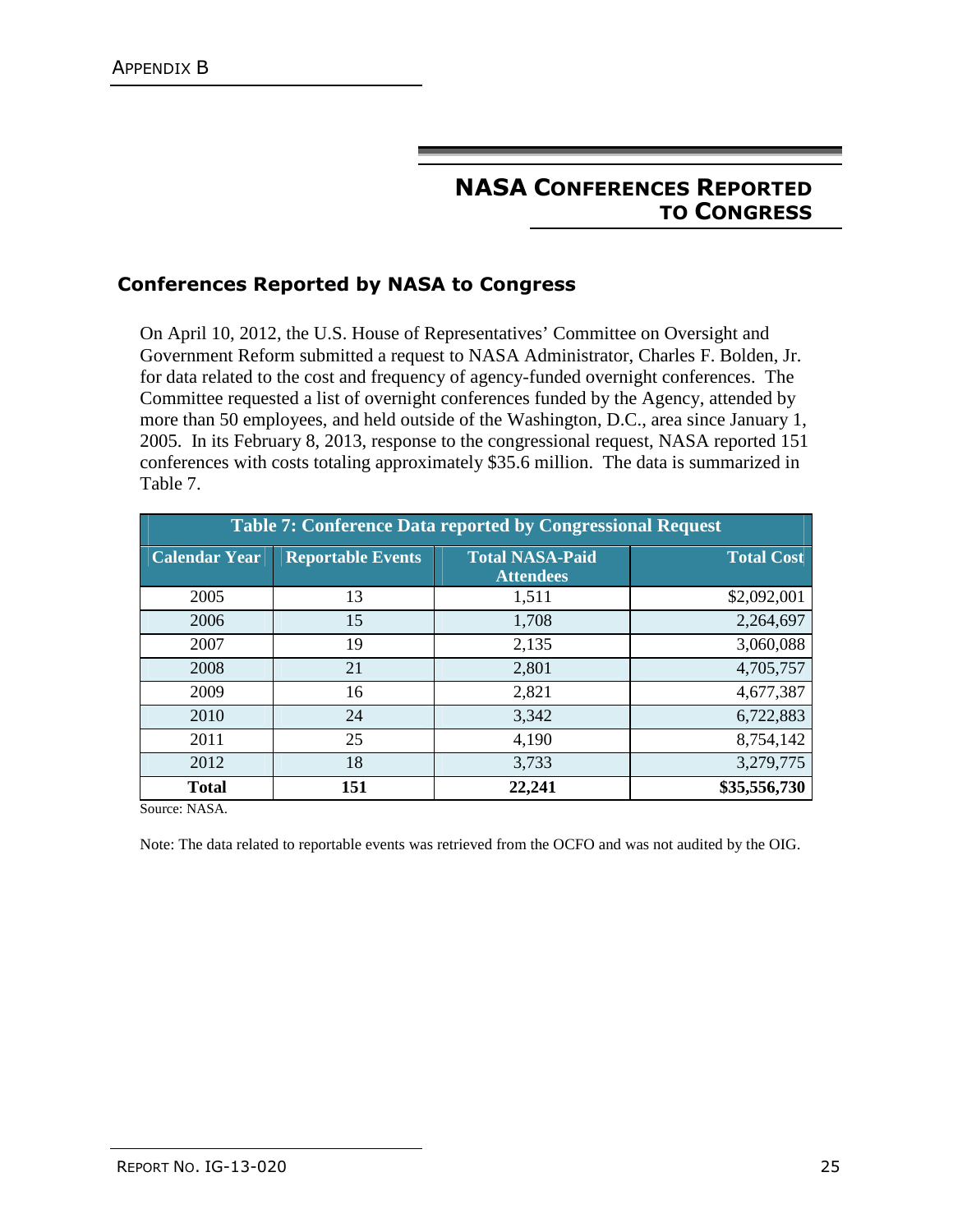On April 16, 2012, U.S. Senator Tom Coburn requested conference-related data for conferences held during fiscal years 2010, 2011, and 2012. In an effort to learn more about and to update information about ongoing costs related to conferences, the Senator requested specific items related to travel cost and attendance for conferences held during those three fiscal years. In its February 8, 2013, response to the congressional request, NASA reported 4,916 reportable events with costs totaling approximately \$77.5 million. The data is summarized in Table 8.

| Table 8: Conference Reported Data in reply to U.S. Senator Tom Coburn |                          |                                            |                   |  |
|-----------------------------------------------------------------------|--------------------------|--------------------------------------------|-------------------|--|
| <b>Fiscal Year</b>                                                    | <b>Reportable Events</b> | <b>Total NASA-Paid</b><br><b>Attendees</b> | <b>Total Cost</b> |  |
| 2010                                                                  | 1,823                    | 14,220                                     | \$30,081,247      |  |
| 2011                                                                  | 1,666                    | 12,971                                     | 28,623,705        |  |
| 2012                                                                  | 1,427                    | 10,906                                     | 18,802,737        |  |
| <b>Total</b>                                                          | 4,916                    | 38,097                                     | \$77,507,689      |  |

Source: NASA.

Note: The data related to reportable events was retrieved from the OCFO and was not audited by the OIG.

The criteria used to fulfill Senator Coburn's request included all foreign and domestic conferences attended by at least one NASA employee and funded primarily or in part by the Agency.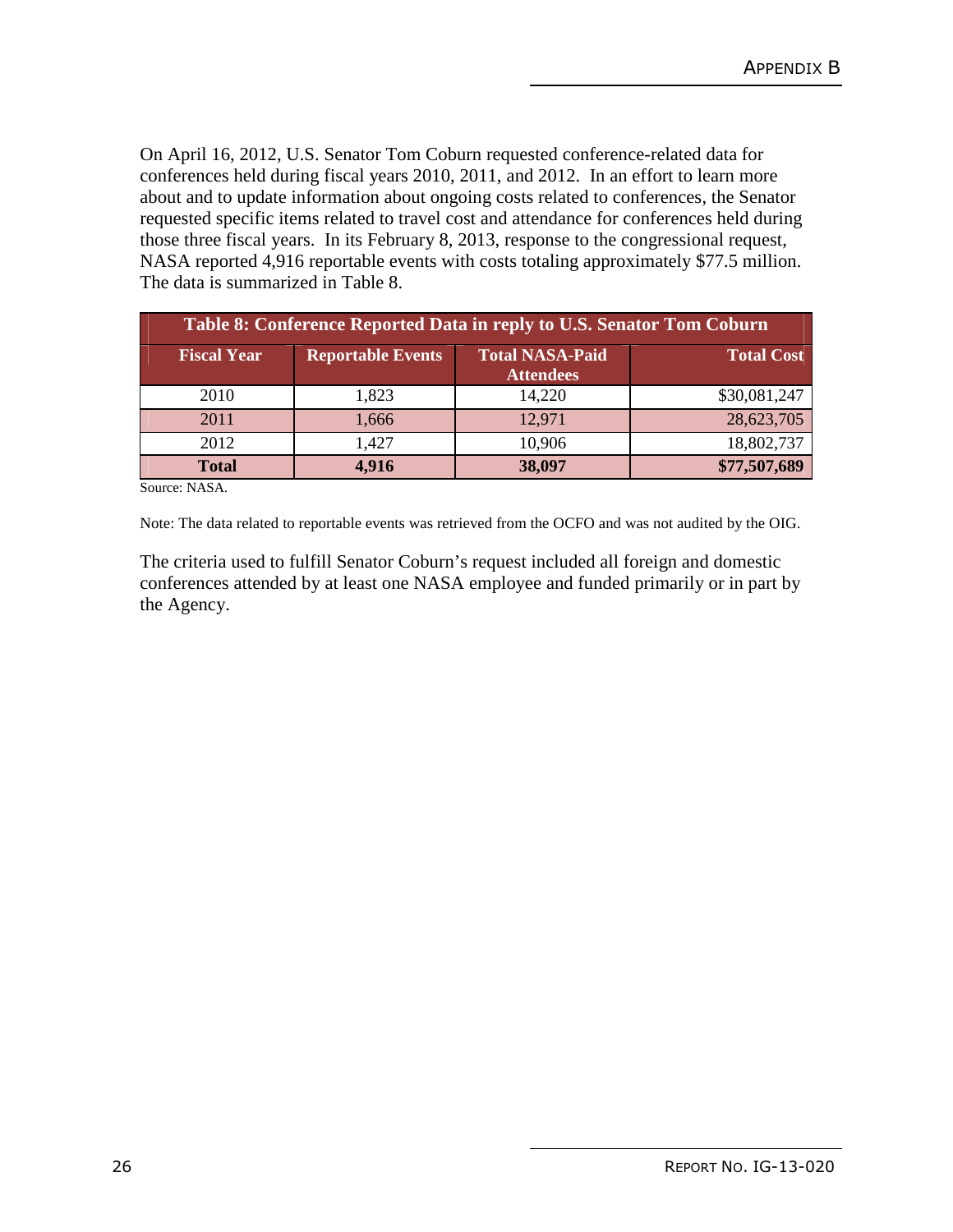## **MANAGEMENT COMMENTS**

|                   | National Aeronautics and Space Administration<br><b>Headquarters</b><br>Washington, DC 20546-0001<br>JUL 16 2013                                                                                                                                                                                                                                                                                                                                                                                                                                                                                                                                                                                                                                                                                                |
|-------------------|-----------------------------------------------------------------------------------------------------------------------------------------------------------------------------------------------------------------------------------------------------------------------------------------------------------------------------------------------------------------------------------------------------------------------------------------------------------------------------------------------------------------------------------------------------------------------------------------------------------------------------------------------------------------------------------------------------------------------------------------------------------------------------------------------------------------|
| Reply to Attn of: | Office of the Chief Financial Officer                                                                                                                                                                                                                                                                                                                                                                                                                                                                                                                                                                                                                                                                                                                                                                           |
|                   | TO:<br>Assistant Inspector General for Audits                                                                                                                                                                                                                                                                                                                                                                                                                                                                                                                                                                                                                                                                                                                                                                   |
|                   | FROM:<br>Chief Financial Officer                                                                                                                                                                                                                                                                                                                                                                                                                                                                                                                                                                                                                                                                                                                                                                                |
|                   | SUBJECT: Response to OIG Draft Report, "Audit of Selected NASA Conferences in Fiscal<br>Years 2011-2012" (Assignment No. A-12-016-00)                                                                                                                                                                                                                                                                                                                                                                                                                                                                                                                                                                                                                                                                           |
|                   | The Office of the Chief Financial Officer (OCFO) and the Office of the General Counsel<br>(OGC) appreciate the opportunity to review and provide comments on the Office of Inspector<br>General (OIG) draft report entitled, "Audit of Selected NASA Conferences in Fiscal Years<br>2011-2012" (Assignment No. A-12-016-00), dated June 25, 2013.                                                                                                                                                                                                                                                                                                                                                                                                                                                               |
|                   | As noted in the draft report, NASA has demonstrated improvement in its conference policies<br>and procedures and has enhanced its conference review processes beginning in 2008. It is<br>important to note that NASA has significantly strengthened these processes in the two years<br>since the conferences described in your report occurred. In addition, in response to the<br>implementation of sequestration in March 2013, NASA has significantly curtailed attendance<br>at all conferences.                                                                                                                                                                                                                                                                                                          |
|                   | Under NASA's current policies, specifically beginning with changes implemented in<br>October 2011, the key issues identified in your report would have been prevented or<br>mitigated. For example, under NASA's current policies:                                                                                                                                                                                                                                                                                                                                                                                                                                                                                                                                                                              |
|                   | Approval requirements for any NASA-sponsored conference are elevated, now requiring<br>signature by a NASA Official-in-Charge (OIC).<br>Participation or sponsorship in any conference which would cause NASA's total costs to<br>exceed \$100,000 is prohibited, unless first centrally reviewed by the OCFO and approved<br>by the Deputy Administrator.<br>• Participation or sponsorship in any conference above \$500,000 is prohibited, unless the<br>Administrator grants a specific waiver.<br>• NASA prohibits industry or others from hosting "widely attended gatherings" at NASA-<br>sponsored conferences.<br>NASA prohibits the use of NASA funds to pay for food at NASA-sponsored conferences.<br>Conference planning trips must be minimized, and all trips must be approved by a NASA<br>OIC. |
|                   |                                                                                                                                                                                                                                                                                                                                                                                                                                                                                                                                                                                                                                                                                                                                                                                                                 |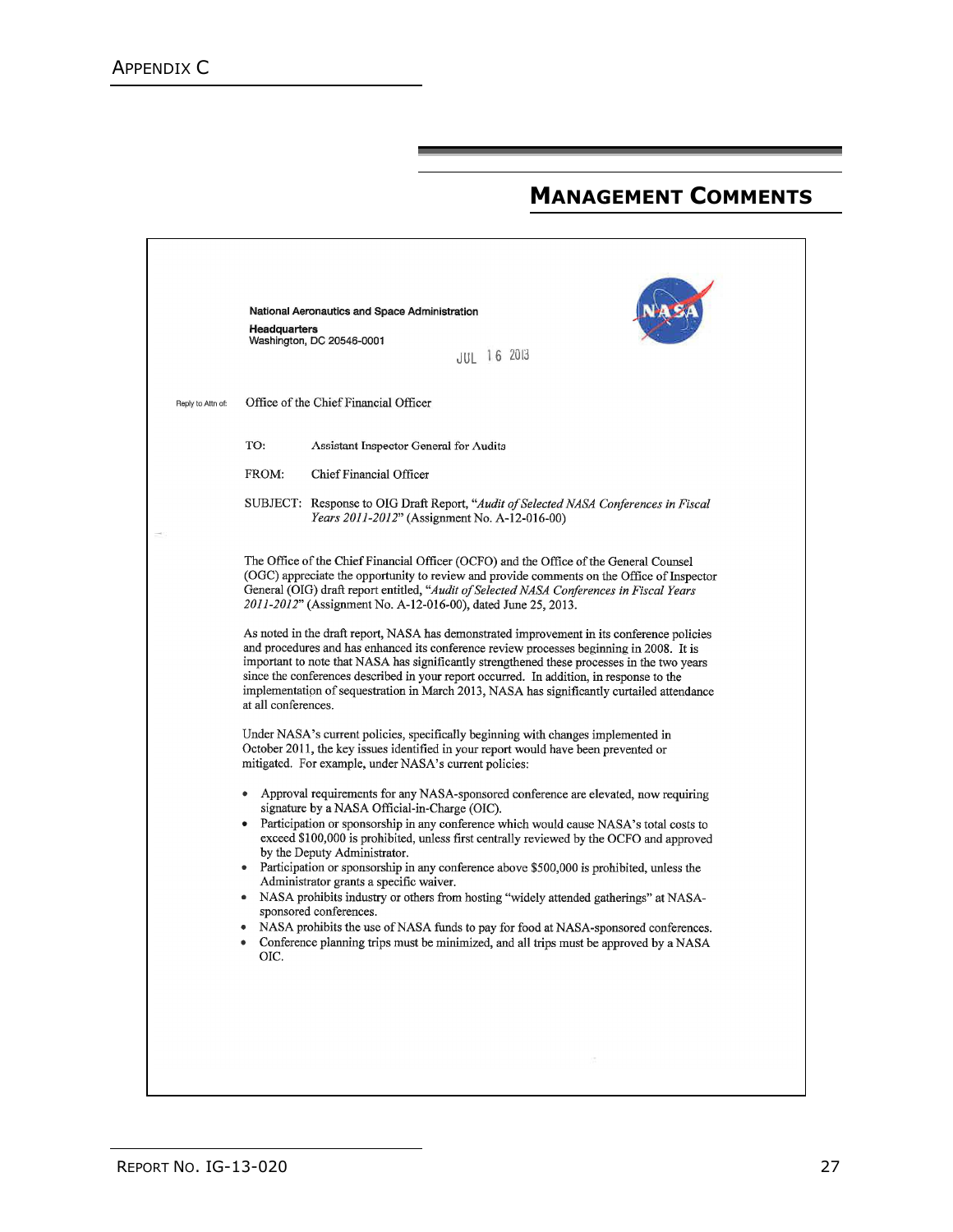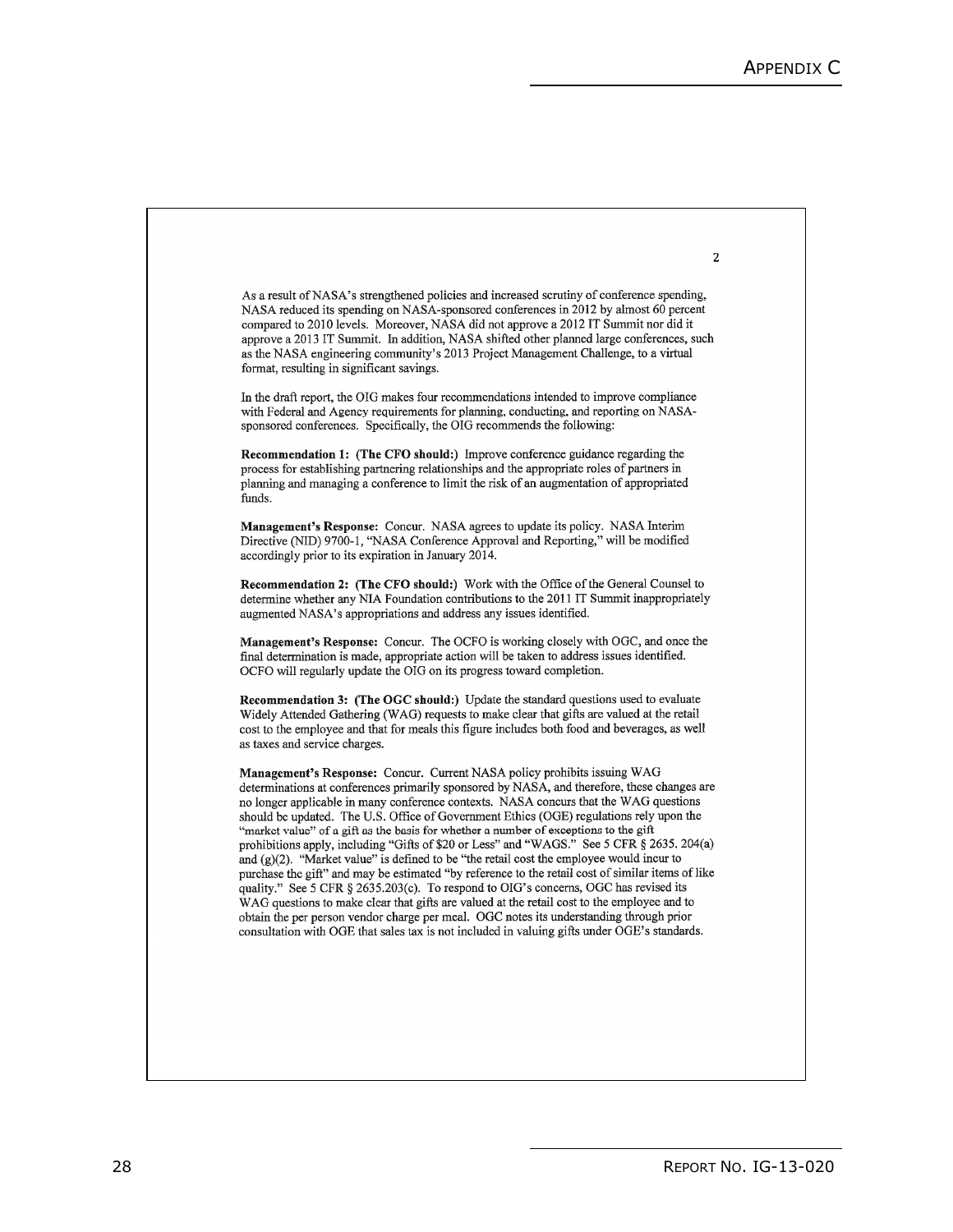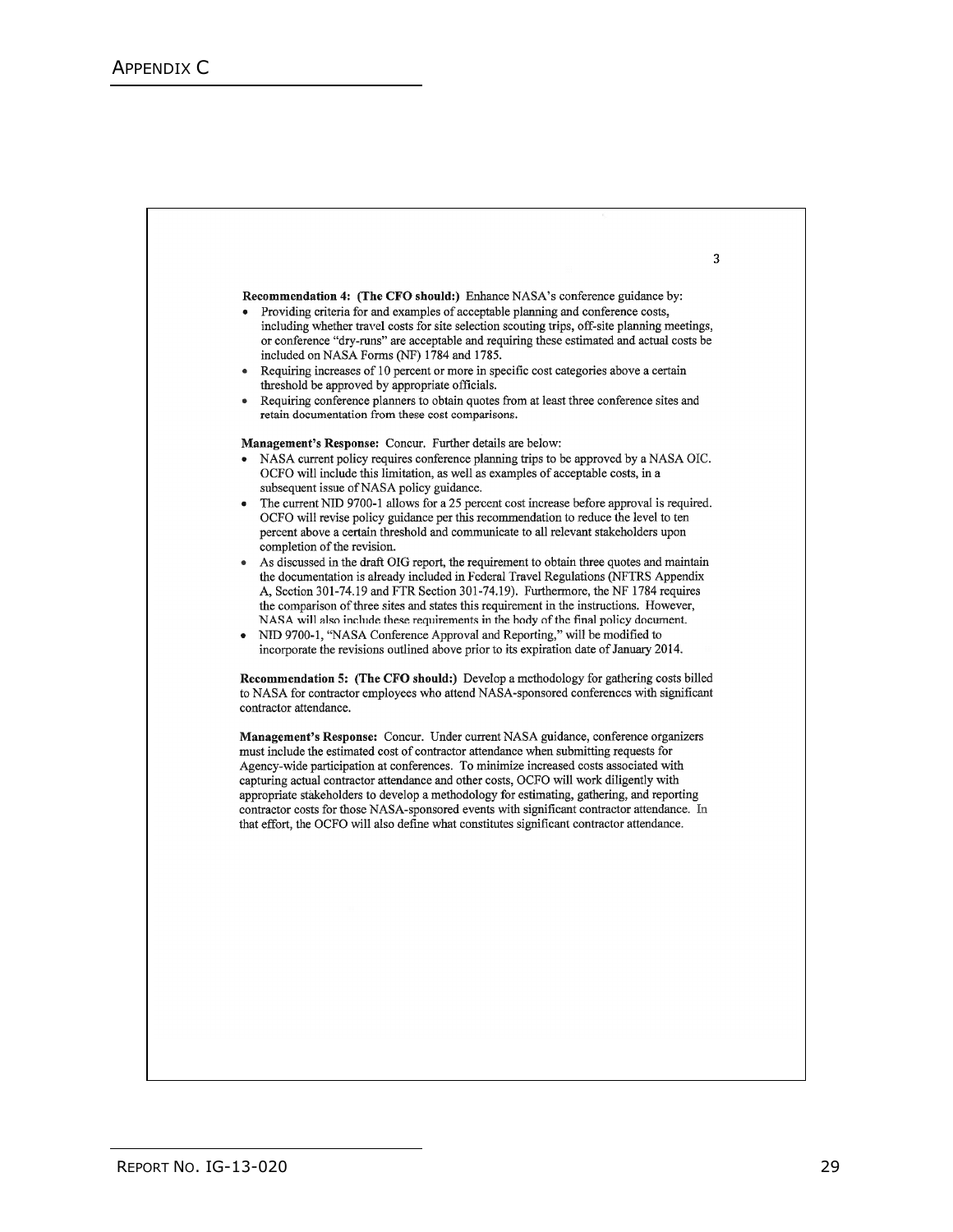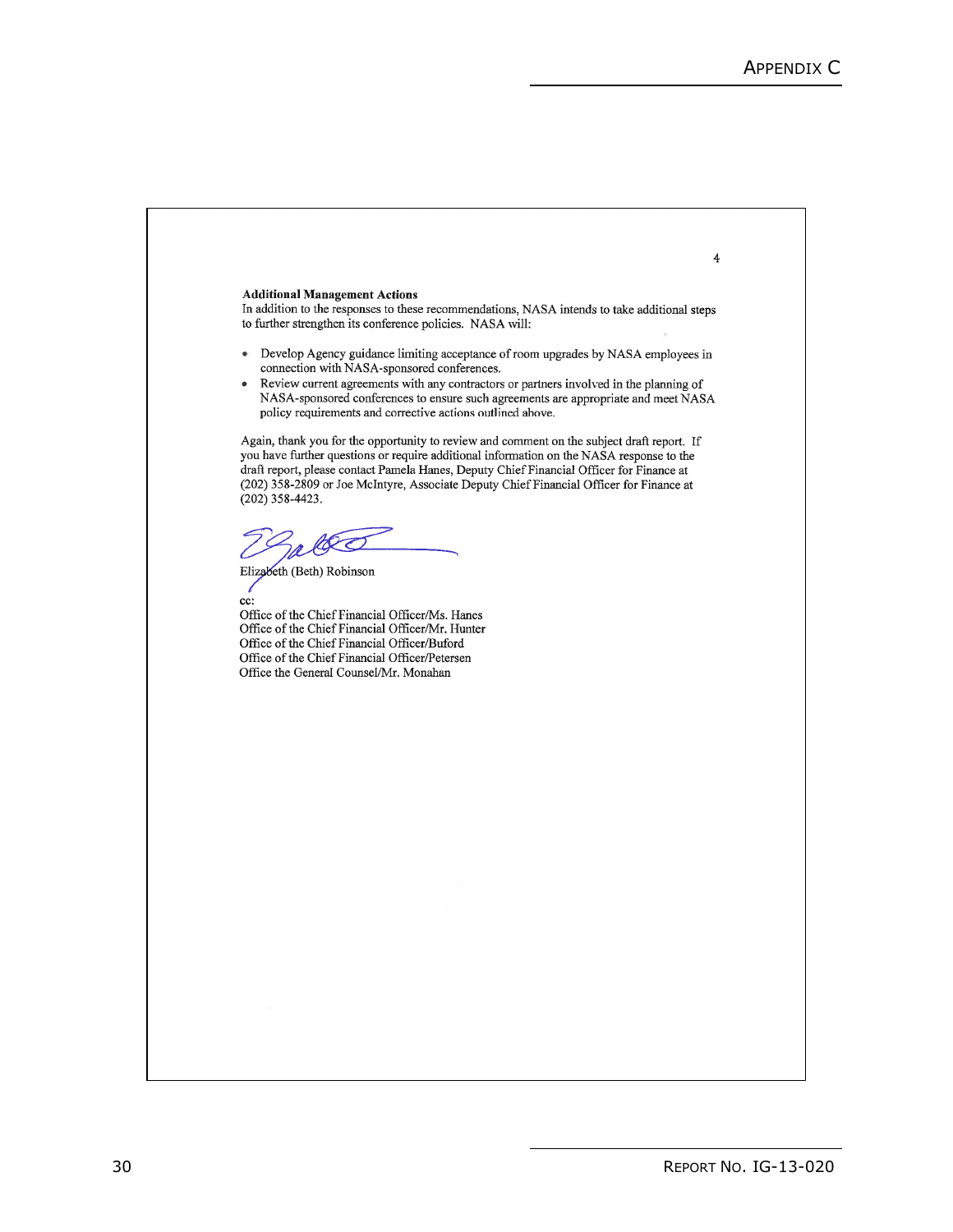## **REPORT DISTRIBUTION**

#### **National Aeronautics and Space Administration**

Administrator Deputy Administrator Associate Administrator Chief of Staff Chief Financial Officer Chief Information Officer General Counsel NASA Advisory Council's Audit, Finance, and Analysis Committee

#### **Non-NASA Organizations and Individuals**

Office of Management and Budget Deputy Associate Director, Energy and Science Division Branch Chief, Science and Space Programs Branch Government Accountability Office Director, Office of Financial Management and Assurance Director, Office of Acquisition and Sourcing Management

#### **Congressional Committees and Subcommittees, Chairman and Ranking Member**

Senate Committee on Appropriations Subcommittee on Commerce, Justice, Science, and Related Agencies Senate Committee on Commerce, Science, and Transportation Subcommittee on Science and Space Senate Committee on Homeland Security and Governmental Affairs House Committee on Appropriations Subcommittee on Commerce, Justice, Science, and Related Agencies House Committee on Oversight and Government Reform Subcommittee on Government Operations House Committee on Science, Space, and Technology Subcommittee on Oversight Subcommittee on Space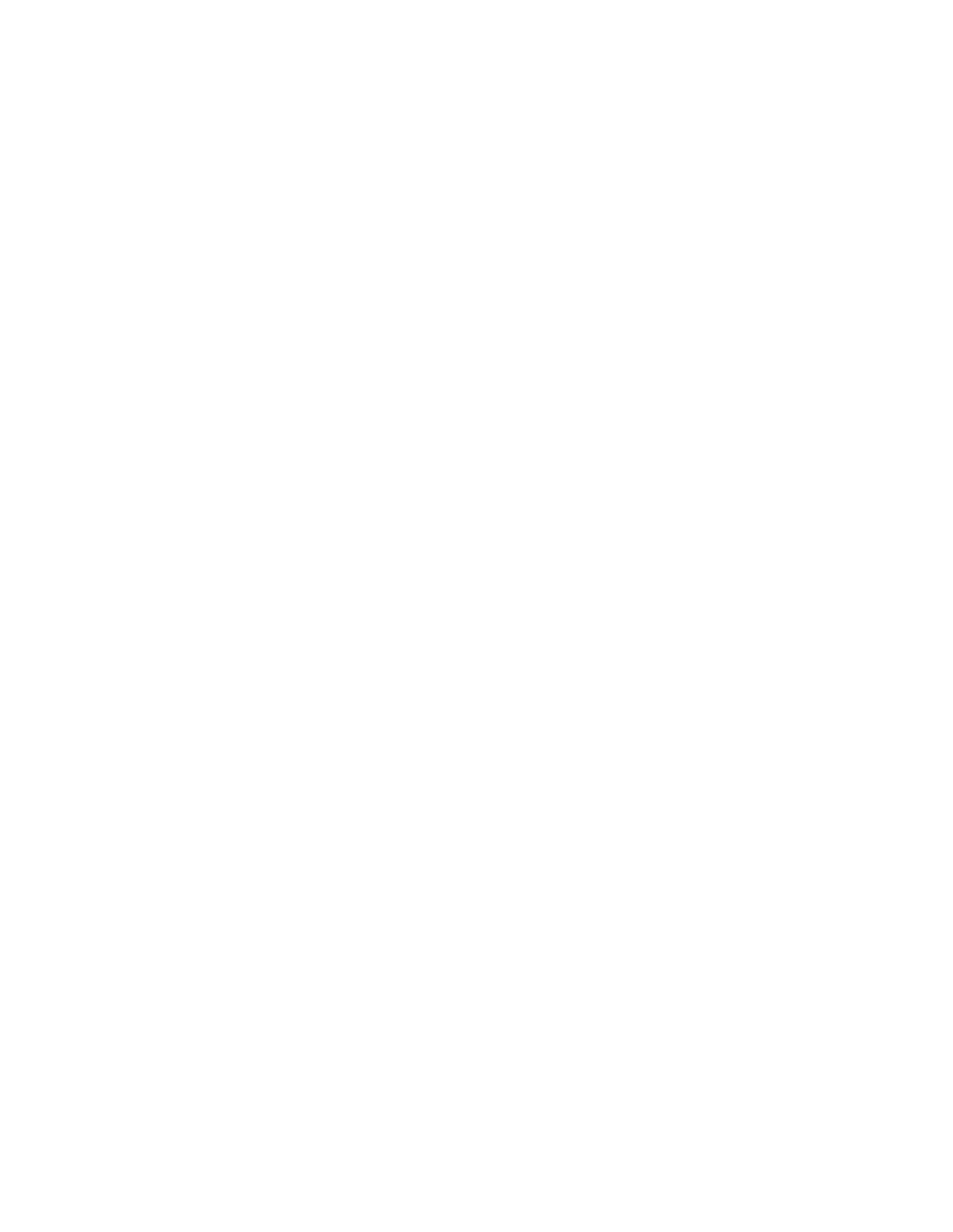Major Contributors to the Report: Mark Jenson, Director, Financial Management Directorate Michelle Robertson, Project Manager GaNelle Flemons, Auditor Tekla Szelong, Project Manager Amanda Parker, Management Analyst Aleisha Fisher, Auditor Bruce Schmidt, Management Analyst Frank Mazurek, Associate Counsel to the Inspector General – Eastern Region